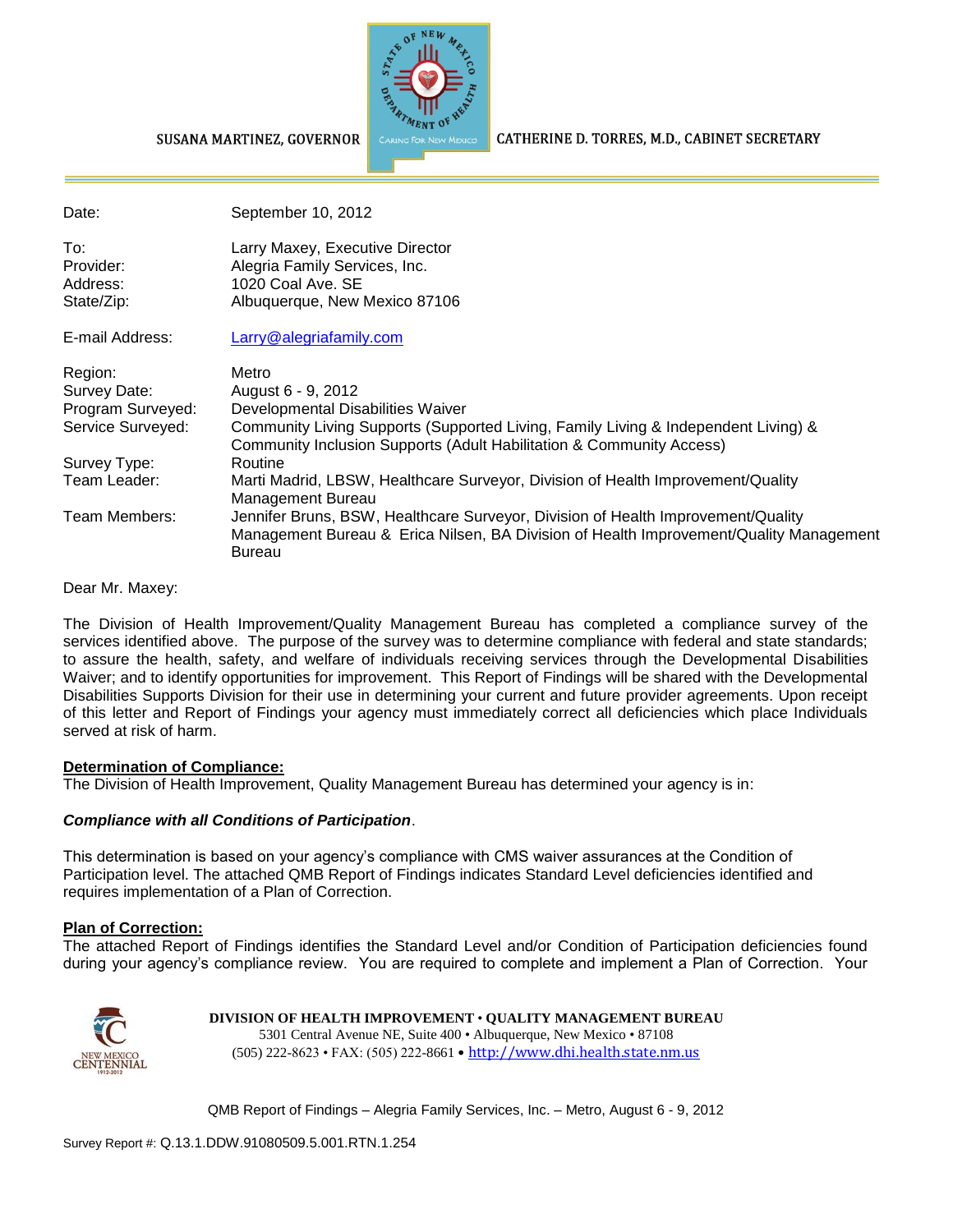agency has a total of 45 business days (10 business days to submit your POC for approval and 35 days to implement your *approved* Plan of Correction) from the receipt of this letter.

#### **Submission of your Plan of Correction:**

Please submit your agency's Plan of Correction in the space on the two right columns of the Report of Findings. *(See attachment "A" for additional guidance in completing the Plan of Correction)*.

Within 10 business days of receipt of this letter your agency Plan of Correction must be submitted to the parties below:

#### **1. Quality Management Bureau, Attention: Plan of Correction Coordinator 5301 Central Ave. NE Suite 400 Albuquerque, NM 87108**

#### **2. Developmental Disabilities Supports Division Regional Office for region of service surveyed**

Upon notification from QMB that your *Plan of Correction has been approved*, you must implement all remedies and corrective actions to come into compliance. If your Plan of Correction is denied, you must resubmit a revised plan as soon as possible for approval, as your POC approval and all remedies must be completed within 45 business days of the receipt of this letter.

Failure to submit your POC within the allotted 10 business days or complete and implement your Plan of Correction within the total 45 business days allowed may result in the imposition of a \$200 per day Civil Monetary Penalty until it is received, completed and/or implemented.

#### **Request for Informal Reconsideration of Findings (IRF):**

If you disagree with a finding of deficient practice, you have 10 business days upon receipt of this notice to request an IRF. Submit your request for an IRF in writing to:

> QMB Deputy Bureau Chief 5301 Central Ave NE Suite #400 Albuquerque, NM 87108 Attention: IRF request

See Attachment "C" for additional guidance in completing the request for Informal Reconsideration of Findings. The request for an IRF will not delay the implementation of your Plan of Correction which must be completed within 45 total business days (10 business days to submit your POC for approval and 35 days to implement your *approved* Plan of Correction). Providers may not appeal the nature or interpretation of the standard or regulation, the team composition or sampling methodology. If the IRF approves the modification or removal of a finding, you will be advised of any changes.

Please call the Plan of Correction Coordinator at 505-699-9356 if you have questions about the Report of Findings or Plan of Correction. Thank you for your cooperation and for the work you perform.

Sincerely,

Marti Madrid, LBSW

Marti Madrid, LBSW Team Lead/Healthcare Surveyor Division of Health Improvement Quality Management Bureau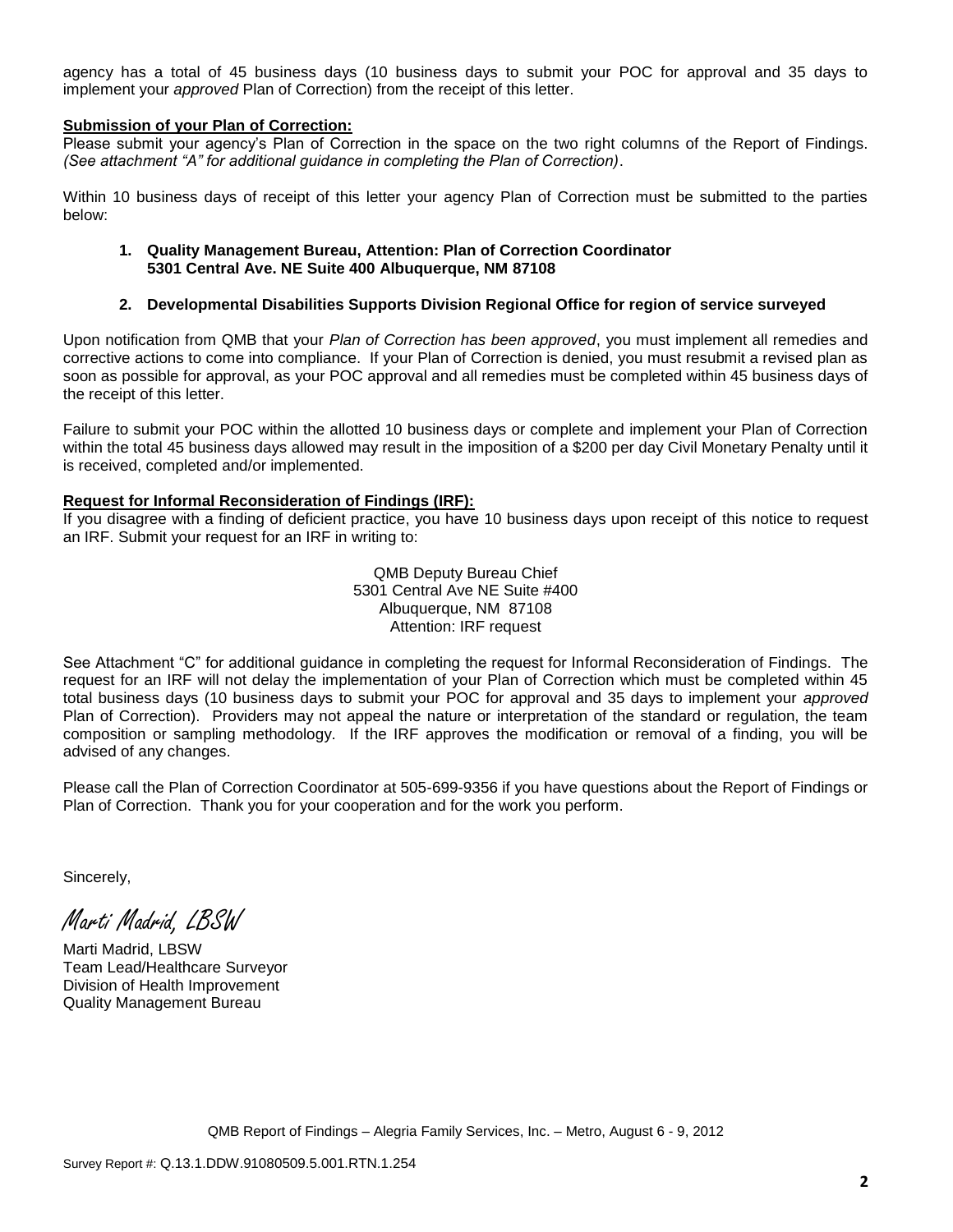| <b>Survey Process Employed:</b>           |                                                                                                                                                                                                                                                                                                               |                                                                                                                                                                                                    |
|-------------------------------------------|---------------------------------------------------------------------------------------------------------------------------------------------------------------------------------------------------------------------------------------------------------------------------------------------------------------|----------------------------------------------------------------------------------------------------------------------------------------------------------------------------------------------------|
| <b>Entrance Conference Date:</b>          | August 6, 2012                                                                                                                                                                                                                                                                                                |                                                                                                                                                                                                    |
| Present:                                  |                                                                                                                                                                                                                                                                                                               | <b>Alegria Family Services, Inc.</b><br>Paola Ramirez, Office Manager, Chief Financial Officer<br>Carl Dellinger, Service Coordinator                                                              |
|                                           | <b>DOH/DHI/QMB</b>                                                                                                                                                                                                                                                                                            | Marti Madrid, LBSW, Team Lead/Healthcare Surveyor<br>Jennifer Bruns, BSW, Healthcare Surveyor<br>Erica Nilsen, BA, Healthcare Surveyor                                                             |
| <b>Exit Conference Date:</b>              | August 9, 2012                                                                                                                                                                                                                                                                                                |                                                                                                                                                                                                    |
| Present:                                  | Alegria Family Services, Inc.<br>Larry Maxey, Director<br>Paola Ramirez, Office Manager, Chief Financial Officer<br>Michelle Mills, Service Coordinator<br>Shannon Benavides, RN<br>Michael Beltran, Service Coordinator<br>Andrea Newberry, Service Coordinator<br>Latisha Samora, Quality Assurance Manager |                                                                                                                                                                                                    |
|                                           | <b>DOH/DHI/QMB</b>                                                                                                                                                                                                                                                                                            | Marti Madrid, LBSW, Team Lead/Healthcare Surveyor<br>Jennifer Bruns, BSW, Healthcare Surveyor<br>Erica Nilsen, BA, Healthcare Surveyor                                                             |
| <b>Total Homes Visited</b>                | Number:                                                                                                                                                                                                                                                                                                       | 7                                                                                                                                                                                                  |
| <b>Supported Homes Visited</b><br>❖       | Number:                                                                                                                                                                                                                                                                                                       | 2                                                                                                                                                                                                  |
| <b>Family Homes Visited</b><br>❖          | Number:                                                                                                                                                                                                                                                                                                       | 5                                                                                                                                                                                                  |
| <b>Administrative Locations Visited</b>   | Number:                                                                                                                                                                                                                                                                                                       | 1                                                                                                                                                                                                  |
| <b>Total Sample Size</b>                  | Number:                                                                                                                                                                                                                                                                                                       | 11<br>0 - Jackson Class Members<br>11 - Non- <i>Jackson</i> Class Members<br>4 - Supported Living<br>5 - Family Living<br>1 - Independent Living<br>5 - Adult Habilitation<br>2 - Community Access |
| Persons Served Records Reviewed           | Number:                                                                                                                                                                                                                                                                                                       | 11                                                                                                                                                                                                 |
| Persons Served Interviewed                | Number:                                                                                                                                                                                                                                                                                                       | 6                                                                                                                                                                                                  |
| <b>Persons Served Observed</b>            |                                                                                                                                                                                                                                                                                                               | 5 (Two Individuals were observed and 3 other<br>Individuals were not available during on-site survey.)                                                                                             |
| Direct Support Personnel Interviewed      | Number:                                                                                                                                                                                                                                                                                                       | 14                                                                                                                                                                                                 |
| Direct Support Personnel Records Reviewed | Number:                                                                                                                                                                                                                                                                                                       | 109                                                                                                                                                                                                |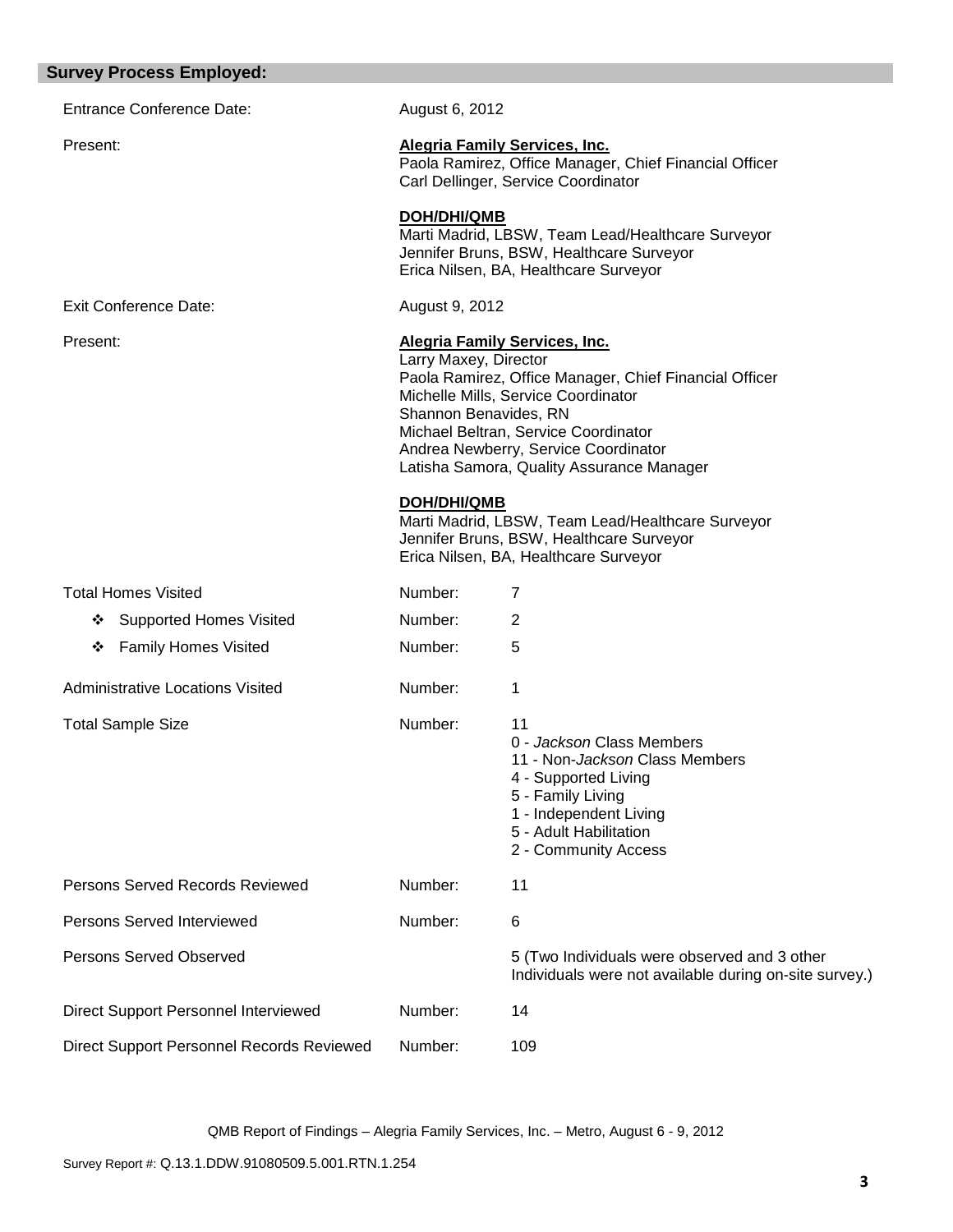Administrative Files Reviewed

- **•** Billing Records
- Medical Records
- Incident Management Records
- Personnel Files
- Training Records
- Agency Policy and Procedure
- Caregiver Criminal History Screening Records
- **•** Employee Abuse Registry
- Human Rights Notes and/or Meeting Minutes
- **•** Evacuation Drills
- Quality Assurance / Improvement Plan

CC: Distribution List: DOH - Division of Health Improvement

- DOH Developmental Disabilities Supports Division
- DOH Office of Internal Audit
- HSD Medical Assistance Division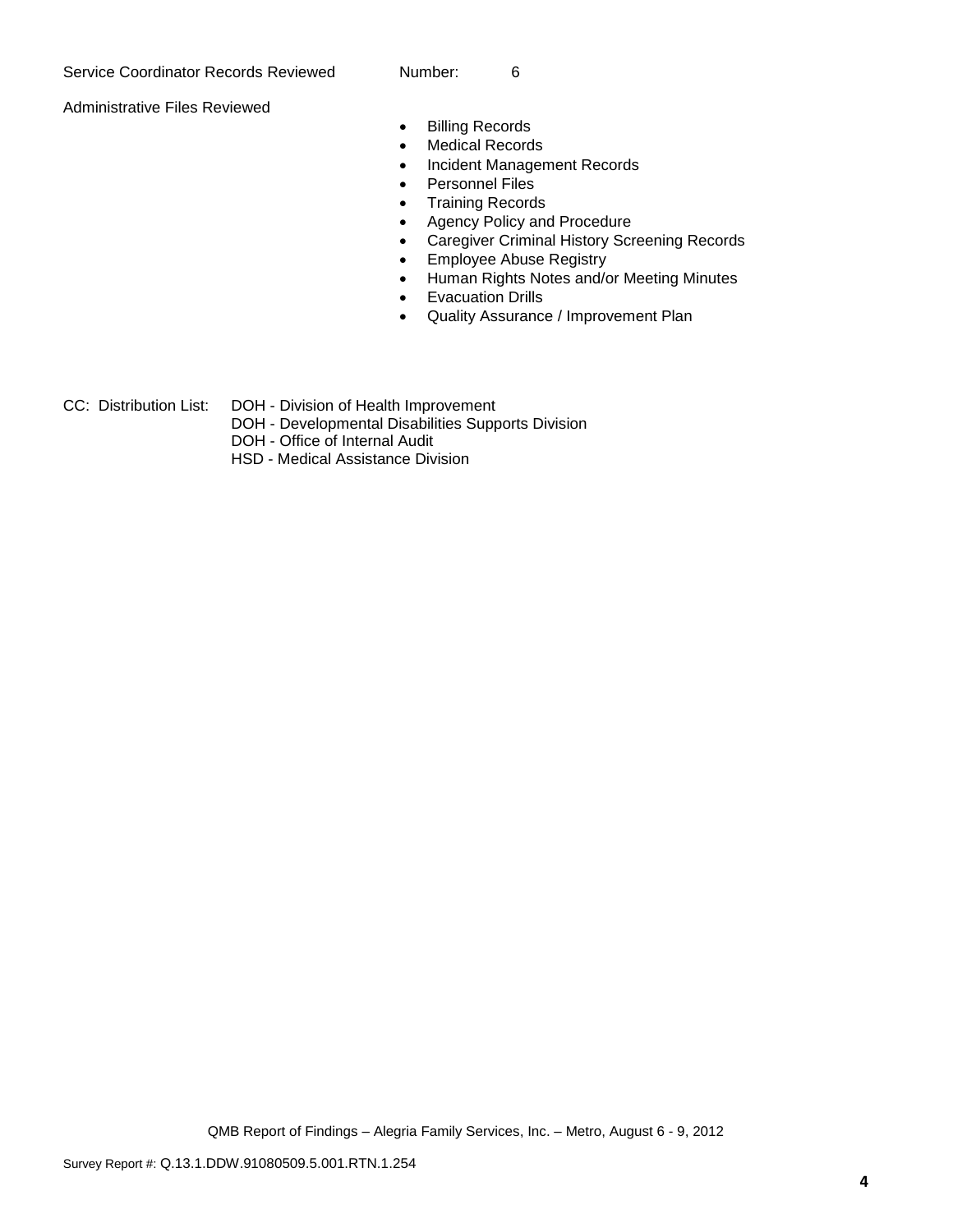# **Attachment A**

# **Provider Instructions for Completing the QMB Plan of Correction (POC) Process**

## *Introduction:*

After a QMB Compliance Survey, your QMB Report of Findings will be sent to you via e-mail.

Each provider must develop and implement a Plan of Correction (POC) that identifies specific quality assurance and quality improvement activities the agency will implement to correct deficiencies and prevent continued non compliance.

Agencies must submit their Plan of Correction within 10 business days from the date you receive the QMB Report of Findings. (Providers who do not submit a POC within 10 business days will be referred to the Internal Review Committee [IRC] for possible actions or sanctions).

Agencies must fully implement their approved Plan of Correction within 45 business days (10 business days to submit your POC for approval and 35 days to implement your approved Plan of Correction) from the date they receive the QMB Report of Findings. (Providers who fail to complete a POC within the 45 business days allowed shall be referred to the IRC for possible actions or sanctions.)

If you have questions about the Plan of Correction process, call the QMB Plan of Correction Coordinator at 505-699-9356 or email at Crystal.Lopez-Beck@state.nm.us. Requests for technical assistance must be requested through your DDSD Regional Office.

The POC process cannot resolve disputes regarding findings. If you wish to dispute a finding on the official Report of Findings, you must file an Informal Reconsideration of Findings (IRF) request within ten (10) business days of receiving your report. Please note that you must still submit a POC for findings that are in question (see Attachment "C").

## *Instructions for Completing Agency POC:*

## *Required Content*

Your Plan of Correction should provide a step-by-step description of the methods to correct each deficient practice to prevent recurrence and information that ensures the regulation cited is in compliance. The remedies noted in your POC are expected to be added to your Agency's required, annual Quality Assurance Plan.

If a deficiency has already been corrected, the plan should state how it was corrected, the completion date (date the correction was accomplished), and how possible recurrence of the deficiency will be prevented.

## *The Plan of Correction must address the required six CMS core elements to address each deficiency of the POC:*

- 1. How the specific and realistic corrective action will be accomplished for individuals found to have been affected by the deficient practice.
- 2. How the agency will identify other individuals who have the potential to be affected by the same deficient practice, and how the agency will act to protect individuals in similar situations.
- 3. What QA measures will be put into place or systemic changes made to ensure that the deficient practice will not recur
- 4. Indicate how the agency plans to monitor its performance to make sure that solutions are sustained. The agency must develop a QA plan for ensuring that correction is achieved and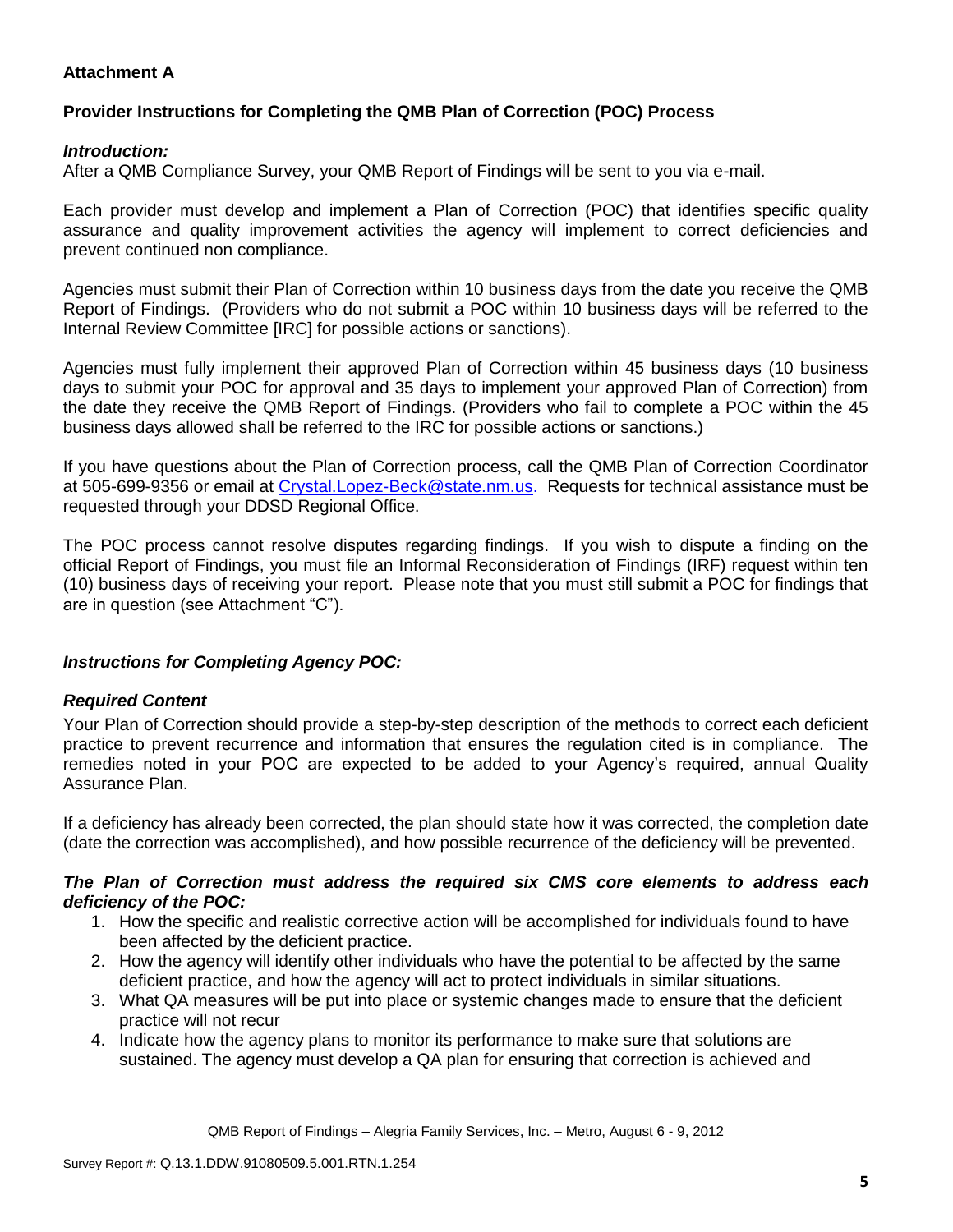sustained. This QA plan must be implemented, and the corrective action evaluated for its effectiveness. The plan of correction is integrated into the agency quality assurance system; and

- 5. Include dates when corrective action will be completed. The corrective action completion dates must be acceptable to the State.
- 6. The POC must be signed and dated by the agency director or other authorized official.

*The following details should be considered when developing your POC:*

- Details about how and when Consumer, Personnel and Residential files are audited by Agency personnel to ensure they contain required documents;
- Information about how Medication Administration Records are reviewed to verify they contain all required information before they are distributed, as they are being used, and after they are completed;
- Your processes for ensuring that all staff are trained in Core Competencies, Incident Reporting, and Individual-Specific service requirements, etc;
- How accuracy in Billing documentation is assured;
- How health, safety is assured;
- For Case Management Providers, how ISPs are reviewed to verify they meet requirements, how the timeliness of LOC packet submissions and consumer visits are tracked;
- Your process for gathering, analyzing and responding to Quality data; and,
- Details about Quality Targets in various areas, current status, analyses about why targets were not met, and remedies implemented.

*Note:* **Instruction or in-service of staff alone may not be a sufficient plan of correction.** This is a good first step toward correction, but additional steps should be taken to ensure the deficiency is corrected and will not recur.

## *Completion Dates*

- The plan of correction must include a **completion date** (entered in the far right-hand column) for each finding. Be sure the date is **realistic** in the amount of time your Agency will need to correct the deficiency; not to exceed 45 total business days.
- Direct care issues should be corrected immediately and monitored appropriately.
- Some deficiencies may require a staged plan to accomplish total correction.
- Deficiencies requiring replacement of equipment, etc., may require more time to accomplish correction but should show reasonable time frames.

## *Initial Submission of the Plan of Correction Requirements*

- 1. The Plan of Correction must be completed on the official QMB Survey Report of Findings/Plan of Correction Form and received by QMB within ten (10) business days from the date you received the report of findings.
- 2. For questions about the POC process, call the QMB POC Coordinator, Crystal Lopez-Beck at 505- 699-9356 for assistance.
- 3. For Technical Assistance (TA) in developing or implementing your POC, contact your local DDSD Regional Office.
- 4. Submit your POC to Crystal Lopez-Beck, POC Coordinator in any of the following ways:
	- a. Electronically at Crystal.Lopez-Beck@state.nm.us *(preferred method)*
	- b. Fax to 505-222-8661, or
	- c. Mail to POC Coordinator, 5301 Central Avenue SW, Suite 400, Albuquerque, NM 87108
- 5. Do not submit supporting documentation (evidence of compliance) to QMB until after your POC has been approved by the QMB.
- 6. QMB will notify you when your POC has been "approve" or "denied."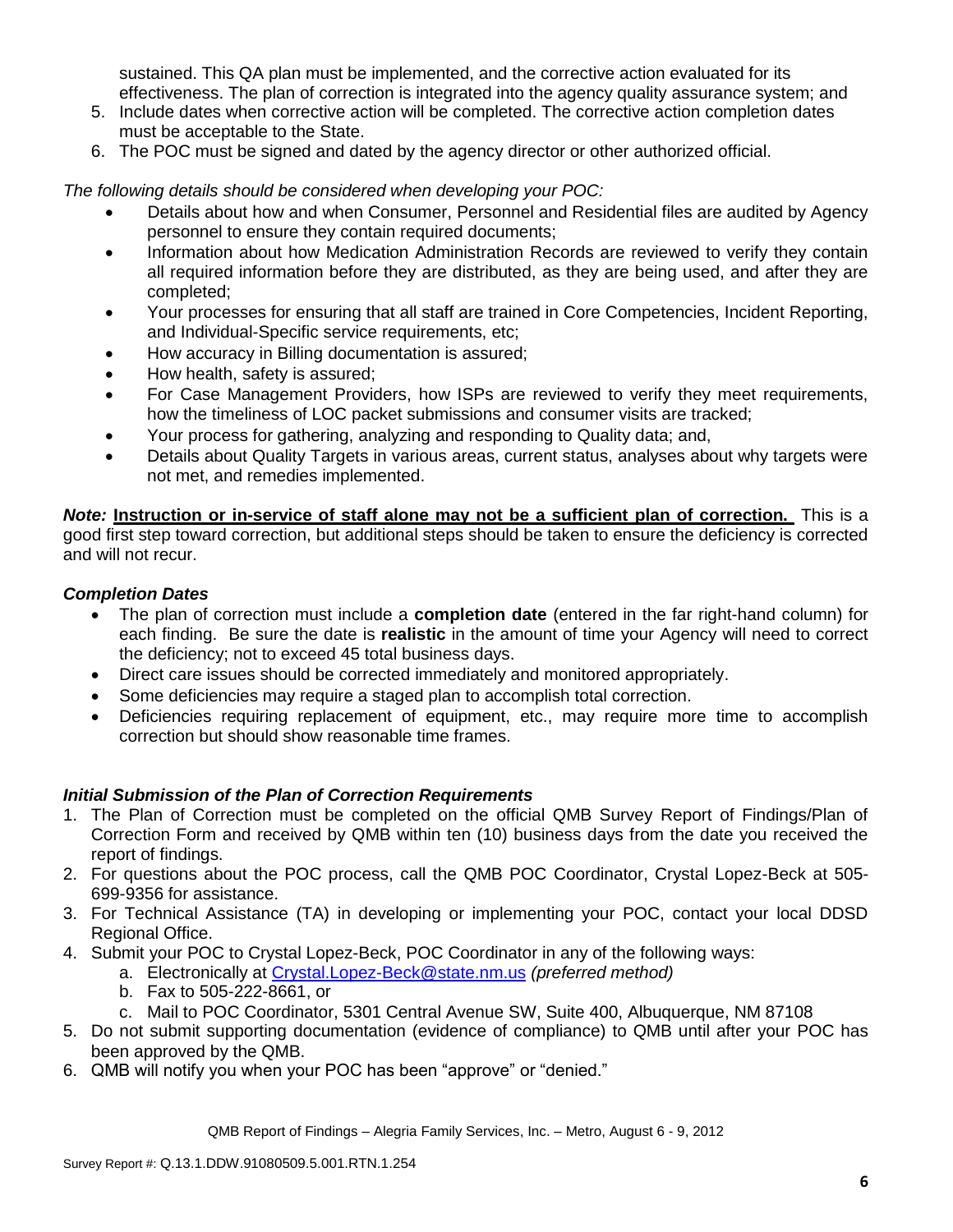- a. During this time, whether your POC is "approved," or "denied," you will have a maximum of 45 business days from the date of receipt of your Report of Findings to correct all survey deficiencies.
- b. If your POC is denied, it must be revised and resubmitted as soon as possible, as the 45 business day limit is in effect.
- c. If your POC is denied a second time your agency may be referred to the Internal Review Committee.
- d. You will receive written confirmation when your POC has been approved by QMB and a final deadline for completion of your POC.
- 7. Failure to submit your POC within 10 business days without prior approval of an extension by QMB will result in a referral to the Internal Review Committee and the possible implementation of monetary penalties and/or sanctions.

# *POC Document Submission Requirements*

Once your POC has been approved by the QMB Plan of Correction Coordinator you must submit copies of documents as evidence that all deficiencies have been corrected, as follows.

- 1. Your internal documents are due within a *maximum* of 45 business days of receipt of your Report of Findings.
- 2. You may submit your documents by postal mail (paper hard copy or on a disc), fax, or electronically (scanned and attached to e-mails).
- 3. All submitted documents *must be annotated*; please be sure the tag numbers and Identification numbers are indicated on each document submitted. Documents which are not annotated with the Tag number and Identification number may not be accepted.
- 4. Do not submit original documents; Please provide copies or scanned electronic files for evidence. Originals must be maintained in the agency file(s) per DDSD Standards.
- 5. In lieu of some documents, you may submit copies of file or home audit forms that clearly indicate cited deficiencies have been corrected, other attestations of correction must be approved by the Plan of Correction Coordinator prior to their submission.
- 6. For billing deficiencies, you must submit:
	- a. Evidence of an internal audit of billing documentation for a sample of individuals and timeframes;
	- b. Copies of "void and adjust" forms submitted to correct all over-billed or unjustified units billed identified during your internal audit.

Revisions, Modifications or Extensions to your Plan of Correction (post QMB approval) must be made in writing and submitted to the Deputy Chief at QMB, prior to the due date and are approved on a case-bycase basis. No changes may be made to your POC or the timeframes for implementation without written approval of the POC Coordinator.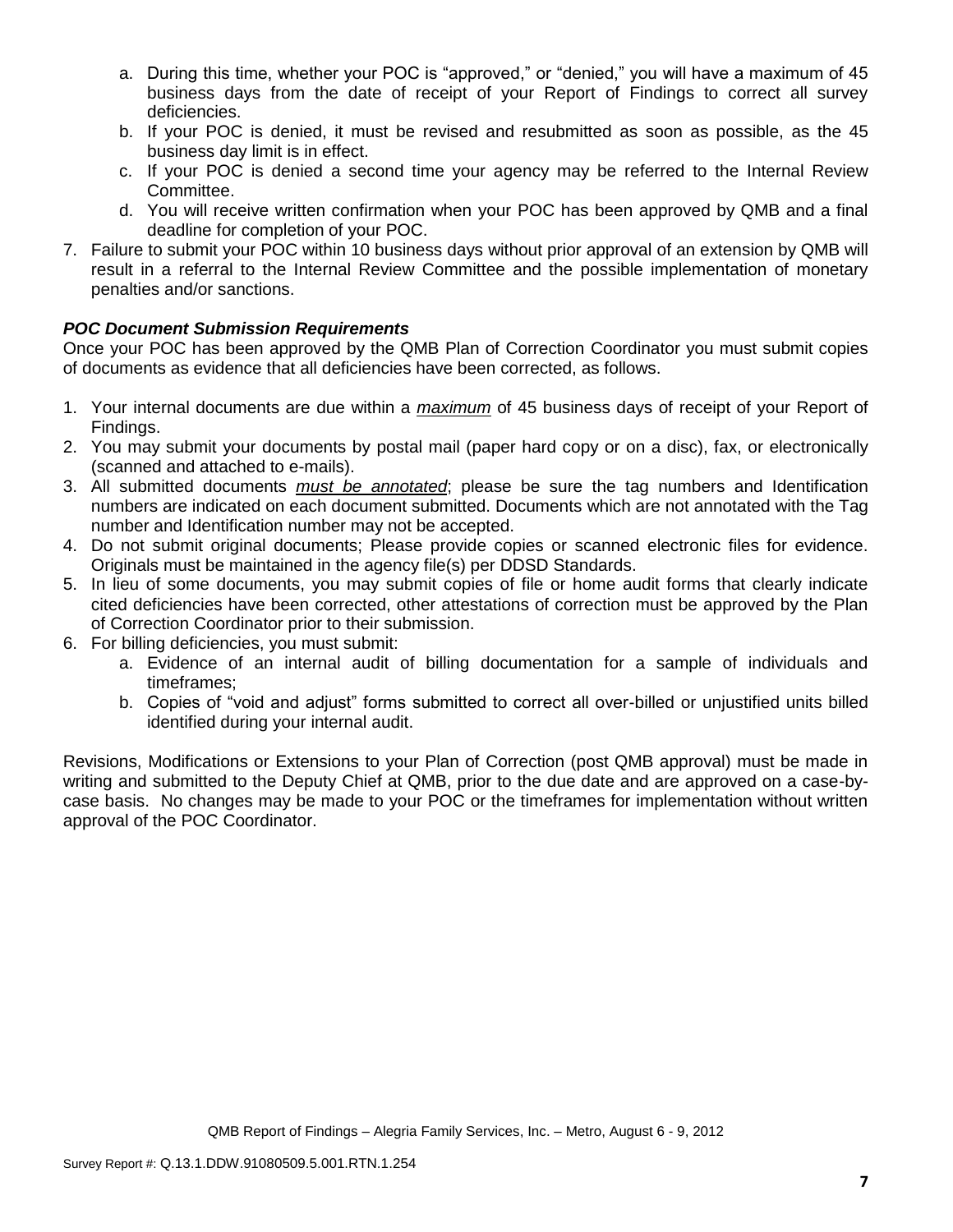## **QMB Determinations of Compliance**

## "Compliance with Conditions of Participation"

The QMB determination of "Compliance with Conditions of Participation," indicates that a provider is in compliance with all 'Conditions of Participation,' (CoP) but may have standard level deficiencies (deficiencies which are not at the condition level) out of compliance. The agency has obtained a level of compliance such that there is a minimal potential for harm to individuals' health and safety. To qualify for a determination of Compliance with Conditions of Participation, the provider must be in compliance with *all* Conditions of Participation.

# **•** "Partial-Compliance with Conditions of Participation"

The QMB determination of "Partial-Compliance with Conditions of Participation" indicates that a provider is out of compliance with one (1) to three (3) 'Conditions of Participation.' This partialcompliance, if not corrected, may result in a serious negative outcome or the potential for more than minimal harm to individuals' health and safety. The Agency may also have standard level deficiencies (deficiencies which are not at the condition level).

Providers receiving a repeat determination of 'Partial-Compliance' for repeat deficiencies of CoPs may be referred by the Quality Management Bureau to the Internal Review Committee (IRC) for consideration of remedies and possible actions.

# "Non-Compliant with Conditions of Participation":

The QMB determination of "Non-Compliance with Conditions of Participation," indicates a provider is significantly out of compliance with Conditions of Participation and/or has:

- Four (4) Conditions of Participation out of compliance.
- Multiple findings of widespread non-compliance with any standard or regulation with a significant potential for more than minimal harm.
- Any finding of actual harm or Immediate Jeopardy.

The Agency may also have standard level deficiencies (deficiencies which are not at the condition level).

Providers receiving a repeat determination of 'Non-Compliance' will be referred by Quality Management Bureau to the Internal Review Committee (IRC) for consideration of remedies and possible actions.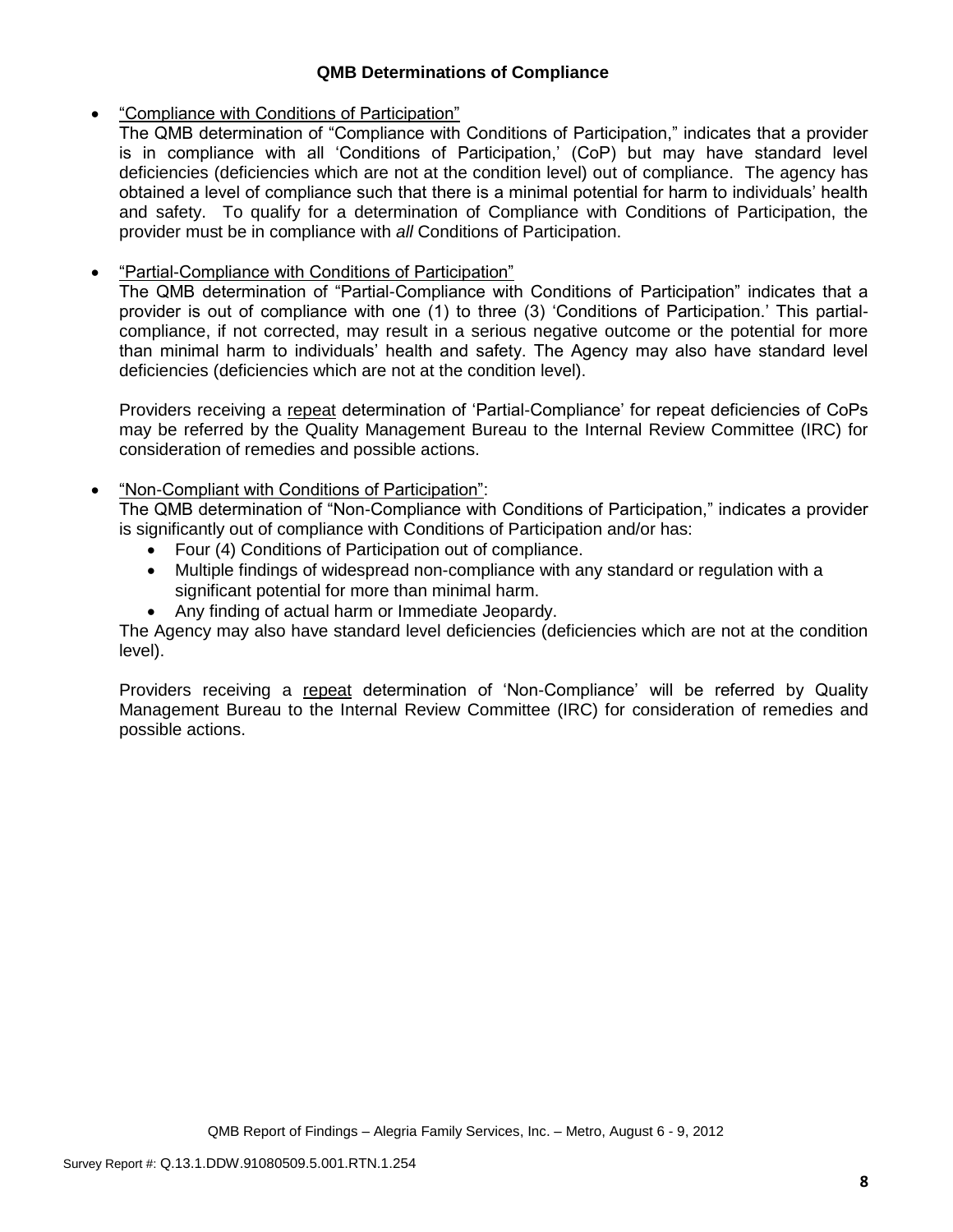## **Guidelines for the Provider Informal Reconsideration of Finding (IRF) Process**

# **Introduction:**

Throughout the QMB Survey process, surveyors are openly communicating with providers. Open communication means surveyors have clarified issues and/or requested missing information before completing the review through the use of the signed/dated "Document Request," or "administrative Needs," etc. forms. Regardless, there may still be instances where the provider disagrees with a specific finding. Providers may use the following process to informally dispute a finding.

# **Instructions:**

- 1. The Informal Reconsideration of the Finding (IRF) request must be in writing to the QMB Deputy Bureau Chief **within 10 business days** of receipt of the final Report of Findings.
- 2. The written request for an IRF *must* be completed on the QMB Request for Informal Reconsideration of Finding form available on the QMB website:<http://dhi.health.state.nm.us/qmb>
- 3. The written request for an IRF must specify in detail the request for reconsideration and why the finding is inaccurate.
- 4. The IRF request must include all supporting documentation or evidence.
- 5. If you have questions about the IRC process, email the IRF Chairperson, Scott Good at [scott.good@state.nm.us](mailto:scott.good@state.nm.us) for assistance.

# **The following limitations apply to the IRF process:**

- The request for an IRF and all supporting evidence must be received within 10 business days.
- Findings based on evidence requested during the survey and not provided may not be subject to reconsideration.
- The supporting documentation must be new evidence not previously reviewed or requested by the survey team.
- Providers must continue to complete their Plan of Correction during the IRF process
- Providers may not request an IRF to challenge the sampling methodology.
- Providers may not request an IRF based on disagreement with the nature of the standard or regulation.
- Providers may not request an IRF to challenge the team composition.
- Providers may not request an IRF to challenge the DHI/QMB determination of compliance or the length of their DDSD provider contract.

A Provider forfeits the right to an IRF if the request is not made within 10 business days of receiving the report and/or does not include all supporting documentation or evidence to show compliance with the standards and regulations.

The IRF Committee will review the request, the Provider will be notified in writing of the ruling; no face-toface meeting will be conducted.

When a Provider requests that a finding be reconsidered, it does not stop or delay the Plan of Correction process. **Providers must continue to complete the Plan of Correction, including the finding in dispute regardless of the IRF status.** If a finding is removed or modified, it will be noted and removed or modified from the Report of Findings. It should be noted that in some cases a Plan of Correction may be completed prior to the IRF process being completed. The provider will be notified in writing on the decisions of the IRF committee.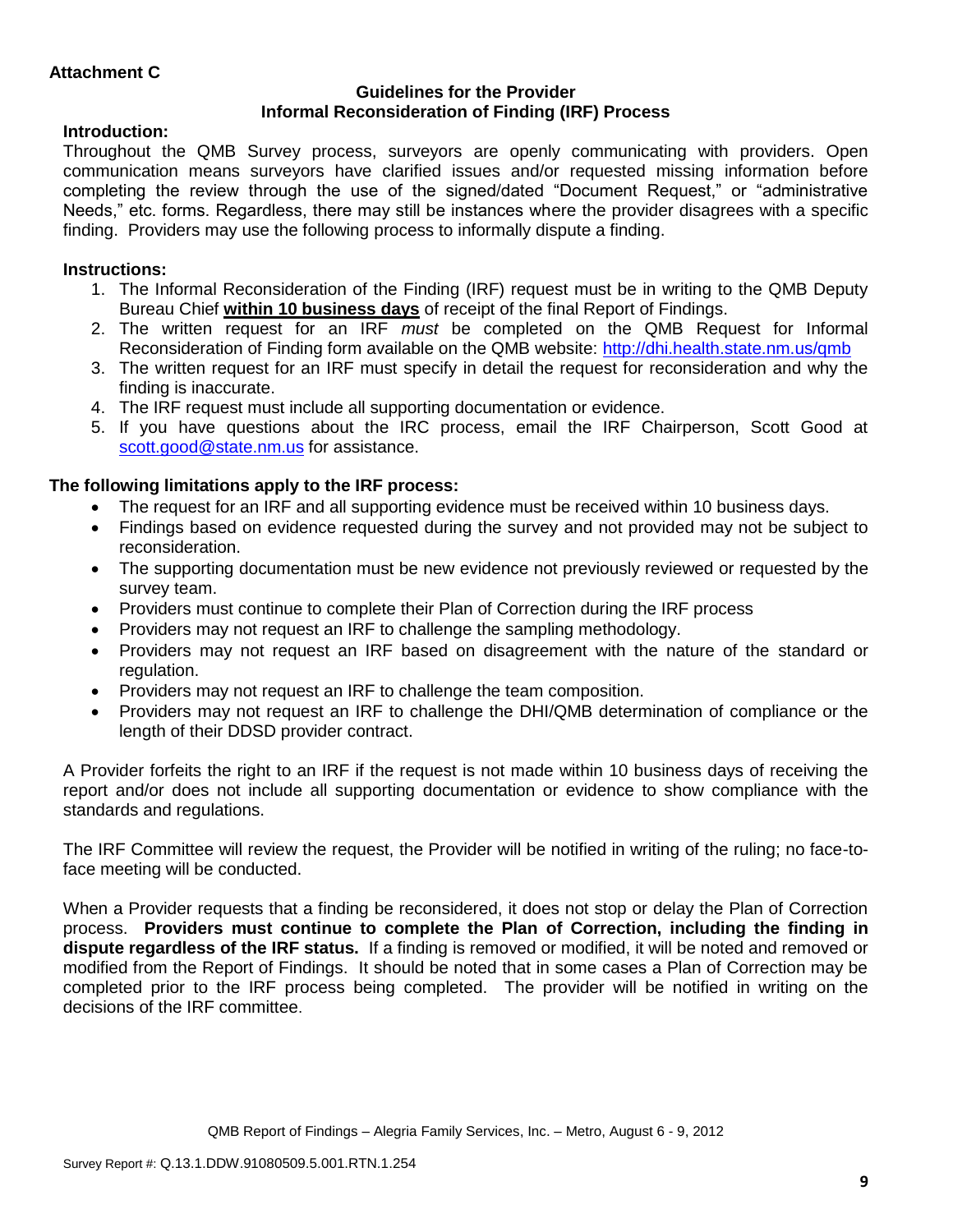| Agency:                 | Alegria Family Services, Inc. - Metro Region                                                           |
|-------------------------|--------------------------------------------------------------------------------------------------------|
| Program:                | Developmental Disabilities Waiver                                                                      |
| Service:                | Community Living Supports (Supported Living, Family Living & Independent Living) & Community Inclusion |
|                         | Supports (Adult Habilitation & Community Access)                                                       |
| <b>Monitoring Type:</b> | <b>Routine Survey</b>                                                                                  |
| Date of Survey:         | August $6 - 9$ , 2012                                                                                  |

| <b>Standard of Care</b>                                                                                                                                                                                                                                                                                                                                                                                                                                                                                                                                                                                                                                                                                                                                                                                                                                                                                                                                                                                                                                                                                                                                                                                               | <b>Deficiencies</b>                                                                                                                                                                                                                                                                                                                                                                                                                                                                                                                                                                                                                                       | <b>Agency Plan of Correction, On-going</b><br><b>QA/QI &amp; Responsible Party</b>                                                                                                                                                                                          | <b>Date</b><br><b>Due</b> |
|-----------------------------------------------------------------------------------------------------------------------------------------------------------------------------------------------------------------------------------------------------------------------------------------------------------------------------------------------------------------------------------------------------------------------------------------------------------------------------------------------------------------------------------------------------------------------------------------------------------------------------------------------------------------------------------------------------------------------------------------------------------------------------------------------------------------------------------------------------------------------------------------------------------------------------------------------------------------------------------------------------------------------------------------------------------------------------------------------------------------------------------------------------------------------------------------------------------------------|-----------------------------------------------------------------------------------------------------------------------------------------------------------------------------------------------------------------------------------------------------------------------------------------------------------------------------------------------------------------------------------------------------------------------------------------------------------------------------------------------------------------------------------------------------------------------------------------------------------------------------------------------------------|-----------------------------------------------------------------------------------------------------------------------------------------------------------------------------------------------------------------------------------------------------------------------------|---------------------------|
|                                                                                                                                                                                                                                                                                                                                                                                                                                                                                                                                                                                                                                                                                                                                                                                                                                                                                                                                                                                                                                                                                                                                                                                                                       |                                                                                                                                                                                                                                                                                                                                                                                                                                                                                                                                                                                                                                                           | <b>CMS Assurance – Service Plans: ISP Implementation –</b> Services are delivered in accordance with the service plan, including type,                                                                                                                                      |                           |
| scope, amount, duration and frequency specified in the service plan.                                                                                                                                                                                                                                                                                                                                                                                                                                                                                                                                                                                                                                                                                                                                                                                                                                                                                                                                                                                                                                                                                                                                                  |                                                                                                                                                                                                                                                                                                                                                                                                                                                                                                                                                                                                                                                           |                                                                                                                                                                                                                                                                             |                           |
| Tag #1A08 Agency Case File                                                                                                                                                                                                                                                                                                                                                                                                                                                                                                                                                                                                                                                                                                                                                                                                                                                                                                                                                                                                                                                                                                                                                                                            | <b>Standard Level Deficiency</b>                                                                                                                                                                                                                                                                                                                                                                                                                                                                                                                                                                                                                          |                                                                                                                                                                                                                                                                             |                           |
| Developmental Disabilities (DD) Waiver Service<br>Standards effective 4/1/2007<br><b>CHAPTER 1 II. PROVIDER AGENCY</b><br><b>REQUIREMENTS:</b> The objective of these<br>standards is to establish Provider Agency policy,<br>procedure and reporting requirements for DD<br>Medicaid Waiver program. These requirements<br>apply to all such Provider Agency staff, whether<br>directly employed or subcontracting with the<br>Provider Agency. Additional Provider Agency<br>requirements and personnel qualifications may<br>be applicable for specific service standards.<br>D. Provider Agency Case File for the<br><b>Individual:</b> All Provider Agencies shall maintain<br>at the administrative office a confidential case<br>file for each individual. Case records belong to<br>the individual receiving services and copies shall<br>be provided to the receiving agency whenever<br>an individual changes providers. The record<br>must also be made available for review when<br>requested by DOH, HSD or federal government<br>representatives for oversight purposes. The<br>individual's case file shall include the following<br>requirements:<br>(1) Emergency contact information, including the | Based on record review, the Agency failed to<br>maintain at the administrative office a<br>confidential case file for 2 of 11 individuals.<br>Review of the Agency individual case files found<br>the following items were not found, incomplete,<br>and/or not current:<br>• Occupational Therapy Plan (#5)<br>• Auditory Exam<br>Individual #7 - As indicated by collateral<br>documentation reviewed, exam was<br>completed on 12/23/10. Follow-up was to be<br>completed in one year. No evidence of<br>follow-up found.<br>• Mammogram Exam<br>Individual #7 - As indicated by the ISP, the<br>exam is to be annually, no evidence of<br>exam found. | <b>Provider:</b><br>State your Plan of Correction for the<br>deficiencies cited in this tag here: $\rightarrow$<br><b>Provider:</b><br><b>Enter your ongoing Quality Assurance/Quality</b><br>Improvement processes as it related to this tag<br>number here: $\rightarrow$ |                           |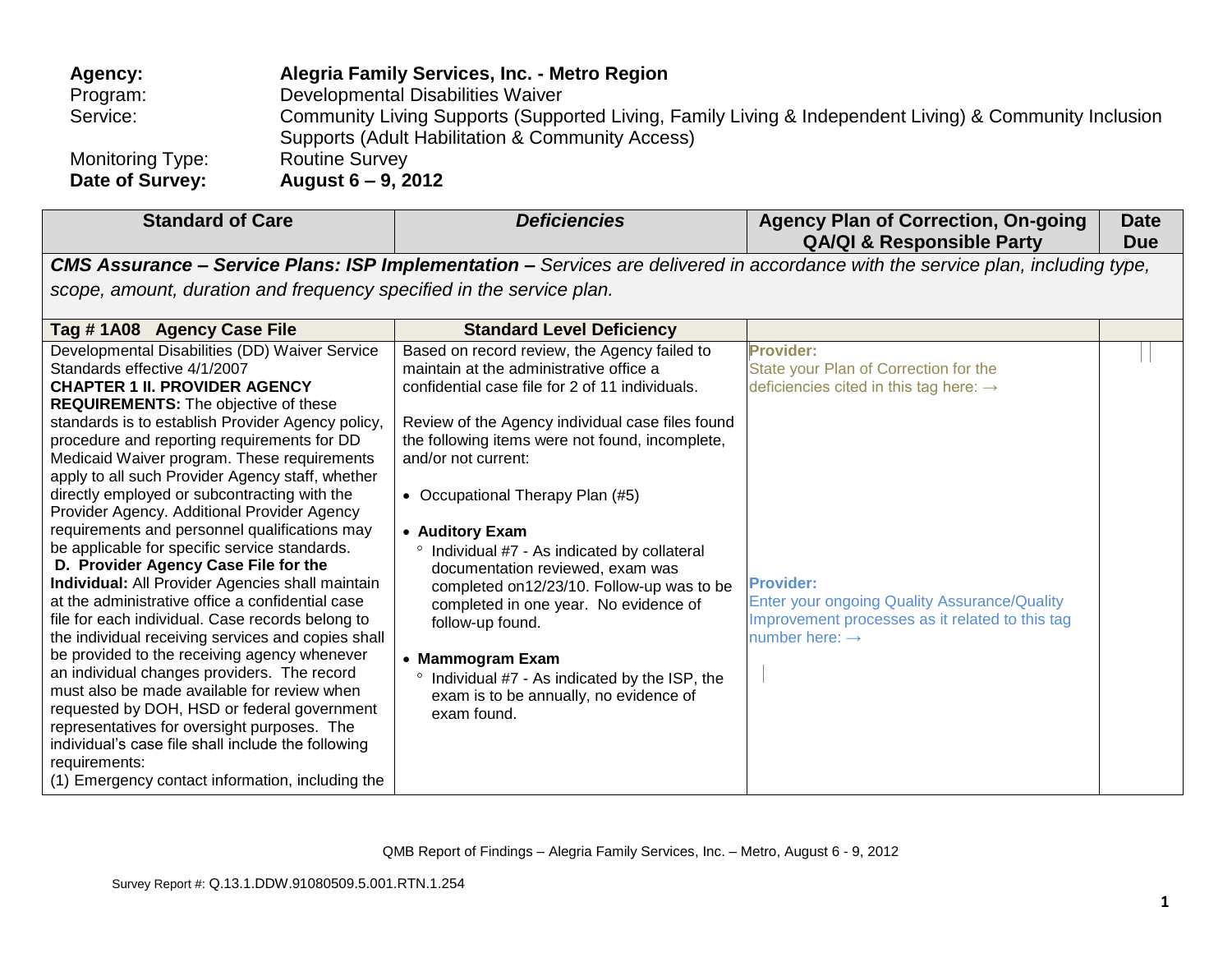| individual's address, telephone number,             |  |  |
|-----------------------------------------------------|--|--|
| names and telephone numbers of relatives,           |  |  |
|                                                     |  |  |
| or guardian or conservator, physician's             |  |  |
| name(s) and telephone number(s), pharmacy           |  |  |
| name, address and telephone number, and             |  |  |
| health plan if appropriate;                         |  |  |
| (2) The individual's complete and current ISP,      |  |  |
| with all supplemental plans specific to the         |  |  |
| individual, and the most current completed          |  |  |
| Health Assessment Tool (HAT);                       |  |  |
| (3) Progress notes and other service delivery       |  |  |
| documentation;                                      |  |  |
| (4) Crisis Prevention/Intervention Plans, if there  |  |  |
| are any for the individual;                         |  |  |
| (5) A medical history, which shall include at least |  |  |
| demographic data, current and past medical          |  |  |
| diagnoses including the cause (if known) of         |  |  |
| the developmental disability, psychiatric           |  |  |
| diagnoses, allergies (food, environmental,          |  |  |
| medications), immunizations, and most               |  |  |
| recent physical exam;                               |  |  |
| (6) When applicable, transition plans completed     |  |  |
| for individuals at the time of discharge from       |  |  |
| Fort Stanton Hospital or Los Lunas Hospital         |  |  |
| and Training School; and                            |  |  |
| (7) Case records belong to the individual           |  |  |
| receiving services and copies shall be              |  |  |
| provided to the individual upon request.            |  |  |
| (8) The receiving Provider Agency shall be          |  |  |
| provided at a minimum the following records         |  |  |
| whenever an individual changes provider             |  |  |
| agencies:                                           |  |  |
| (a) Complete file for the past 12 months;           |  |  |
| (b) ISP and quarterly reports from the current      |  |  |
| and prior ISP year;                                 |  |  |
| (c) Intake information from original admission      |  |  |
| to services; and                                    |  |  |
| (d) When applicable, the Individual                 |  |  |
| Transition Plan at the time of discharge            |  |  |
| from Los Lunas Hospital and Training                |  |  |
| School or Ft. Stanton Hospital.                     |  |  |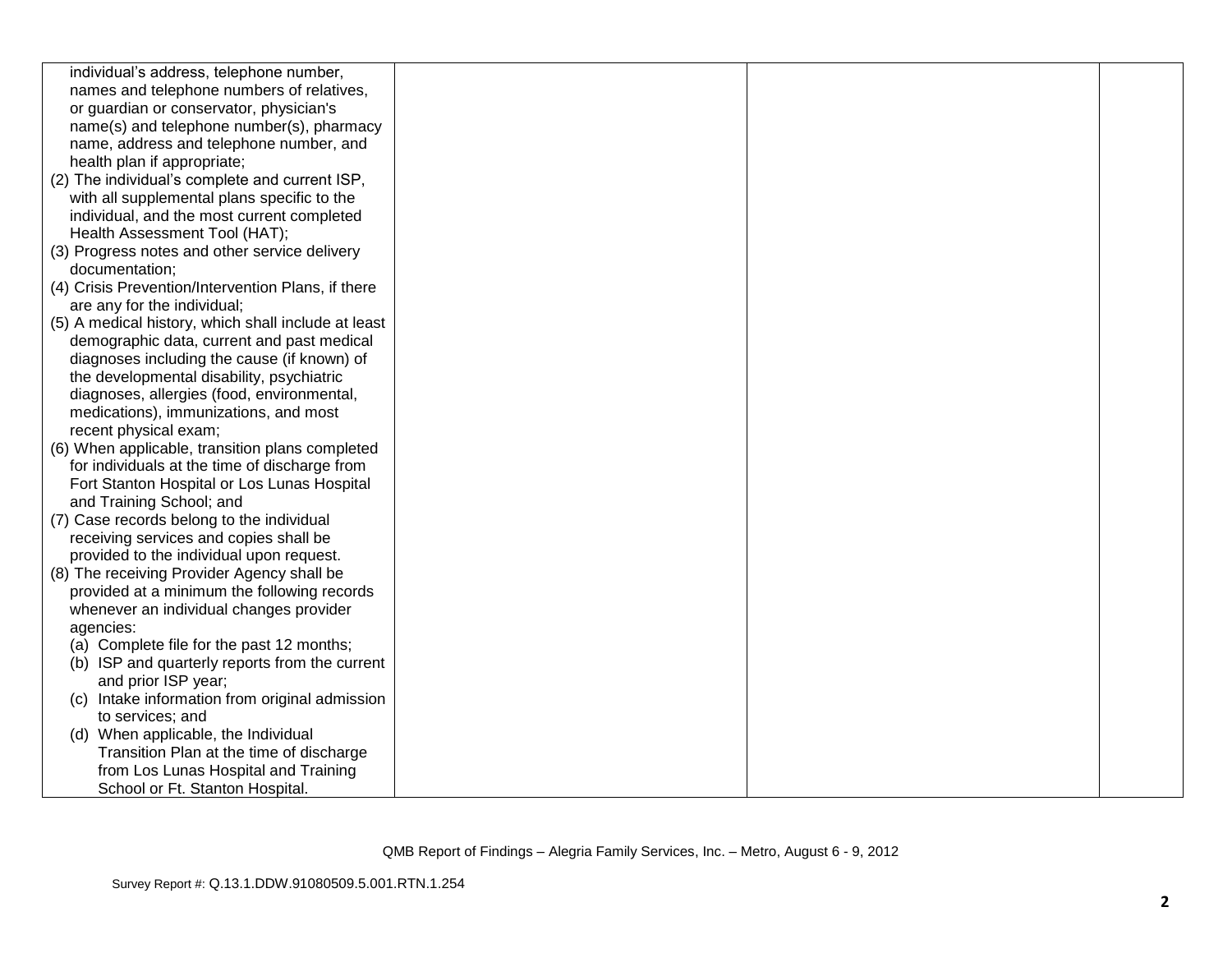| NMAC 8.302.1.17 RECORD KEEPING AND<br><b>DOCUMENTATION REQUIREMENTS: A</b><br>provider must maintain all the records necessary<br>to fully disclose the nature, quality, amount and<br>medical necessity of services furnished to an<br>eligible recipient who is currently receiving or<br>who has received services in the past.<br>B. Documentation of test results: Results of<br>tests and services must be documented, which<br>includes results of laboratory and radiology<br>procedures or progress following therapy or<br>treatment. |  |  |
|-------------------------------------------------------------------------------------------------------------------------------------------------------------------------------------------------------------------------------------------------------------------------------------------------------------------------------------------------------------------------------------------------------------------------------------------------------------------------------------------------------------------------------------------------|--|--|
|                                                                                                                                                                                                                                                                                                                                                                                                                                                                                                                                                 |  |  |
|                                                                                                                                                                                                                                                                                                                                                                                                                                                                                                                                                 |  |  |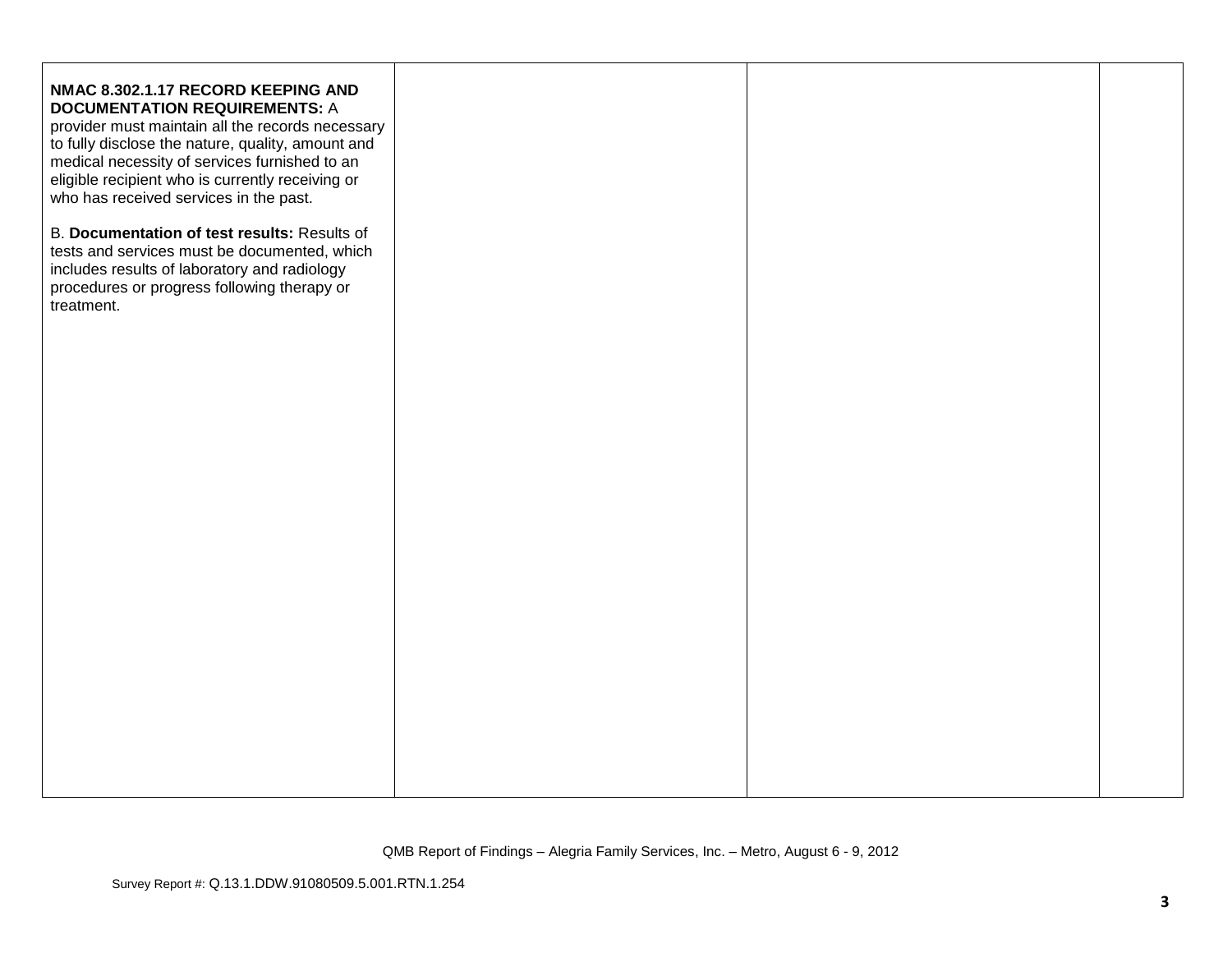| Tag # 6L14 Residential Case File                                                                                                                                                                                                                                                                                                                                                                                                                                                                                                                                                                                                                                                                                                                                                                                                                                                                                                                                                                                                                                                                                                                                                                                                                                                                                                                 | <b>Standard Level Deficiency</b>                                                                                                                                                                                                                                                                                                                                                                                                                                                                   |                                                                                                                                                          |  |
|--------------------------------------------------------------------------------------------------------------------------------------------------------------------------------------------------------------------------------------------------------------------------------------------------------------------------------------------------------------------------------------------------------------------------------------------------------------------------------------------------------------------------------------------------------------------------------------------------------------------------------------------------------------------------------------------------------------------------------------------------------------------------------------------------------------------------------------------------------------------------------------------------------------------------------------------------------------------------------------------------------------------------------------------------------------------------------------------------------------------------------------------------------------------------------------------------------------------------------------------------------------------------------------------------------------------------------------------------|----------------------------------------------------------------------------------------------------------------------------------------------------------------------------------------------------------------------------------------------------------------------------------------------------------------------------------------------------------------------------------------------------------------------------------------------------------------------------------------------------|----------------------------------------------------------------------------------------------------------------------------------------------------------|--|
|                                                                                                                                                                                                                                                                                                                                                                                                                                                                                                                                                                                                                                                                                                                                                                                                                                                                                                                                                                                                                                                                                                                                                                                                                                                                                                                                                  |                                                                                                                                                                                                                                                                                                                                                                                                                                                                                                    |                                                                                                                                                          |  |
| Developmental Disabilities (DD) Waiver Service<br>Standards effective 4/1/2007<br><b>CHAPTER 6. VIII. COMMUNITY LIVING</b><br><b>SERVICE PROVIDER AGENCY</b><br><b>REQUIREMENTS</b>                                                                                                                                                                                                                                                                                                                                                                                                                                                                                                                                                                                                                                                                                                                                                                                                                                                                                                                                                                                                                                                                                                                                                              | Based on record review, the Agency failed to<br>maintain a complete and confidential case file in<br>the residence for 4 of 9 Individuals receiving<br><b>Community Living Services.</b>                                                                                                                                                                                                                                                                                                           | <b>Provider:</b><br>State your Plan of Correction for the<br>deficiencies cited in this tag here: $\rightarrow$                                          |  |
| A. Residence Case File: For individuals<br>receiving Supported Living or Family Living, the<br>Agency shall maintain in the individual's home a<br>complete and current confidential case file for<br>each individual. For individuals receiving<br>Independent Living Services, rather than<br>maintaining this file at the individual's home, the<br>complete and current confidential case file for<br>each individual shall be maintained at the<br>agency's administrative site. Each file shall<br>include the following:<br>(1) Complete and current ISP and all<br>supplemental plans specific to the individual;<br>(2) Complete and current Health Assessment<br>Tool;<br>(3) Current emergency contact information,<br>which includes the individual's address.<br>telephone number, names and telephone<br>numbers of residential Community Living<br>Support providers, relatives, or guardian or<br>conservator, primary care physician's name(s)<br>and telephone number(s), pharmacy name,<br>address and telephone number and dentist<br>name, address and telephone number, and<br>health plan;<br>(4) Up-to-date progress notes, signed and<br>dated by the person making the note for at least<br>the past month (older notes may be transferred<br>to the agency office);<br>(5) Data collected to document ISP Action Plan | The following was not found, incomplete and/or<br>not current:<br>• Occupational Therapy Plan (#5 & 8)<br>• Physical Therapy Plan (#2 & 8)<br>• Special Health Care Needs<br><sup>o</sup> Nutritional Plan (#8)<br>$\degree$ CARMP (#2 & 8)<br>° Tube Feeding Protocol (#2)<br>° Oral Care (#2)<br>• Health Care Plans<br>$\degree$ Aspiration (#2 & 8)<br>° Diabetes (#8)<br>• Crisis Plan/Medical Emergency Response<br><b>Plans</b><br><sup>o</sup> Allergies (#8)<br>° Cardiac Condition (#10) | <b>Provider:</b><br><b>Enter your ongoing Quality Assurance/Quality</b><br>Improvement processes as it related to this tag<br>number here: $\rightarrow$ |  |
| implementation                                                                                                                                                                                                                                                                                                                                                                                                                                                                                                                                                                                                                                                                                                                                                                                                                                                                                                                                                                                                                                                                                                                                                                                                                                                                                                                                   |                                                                                                                                                                                                                                                                                                                                                                                                                                                                                                    |                                                                                                                                                          |  |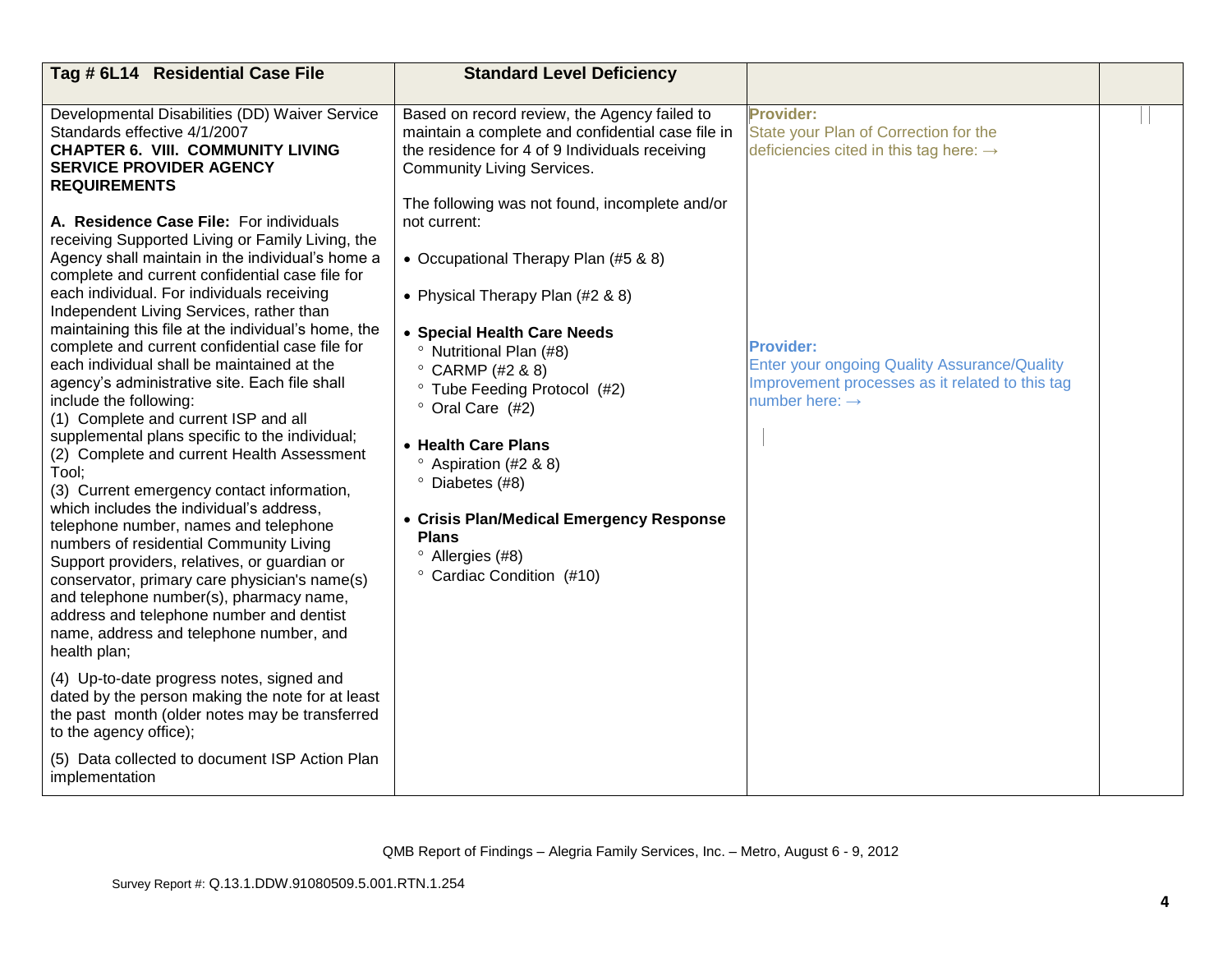|     | (6) Progress notes written by direct care staff    |  |  |
|-----|----------------------------------------------------|--|--|
|     | and by nurses regarding individual health status   |  |  |
|     | and physical conditions including action taken in  |  |  |
|     | response to identified changes in condition for at |  |  |
|     | least the past month;                              |  |  |
|     | (7) Physician's or qualified health care providers |  |  |
|     | written orders;                                    |  |  |
|     | (8) Progress notes documenting implementation      |  |  |
|     | of a physician's or qualified health care          |  |  |
|     | provider's order(s);                               |  |  |
|     | (9) Medication Administration Record (MAR) for     |  |  |
|     | the past three (3) months which includes:          |  |  |
|     | (a) The name of the individual;                    |  |  |
|     | (b) A transcription of the healthcare              |  |  |
|     | practitioners prescription including the           |  |  |
|     | brand and generic name of the medication;          |  |  |
|     | (c) Diagnosis for which the medication is          |  |  |
|     | prescribed;                                        |  |  |
|     | (d) Dosage, frequency and method/route of          |  |  |
|     | delivery;                                          |  |  |
|     | (e) Times and dates of delivery;                   |  |  |
| (f) | Initials of person administering or assisting      |  |  |
|     | with medication; and                               |  |  |
|     | (g) An explanation of any medication               |  |  |
|     | irregularity, allergic reaction or adverse         |  |  |
|     | effect.                                            |  |  |
|     | (h) For PRN medication an explanation for the      |  |  |
|     | use of the PRN must include:                       |  |  |
|     | Observable signs/symptoms or                       |  |  |
|     | circumstances in which the medication              |  |  |
|     | is to be used, and                                 |  |  |
|     | (ii) Documentation of the                          |  |  |
|     | effectiveness/result of the PRN                    |  |  |
|     | delivered.                                         |  |  |
| (i) | A MAR is not required for individuals              |  |  |
|     | participating in Independent Living Services       |  |  |
|     | who self-administer their own medication.          |  |  |
|     | However, when medication administration            |  |  |
|     | is provided as part of the Independent             |  |  |
|     | Living Service a MAR must be maintained            |  |  |
|     | at the individual's home and an updated            |  |  |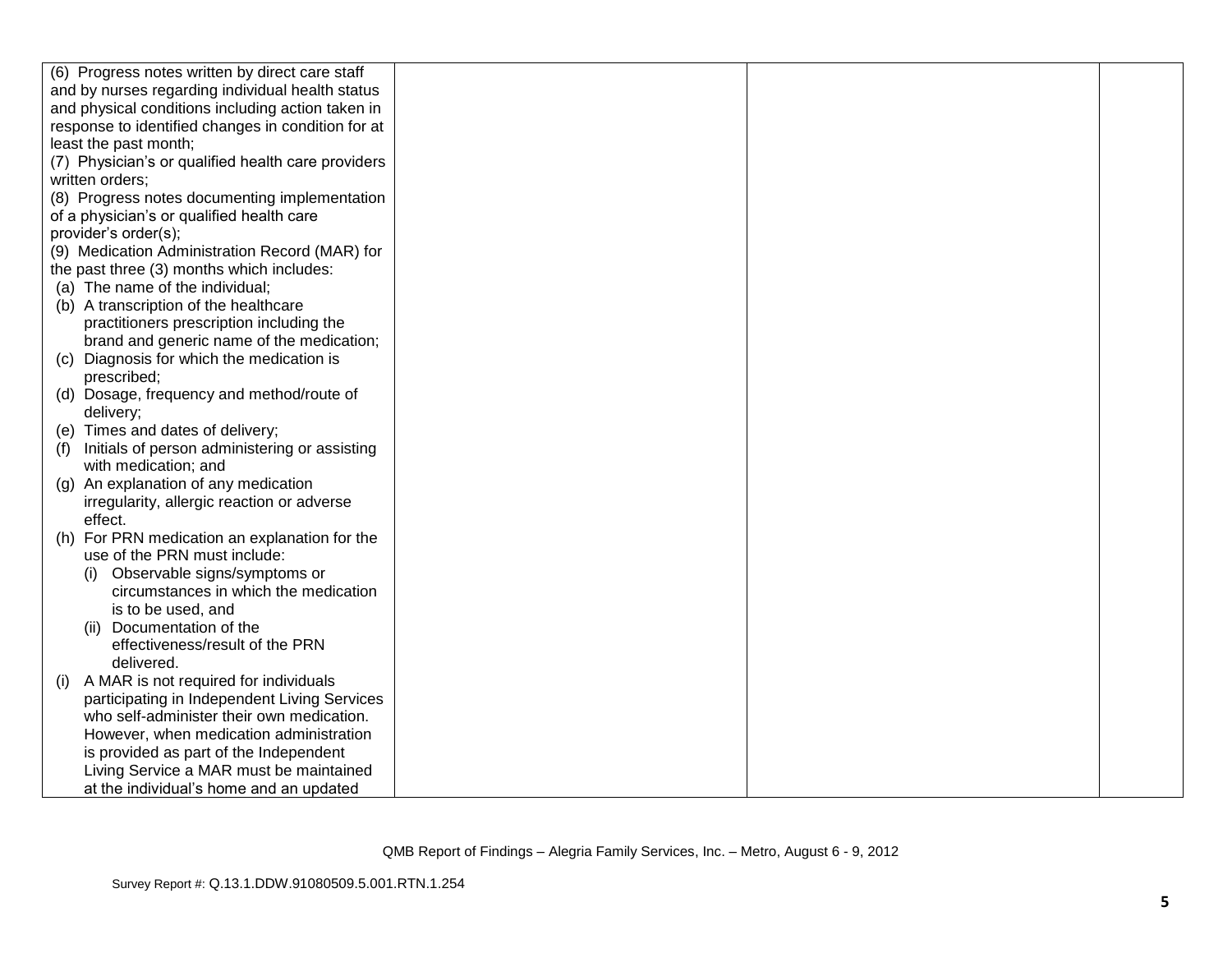| copy must be placed in the agency file on a        |  |  |
|----------------------------------------------------|--|--|
| weekly basis.                                      |  |  |
| (10) Record of visits to healthcare practitioners  |  |  |
| including any treatment provided at the visit and  |  |  |
| a record of all diagnostic testing for the current |  |  |
| ISP year; and                                      |  |  |
| (11) Medical History to include: demographic       |  |  |
| data, current and past medical diagnoses           |  |  |
| including the cause (if known) of the              |  |  |
| developmental disability and any psychiatric       |  |  |
| diagnosis, allergies (food, environmental,         |  |  |
| medications), status of routine adult health care  |  |  |
| screenings, immunizations, hospital discharge      |  |  |
| summaries for past twelve (12) months, past        |  |  |
| medical history including hospitalizations,        |  |  |
| surgeries, injuries, family history and current    |  |  |
| physical exam.                                     |  |  |
|                                                    |  |  |
|                                                    |  |  |
|                                                    |  |  |
|                                                    |  |  |
|                                                    |  |  |
|                                                    |  |  |
|                                                    |  |  |
|                                                    |  |  |
|                                                    |  |  |
|                                                    |  |  |
|                                                    |  |  |
|                                                    |  |  |
|                                                    |  |  |
|                                                    |  |  |
|                                                    |  |  |
|                                                    |  |  |
|                                                    |  |  |
|                                                    |  |  |
|                                                    |  |  |
|                                                    |  |  |
|                                                    |  |  |
|                                                    |  |  |
|                                                    |  |  |
|                                                    |  |  |
|                                                    |  |  |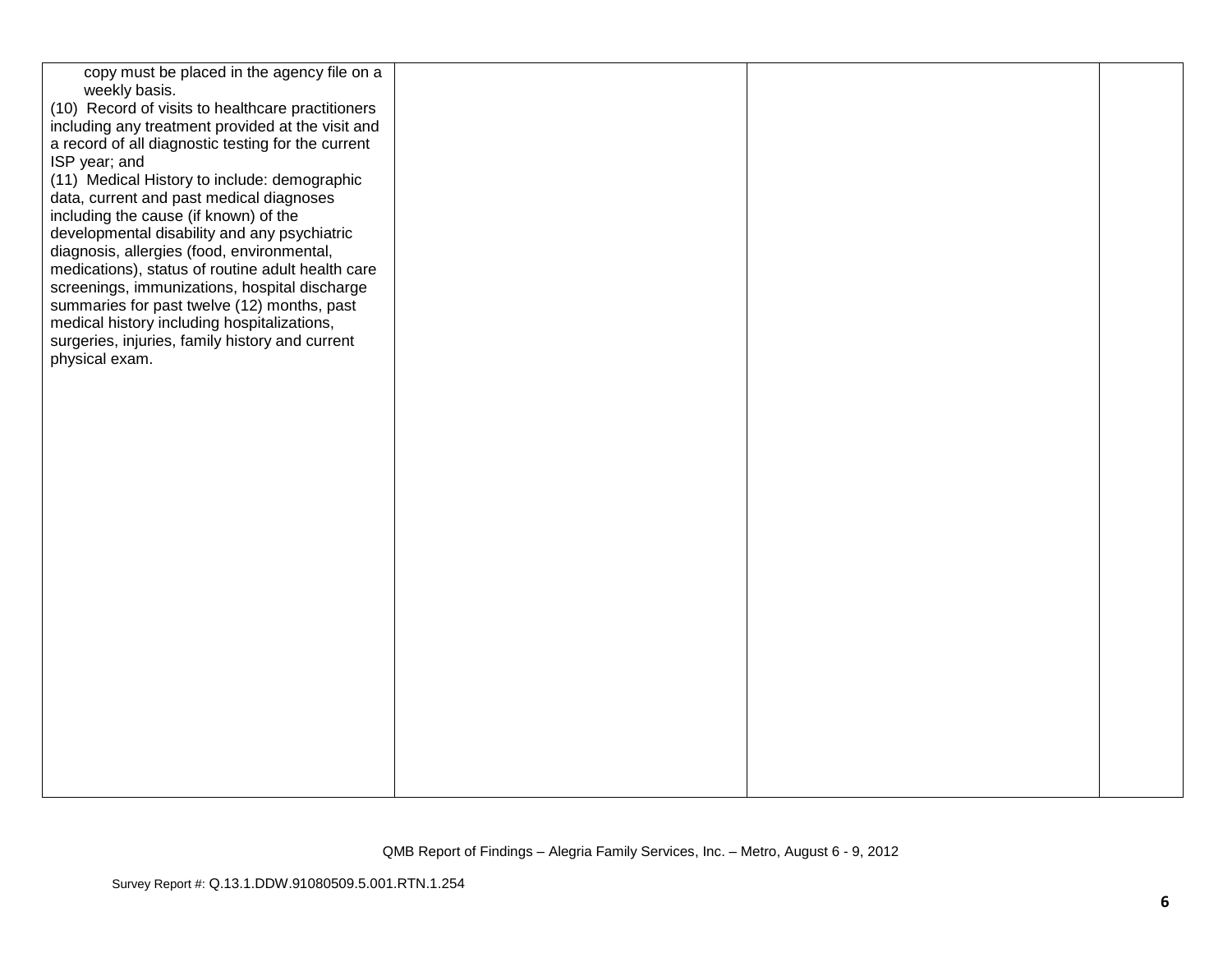| <b>Standard of Care</b>                                                                                                                                                                                                                                                                                                                                                                                                                                                                                                                                                                            | <b>Deficiencies</b>                                                                                                                                                                                                                                                                                                                                                                        | <b>Agency Plan of Correction, On-going</b><br><b>QA/QI &amp; Responsible Party</b>                                                                                                                                                                                       | <b>Date</b><br><b>Due</b> |
|----------------------------------------------------------------------------------------------------------------------------------------------------------------------------------------------------------------------------------------------------------------------------------------------------------------------------------------------------------------------------------------------------------------------------------------------------------------------------------------------------------------------------------------------------------------------------------------------------|--------------------------------------------------------------------------------------------------------------------------------------------------------------------------------------------------------------------------------------------------------------------------------------------------------------------------------------------------------------------------------------------|--------------------------------------------------------------------------------------------------------------------------------------------------------------------------------------------------------------------------------------------------------------------------|---------------------------|
|                                                                                                                                                                                                                                                                                                                                                                                                                                                                                                                                                                                                    |                                                                                                                                                                                                                                                                                                                                                                                            |                                                                                                                                                                                                                                                                          |                           |
|                                                                                                                                                                                                                                                                                                                                                                                                                                                                                                                                                                                                    |                                                                                                                                                                                                                                                                                                                                                                                            | CMS Assurance - Qualified Providers - The State monitors non-licensed/non-certified providers to assure adherence to waiver<br>requirements. The State implements its policies and procedures for verifying that provider training is conducted in accordance with State |                           |
| requirements and the approved waiver.                                                                                                                                                                                                                                                                                                                                                                                                                                                                                                                                                              |                                                                                                                                                                                                                                                                                                                                                                                            |                                                                                                                                                                                                                                                                          |                           |
| Tag #1A11.1 Transportation Training                                                                                                                                                                                                                                                                                                                                                                                                                                                                                                                                                                | <b>Standard Level Deficiency</b>                                                                                                                                                                                                                                                                                                                                                           |                                                                                                                                                                                                                                                                          |                           |
| Developmental Disabilities (DD) Waiver Service<br>Standards effective 4/1/2007<br><b>CHAPTER 1 II. PROVIDER AGENCY</b><br><b>REQUIREMENTS:</b> The objective of these<br>standards is to establish Provider Agency policy,<br>procedure and reporting requirements for DD<br>Medicaid Waiver program. These requirements<br>apply to all such Provider Agency staff, whether<br>directly employed or subcontracting with the<br>Provider Agency. Additional Provider Agency<br>requirements and personnel qualifications may<br>be applicable for specific service standards                       | Based on record review and interview, the<br>Agency failed to provide staff training regarding<br>the safe operation of the vehicle, assisting<br>passengers and safe lifting procedures for 10 of<br>109 Direct Support Personnel.<br>No documented evidence was found of the<br>following required training:<br>• Transportation (DSP #44, 46, 56, 79, 101,<br>102, 106, 108, 131 & 115) | <b>Provider:</b><br>State your Plan of Correction for the<br>deficiencies cited in this tag here: $\rightarrow$                                                                                                                                                          |                           |
| Department of Health (DOH) Developmental<br><b>Disabilities Supports Division (DDSD) Policy</b><br><b>Training Requirements for Direct Service</b><br>Agency Staff Policy Eff Date: March 1, 2007                                                                                                                                                                                                                                                                                                                                                                                                  |                                                                                                                                                                                                                                                                                                                                                                                            | <b>Provider:</b><br><b>Enter your ongoing Quality Assurance/Quality</b><br>Improvement processes as it related to this tag<br>number here: $\rightarrow$                                                                                                                 |                           |
| <b>II. POLICY STATEMENTS:</b><br>I. Staff providing direct services shall<br>complete safety training within the first thirty (30)<br>days of employment and before working alone<br>with an individual receiving services. The<br>training shall address at least the following:<br>1. Operating a fire extinguisher<br>2. Proper lifting procedures<br>3. General vehicle safety precautions (e.g.,<br>pre-trip inspection, removing keys from the<br>ignition when not in the driver's seat)<br>4. Assisting passengers with cognitive and/or<br>physical impairments (e.g., general guidelines |                                                                                                                                                                                                                                                                                                                                                                                            |                                                                                                                                                                                                                                                                          |                           |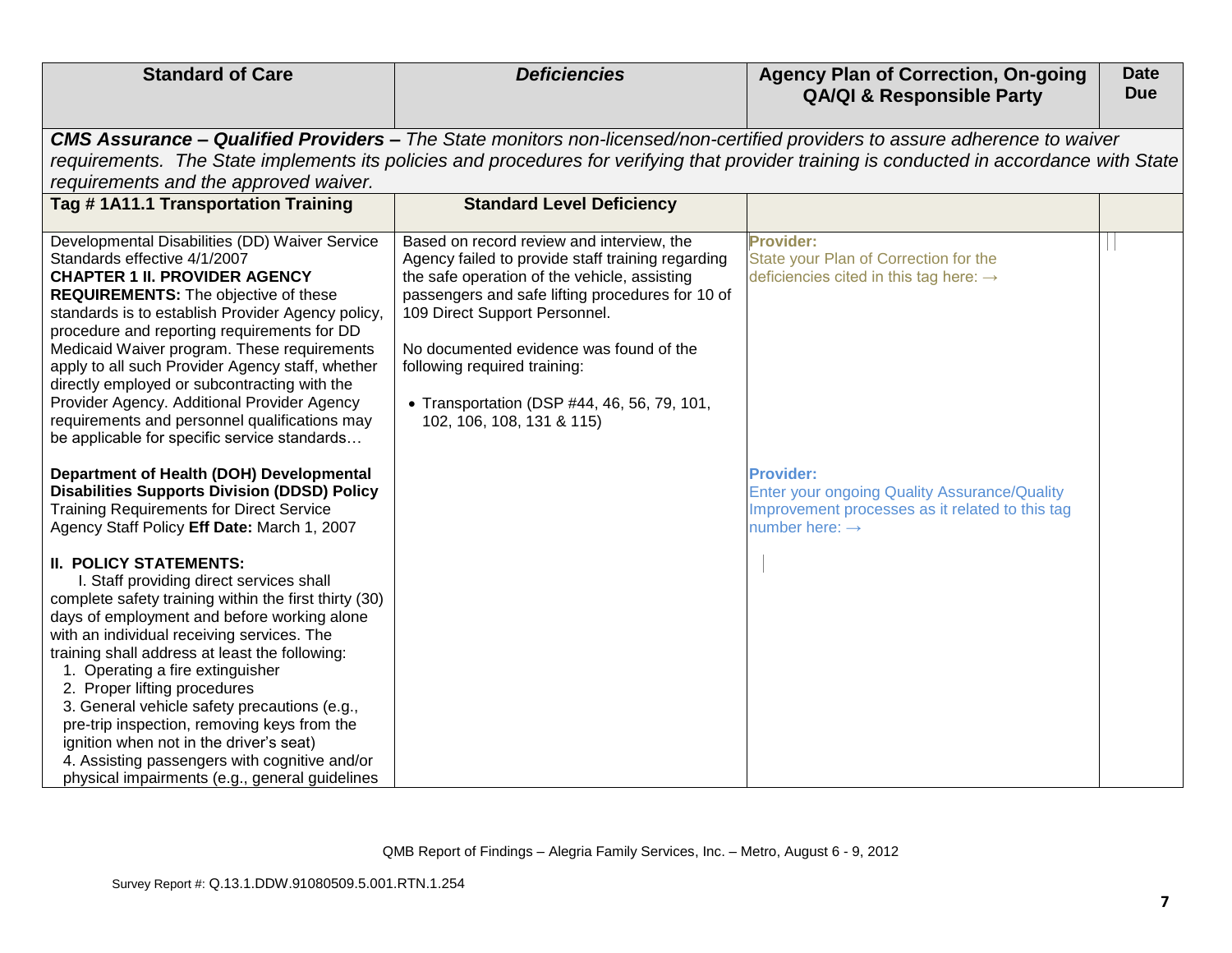| for supporting individuals who may be           |  |  |
|-------------------------------------------------|--|--|
| unaware of safety issues involving traffic or   |  |  |
| those who require physical assistance to        |  |  |
| enter/exit a vehicle)                           |  |  |
| 5. Operating wheelchair lifts (if applicable to |  |  |
| the staff's role)                               |  |  |
|                                                 |  |  |
| 6. Wheelchair tie-down procedures (if           |  |  |
| applicable to the staff's role)                 |  |  |
| 7. Emergency and evacuation procedures          |  |  |
| (e.g., roadside emergency, fire emergency)      |  |  |
|                                                 |  |  |
|                                                 |  |  |
|                                                 |  |  |
|                                                 |  |  |
|                                                 |  |  |
|                                                 |  |  |
|                                                 |  |  |
|                                                 |  |  |
|                                                 |  |  |
|                                                 |  |  |
|                                                 |  |  |
|                                                 |  |  |
|                                                 |  |  |
|                                                 |  |  |
|                                                 |  |  |
|                                                 |  |  |
|                                                 |  |  |
|                                                 |  |  |
|                                                 |  |  |
|                                                 |  |  |
|                                                 |  |  |
|                                                 |  |  |
|                                                 |  |  |
|                                                 |  |  |
|                                                 |  |  |
|                                                 |  |  |
|                                                 |  |  |
|                                                 |  |  |
|                                                 |  |  |
|                                                 |  |  |
|                                                 |  |  |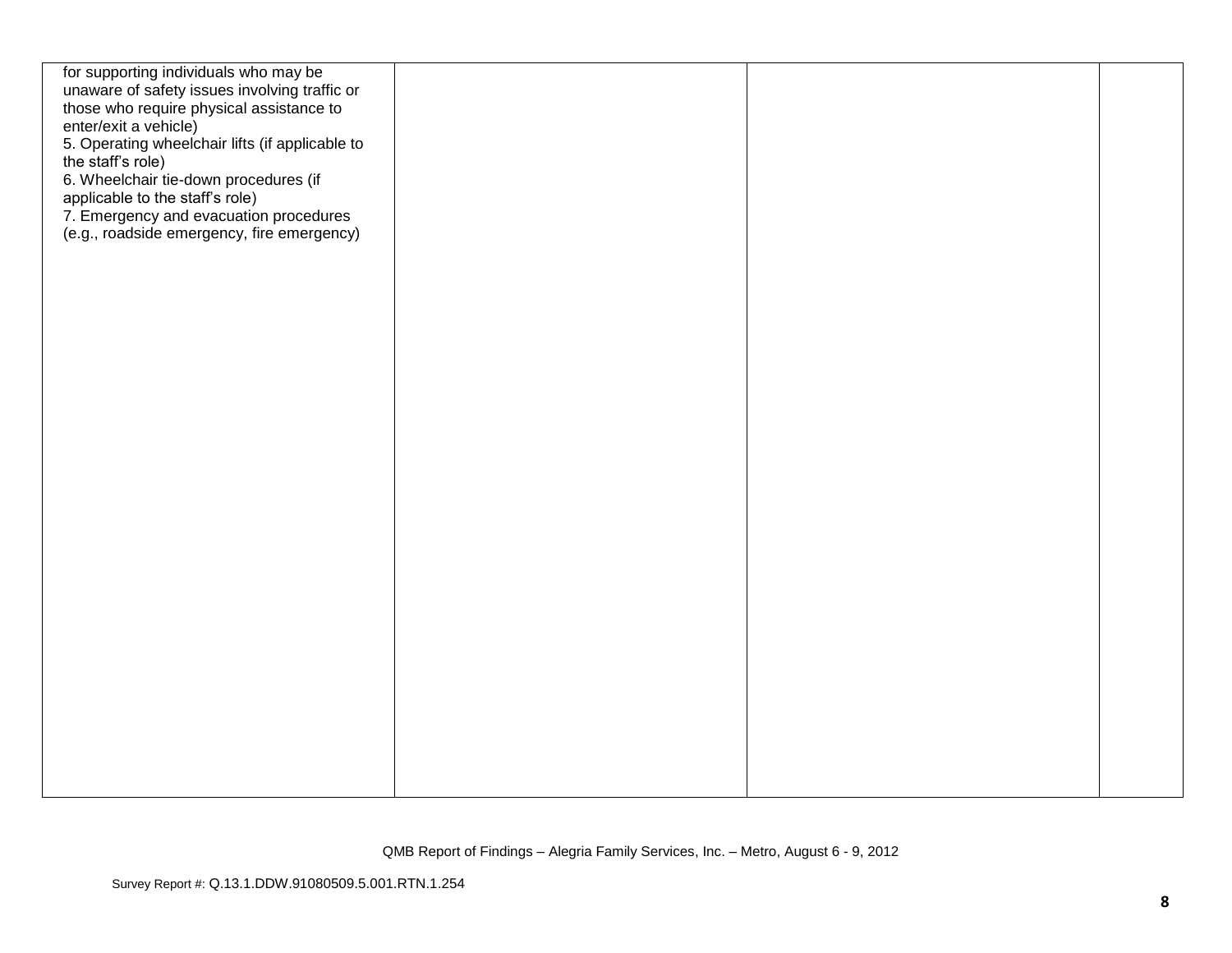| Tag #1A20 Direct Support Personnel                                         | <b>Standard Level Deficiency</b>              |                                                    |  |
|----------------------------------------------------------------------------|-----------------------------------------------|----------------------------------------------------|--|
| <b>Training</b>                                                            |                                               |                                                    |  |
| Developmental Disabilities (DD) Waiver Service                             | Based on record review, the Agency failed to  | <b>Provider:</b>                                   |  |
| Standards effective 4/1/2007                                               | ensure that Orientation and Training          | State your Plan of Correction for the              |  |
| <b>CHAPTER 1 IV. GENERAL REQUIREMENTS</b>                                  | requirements were met for 1 of 109 Direct     | deficiencies cited in this tag here: $\rightarrow$ |  |
| FOR PROVIDER AGENCY SERVICE                                                | Support Personnel.                            |                                                    |  |
| <b>PERSONNEL:</b> The objective of this section is to                      |                                               |                                                    |  |
| establish personnel standards for DD Medicaid                              | Review of Direct Support Personnel training   |                                                    |  |
| Waiver Provider Agencies for the following                                 | records found no evidence of the following    |                                                    |  |
| services: Community Living Supports,                                       | required DOH/DDSD trainings and certification |                                                    |  |
| Community Inclusion Services, Respite,                                     | being completed:                              |                                                    |  |
| Substitute Care and Personal Support                                       |                                               |                                                    |  |
| Companion Services. These standards apply to                               | • Pre- Service (DSP #42)                      |                                                    |  |
| all personnel who provide services, whether                                |                                               |                                                    |  |
| directly employed or subcontracting with the                               | • Foundation for Health & Wellness (DSP #42   |                                                    |  |
| Provider Agency. Additional personnel                                      |                                               | <b>Provider:</b>                                   |  |
| requirements and qualifications may be                                     | • Person-Centered Planning (1-Day) (DSP       | Enter your ongoing Quality Assurance/Quality       |  |
| applicable for specific service standards.                                 | #42)                                          | Improvement processes as it related to this tag    |  |
| C. Orientation and Training Requirements:                                  |                                               | number here: $\rightarrow$                         |  |
| Orientation and training for direct support staff                          | • Participatory Communication & Choice        |                                                    |  |
| and his or her supervisors shall comply with the                           | Making (DSP #42)                              |                                                    |  |
| DDSD/DOH Policy Governing the Training                                     |                                               |                                                    |  |
| Requirements for Direct Support Staff and                                  | • Rights & Advocacy (DSP #42)                 |                                                    |  |
| <b>Internal Service Coordinators Serving</b>                               |                                               |                                                    |  |
| Individuals with Developmental Disabilities to                             | • Positive Behavior Supports Strategies (DSP  |                                                    |  |
| include the following:                                                     | #42)                                          |                                                    |  |
| Each new employee shall receive<br>(1)                                     |                                               |                                                    |  |
| appropriate orientation, including but not                                 | • Teaching & Support Strategies (DSP #42)     |                                                    |  |
| limited to, all policies relating to fire                                  |                                               |                                                    |  |
| prevention, accident prevention, incident<br>management and reporting, and |                                               |                                                    |  |
| emergency procedures; and                                                  |                                               |                                                    |  |
| (2)<br>Individual-specific training for each                               |                                               |                                                    |  |
| individual under his or her direct care, as                                |                                               |                                                    |  |
| described in the individual service plan,                                  |                                               |                                                    |  |
| prior to working alone with the individual.                                |                                               |                                                    |  |
|                                                                            |                                               |                                                    |  |
| Department of Health (DOH) Developmental                                   |                                               |                                                    |  |
| <b>Disabilities Supports Division (DDSD) Policy</b>                        |                                               |                                                    |  |
| - Policy Title: Training Requirements for                                  |                                               |                                                    |  |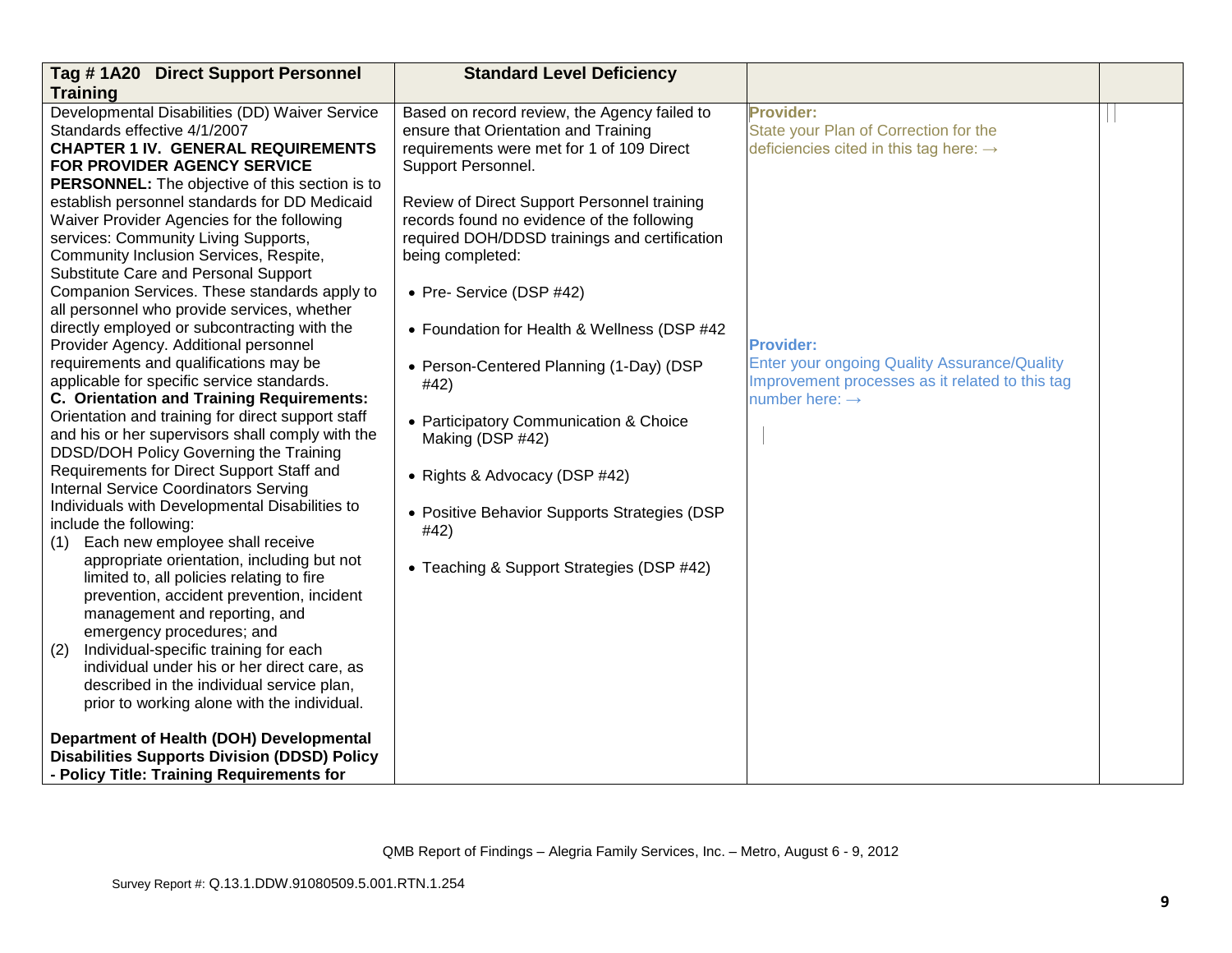| Direct Service Agency Staff Policy - Eff.            |  |  |
|------------------------------------------------------|--|--|
| March 1, 2007 - II. POLICY STATEMENTS:               |  |  |
| A. Individuals shall receive services from           |  |  |
| competent and qualified staff.                       |  |  |
| B. Staff shall complete individual-specific          |  |  |
| (formerly known as "Addendum B") training            |  |  |
| requirements in accordance with the                  |  |  |
| specifications described in the individual service   |  |  |
| plan (ISP) of each individual served.                |  |  |
| C. Staff shall complete training on DOH-             |  |  |
| approved incident reporting procedures in            |  |  |
| accordance with 7 NMAC 1.13.                         |  |  |
| D. Staff providing direct services shall complete    |  |  |
| training in universal precautions on an annual       |  |  |
| basis. The training materials shall meet             |  |  |
| Occupational Safety and Health Administration        |  |  |
| (OSHA) requirements.                                 |  |  |
| E. Staff providing direct services shall maintain    |  |  |
| certification in first aid and CPR. The training     |  |  |
| materials shall meet OSHA                            |  |  |
| requirements/guidelines.                             |  |  |
| F. Staff who may be exposed to hazardous             |  |  |
| chemicals shall complete relevant training in        |  |  |
| accordance with OSHA requirements.                   |  |  |
| G. Staff shall be certified in a DDSD-approved       |  |  |
| behavioral intervention system (e.g., Mandt,         |  |  |
| CPI) before using physical restraint techniques.     |  |  |
| Staff members providing direct services shall        |  |  |
| maintain certification in a DDSD-approved            |  |  |
| behavioral intervention system if an individual      |  |  |
| they support has a behavioral crisis plan that       |  |  |
| includes the use of physical restraint techniques.   |  |  |
| H. Staff shall complete and maintain certification   |  |  |
| in a DDSD-approved medication course in              |  |  |
| accordance with the DDSD Medication Delivery         |  |  |
| Policy M-001.                                        |  |  |
| I. Staff providing direct services shall complete    |  |  |
| safety training within the first thirty (30) days of |  |  |
| employment and before working alone with an          |  |  |
| individual receiving service.                        |  |  |
|                                                      |  |  |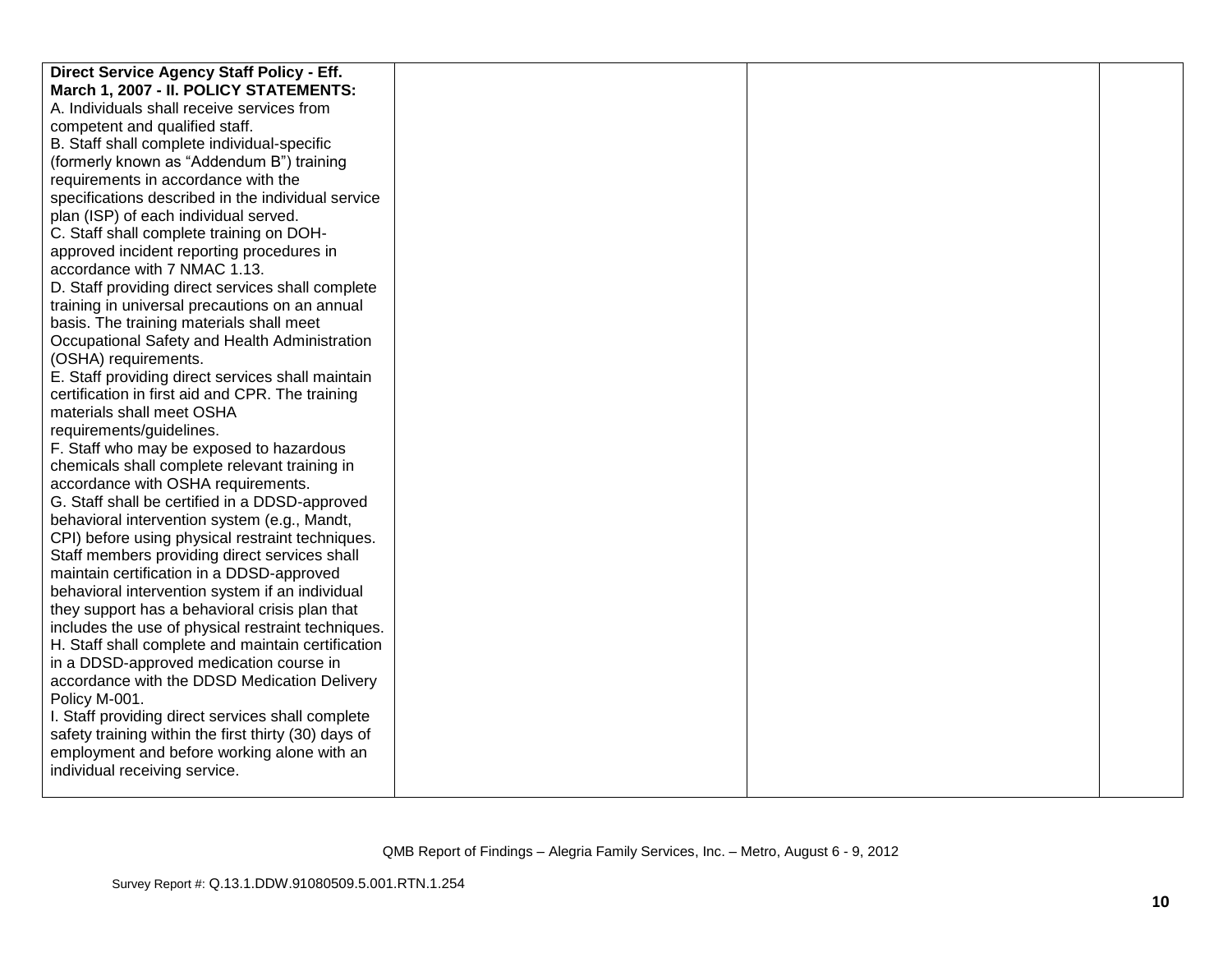| Tag #1A22 Agency Personnel                                                                                                                                                                                                                                                                                                                                                                                                                                                                                                                                                                                                                                                                                                                                                                                                                                                                                                                                                                                                                                                                                                                                                                  | <b>Standard Level Deficiency</b>                                                                                                                                                                                                                                                                                                  |                                                                                                                                                          |  |
|---------------------------------------------------------------------------------------------------------------------------------------------------------------------------------------------------------------------------------------------------------------------------------------------------------------------------------------------------------------------------------------------------------------------------------------------------------------------------------------------------------------------------------------------------------------------------------------------------------------------------------------------------------------------------------------------------------------------------------------------------------------------------------------------------------------------------------------------------------------------------------------------------------------------------------------------------------------------------------------------------------------------------------------------------------------------------------------------------------------------------------------------------------------------------------------------|-----------------------------------------------------------------------------------------------------------------------------------------------------------------------------------------------------------------------------------------------------------------------------------------------------------------------------------|----------------------------------------------------------------------------------------------------------------------------------------------------------|--|
| <b>Competency</b>                                                                                                                                                                                                                                                                                                                                                                                                                                                                                                                                                                                                                                                                                                                                                                                                                                                                                                                                                                                                                                                                                                                                                                           |                                                                                                                                                                                                                                                                                                                                   |                                                                                                                                                          |  |
| Developmental Disabilities (DD) Waiver Service<br>Standards effective 4/1/2007<br><b>CHAPTER 1 IV. GENERAL REQUIREMENTS</b><br>FOR PROVIDER AGENCY SERVICE                                                                                                                                                                                                                                                                                                                                                                                                                                                                                                                                                                                                                                                                                                                                                                                                                                                                                                                                                                                                                                  | Based on interview, the Agency failed to ensure<br>that training competencies were met for 1 of 14<br>Direct Support Personnel.                                                                                                                                                                                                   | <b>Provider:</b><br>State your Plan of Correction for the<br>deficiencies cited in this tag here: $\rightarrow$                                          |  |
| PERSONNEL: The objective of this section is to<br>establish personnel standards for DD Medicaid<br>Waiver Provider Agencies for the following<br>services: Community Living Supports,<br>Community Inclusion Services, Respite,<br>Substitute Care and Personal Support<br>Companion Services. These standards apply to<br>all personnel who provide services, whether<br>directly employed or subcontracting with the<br>Provider Agency. Additional personnel<br>requirements and qualifications may be<br>applicable for specific service standards.<br><b>F. Qualifications for Direct Service</b><br>Personnel: The following employment<br>qualifications and competency requirements are<br>applicable to all Direct Service Personnel<br>employed by a Provider Agency:<br>(1) Direct service personnel shall be eighteen<br>(18) years or older. Exception: Adult<br>Habilitation can employ direct care personnel<br>under the age of eighteen 18 years, but the<br>employee shall work directly under a<br>supervisor, who is physically present at all<br>times;<br>(2) Direct service personnel shall have the ability<br>to read and carry out the requirements in an<br>ISP; | When DSP were asked if the Individual had<br>any food and/or medication allergies that<br>could be potentially life threatening, the<br>following was reported:<br>• DSP #80 stated, "No, not to my knowledge."<br>As indicated by collateral documentation<br>reviewed the Individual is allergic to Sulfas'<br>(Individual #10) | <b>Provider:</b><br><b>Enter your ongoing Quality Assurance/Quality</b><br>Improvement processes as it related to this tag<br>number here: $\rightarrow$ |  |
| (3) Direct service personnel shall be available to<br>communicate in the language that is<br>functionally required by the individual or in the<br>use of any specific augmentative<br>communication system utilized by the                                                                                                                                                                                                                                                                                                                                                                                                                                                                                                                                                                                                                                                                                                                                                                                                                                                                                                                                                                  |                                                                                                                                                                                                                                                                                                                                   |                                                                                                                                                          |  |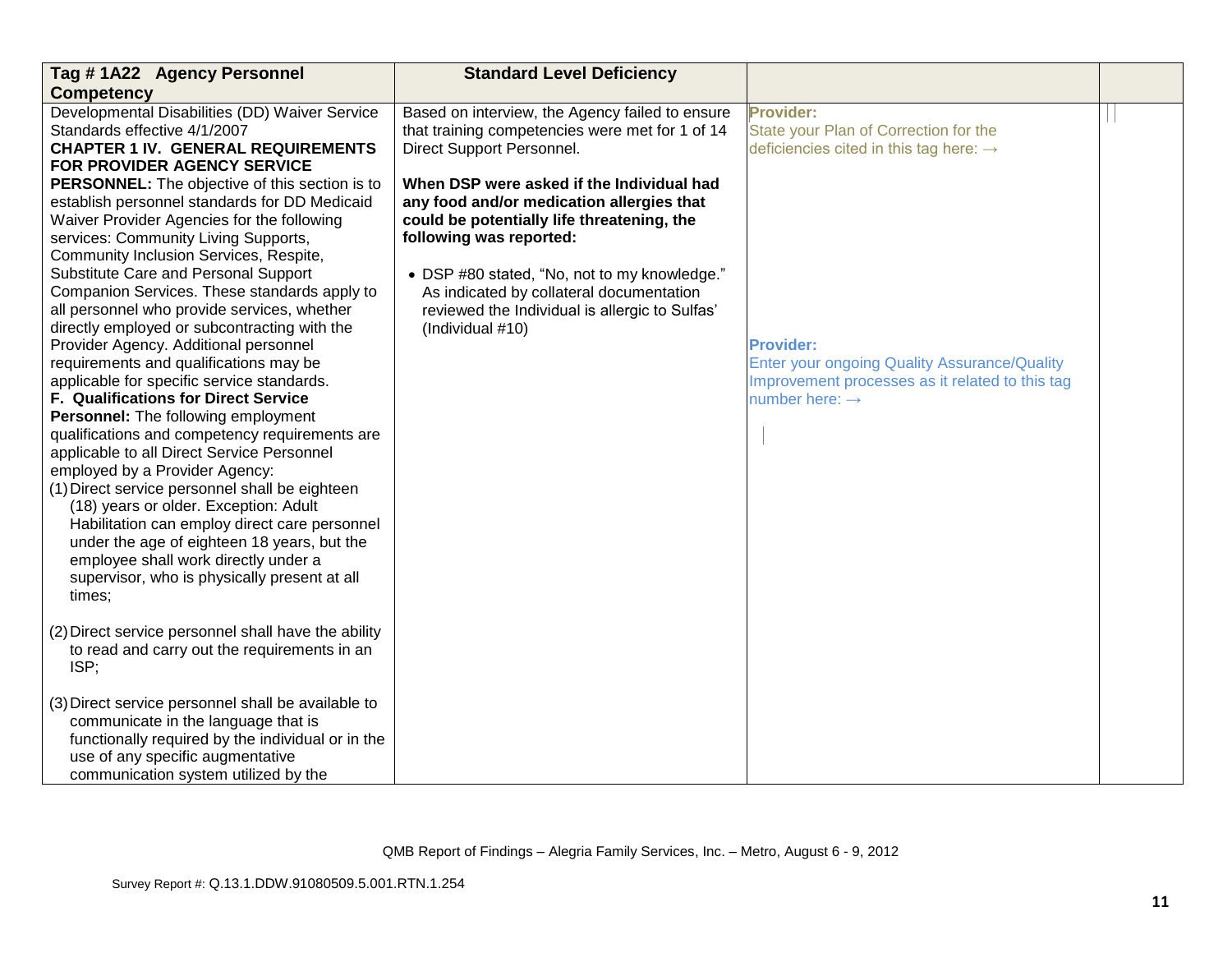| individual;                                                                     |  |  |
|---------------------------------------------------------------------------------|--|--|
|                                                                                 |  |  |
| (4) Direct service personnel shall meet the                                     |  |  |
| qualifications specified by DDSD in the Policy                                  |  |  |
| Governing the Training Requirements for                                         |  |  |
| Direct Support Staff and Internal Service                                       |  |  |
| Coordinators, Serving Individuals with                                          |  |  |
| Developmental Disabilities; and                                                 |  |  |
| (5) Direct service Provider Agencies of Respite                                 |  |  |
| Services, Substitute Care, Personal Support                                     |  |  |
| Services, Nutritional Counseling, Therapists                                    |  |  |
| and Nursing shall demonstrate basic                                             |  |  |
| knowledge of developmental disabilities and                                     |  |  |
| have training or demonstrable qualifications                                    |  |  |
| related to the role he or she is performing and                                 |  |  |
| complete individual specific training as                                        |  |  |
| required in the ISP for each individual he or                                   |  |  |
| she support.                                                                    |  |  |
|                                                                                 |  |  |
| (6) Report required personnel training status to                                |  |  |
| the DDSD Statewide Training Database as                                         |  |  |
| specified in DDSD policies as related to                                        |  |  |
| training requirements as follows:                                               |  |  |
| (a) Initial comprehensive personnel status                                      |  |  |
| report (name, date of hire, Social Security<br>number category) on all required |  |  |
| personnel to be submitted to DDSD                                               |  |  |
| Statewide Training Database within the                                          |  |  |
| first ninety (90) calendar days of                                              |  |  |
| providing services;                                                             |  |  |
| (b) Staff who do not wish to use his or her                                     |  |  |
| Social Security Number may request an                                           |  |  |
| alternative tracking number; and                                                |  |  |
| Quarterly personnel update reports sent<br>(C)                                  |  |  |
| to DDSD Statewide Training Database to                                          |  |  |
| reflect new hires, terminations, inter-                                         |  |  |
| provider Agency position changes, and                                           |  |  |
| name changes.                                                                   |  |  |
|                                                                                 |  |  |
| Department of Health (DOH) Developmental                                        |  |  |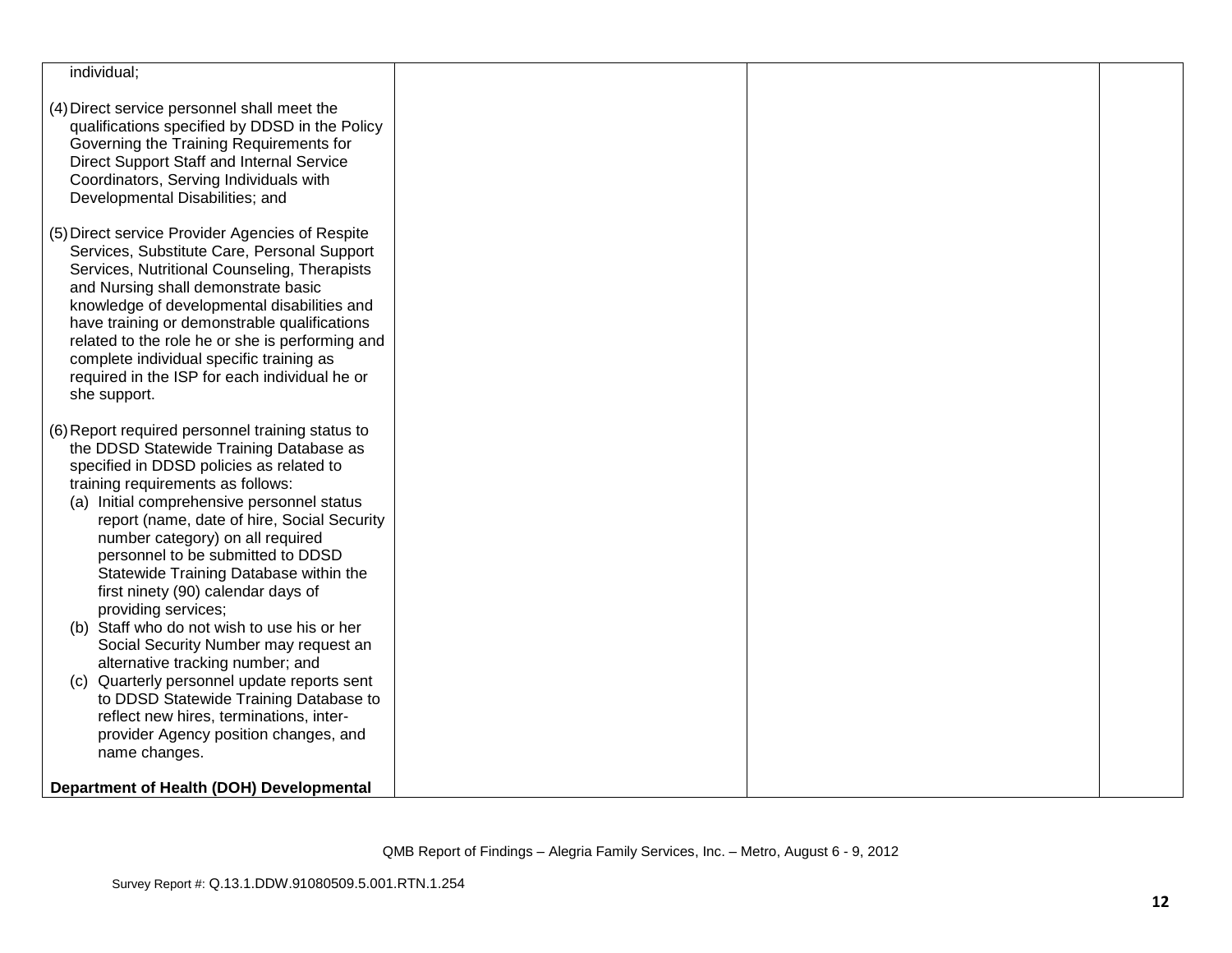| <b>Disabilities Supports Division (DDSD) Policy</b>                                 |  |  |
|-------------------------------------------------------------------------------------|--|--|
| - Policy Title: Training Requirements for                                           |  |  |
| Direct Service Agency Staff Policy - Eff.<br>March 1, 2007 - II. POLICY STATEMENTS: |  |  |
|                                                                                     |  |  |
| A. Individuals shall receive services from                                          |  |  |
| competent and qualified staff.                                                      |  |  |
|                                                                                     |  |  |
|                                                                                     |  |  |
|                                                                                     |  |  |
|                                                                                     |  |  |
|                                                                                     |  |  |
|                                                                                     |  |  |
|                                                                                     |  |  |
|                                                                                     |  |  |
|                                                                                     |  |  |
|                                                                                     |  |  |
|                                                                                     |  |  |
|                                                                                     |  |  |
|                                                                                     |  |  |
|                                                                                     |  |  |
|                                                                                     |  |  |
|                                                                                     |  |  |
|                                                                                     |  |  |
|                                                                                     |  |  |
|                                                                                     |  |  |
|                                                                                     |  |  |
|                                                                                     |  |  |
|                                                                                     |  |  |
|                                                                                     |  |  |
|                                                                                     |  |  |
|                                                                                     |  |  |
|                                                                                     |  |  |
|                                                                                     |  |  |
|                                                                                     |  |  |
|                                                                                     |  |  |
|                                                                                     |  |  |
|                                                                                     |  |  |
|                                                                                     |  |  |
|                                                                                     |  |  |
|                                                                                     |  |  |
|                                                                                     |  |  |
|                                                                                     |  |  |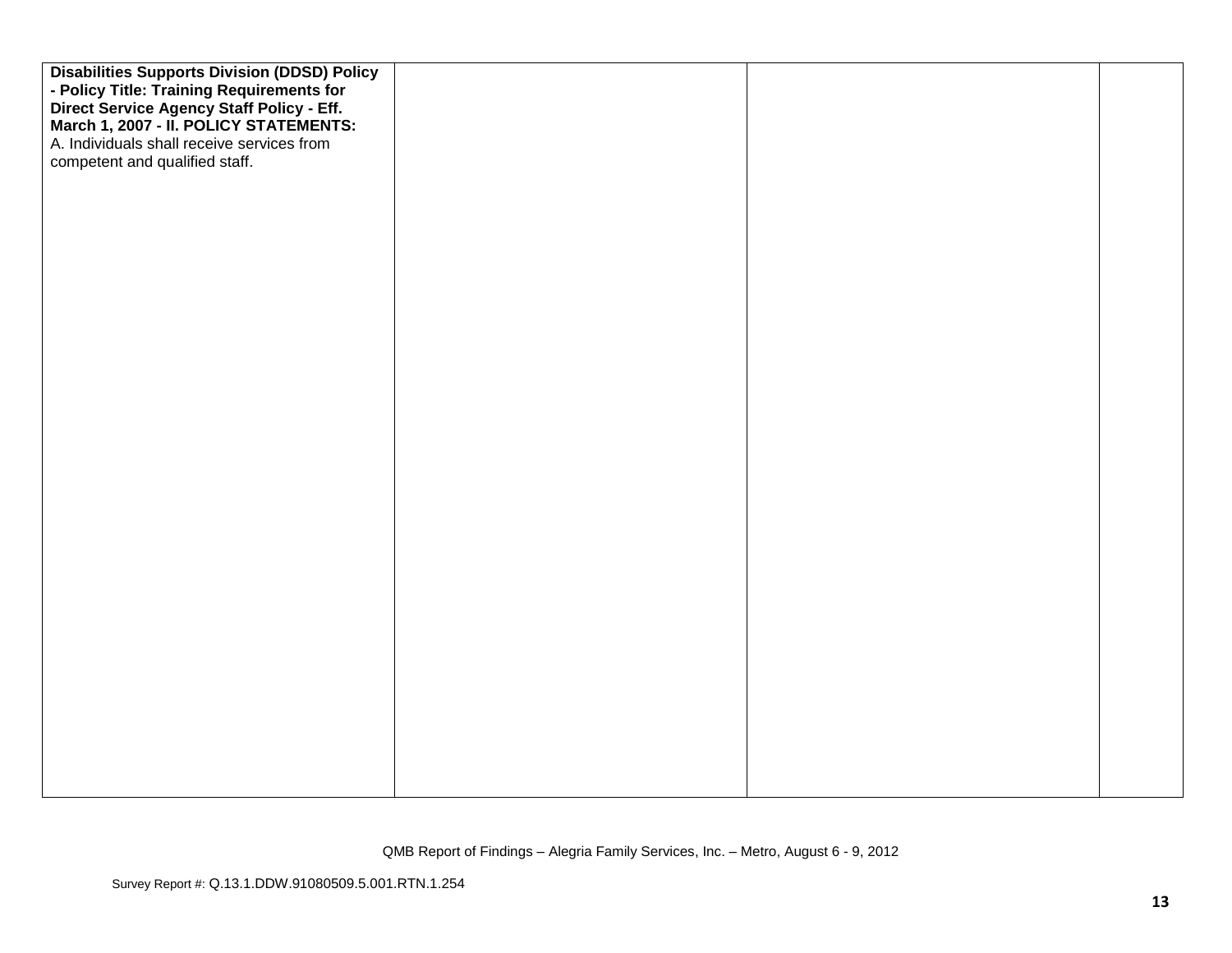| Tag #1A25 Criminal Caregiver History                                                                                                                                                                                                                                                                                                                                                                                                                                                                                         | <b>Standard Level Deficiency</b>                                                                                                                                                                                                                                                                                                                                                                                                                       |                                                                                                                                                          |  |
|------------------------------------------------------------------------------------------------------------------------------------------------------------------------------------------------------------------------------------------------------------------------------------------------------------------------------------------------------------------------------------------------------------------------------------------------------------------------------------------------------------------------------|--------------------------------------------------------------------------------------------------------------------------------------------------------------------------------------------------------------------------------------------------------------------------------------------------------------------------------------------------------------------------------------------------------------------------------------------------------|----------------------------------------------------------------------------------------------------------------------------------------------------------|--|
| <b>Screening</b>                                                                                                                                                                                                                                                                                                                                                                                                                                                                                                             |                                                                                                                                                                                                                                                                                                                                                                                                                                                        |                                                                                                                                                          |  |
| NMAC 7.1.9.8 CAREGIVER AND HOSPITAL<br><b>CAREGIVER EMPLOYMENT</b><br><b>REQUIREMENTS:</b><br>F. Timely Submission: Care providers shall<br>submit all fees and pertinent application<br>information for all individuals who meet the<br>definition of an applicant, caregiver or hospital<br>caregiver as described in Subsections B, D and<br>K of 7.1.9.7 NMAC, no later than twenty (20)<br>calendar days from the first day of employment<br>or effective date of a contractual relationship<br>with the care provider. | Based on record review, the Agency failed to<br>maintain documentation indicating no<br>"disqualifying convictions" or documentation of<br>the timely submission of pertinent application<br>information to the Caregiver Criminal History<br>Screening Program was on file for 7 of 115<br>Agency Personnel.<br>The following Agency Personnel Files<br>contained Caregiver Criminal History<br>Screenings, which were not specific to the<br>Agency: | <b>Provider:</b><br>State your Plan of Correction for the<br>deficiencies cited in this tag here: $\rightarrow$                                          |  |
| NMAC 7.1.9.9 CAREGIVERS OR HOSPITAL<br><b>CAREGIVERS AND APPLICANTS WITH</b><br><b>DISQUALIFYING CONVICTIONS:</b><br>A. Prohibition on Employment: A care<br>provider shall not hire or continue the<br>employment or contractual services of any<br>applicant, caregiver or hospital caregiver for<br>whom the care provider has received notice of a<br>disqualifying conviction, except as provided in<br>Subsection B of this section.                                                                                   | <b>Direct Support Personnel (DSP):</b><br>• #68 - Date of hire $7/1/2010$ .<br>• #112 - Date of hire 12/1/2009.<br>• #114 – Date of hire $7/1/2007$ .<br>• #116 - Date of hire 7/1/2007.<br>• #123 - Date of hire 11/24/2008.                                                                                                                                                                                                                          | <b>Provider:</b><br><b>Enter your ongoing Quality Assurance/Quality</b><br>Improvement processes as it related to this tag<br>number here: $\rightarrow$ |  |
| NMAC 7.1.9.11 DISQUALIFYING<br><b>CONVICTIONS.</b> The following felony<br>convictions disqualify an applicant, caregiver or<br>hospital caregiver from employment or<br>contractual services with a care provider:<br>A. homicide;                                                                                                                                                                                                                                                                                          | • #140 - Date of hire 5/18/2009.<br>• #144 - Date of hire 7/15/2009.                                                                                                                                                                                                                                                                                                                                                                                   |                                                                                                                                                          |  |
| <b>B.</b> trafficking, or trafficking in controlled<br>substances;                                                                                                                                                                                                                                                                                                                                                                                                                                                           |                                                                                                                                                                                                                                                                                                                                                                                                                                                        |                                                                                                                                                          |  |
| C. kidnapping, false imprisonment, aggravated<br>assault or aggravated battery;                                                                                                                                                                                                                                                                                                                                                                                                                                              |                                                                                                                                                                                                                                                                                                                                                                                                                                                        |                                                                                                                                                          |  |
| D. rape, criminal sexual penetration, criminal                                                                                                                                                                                                                                                                                                                                                                                                                                                                               |                                                                                                                                                                                                                                                                                                                                                                                                                                                        |                                                                                                                                                          |  |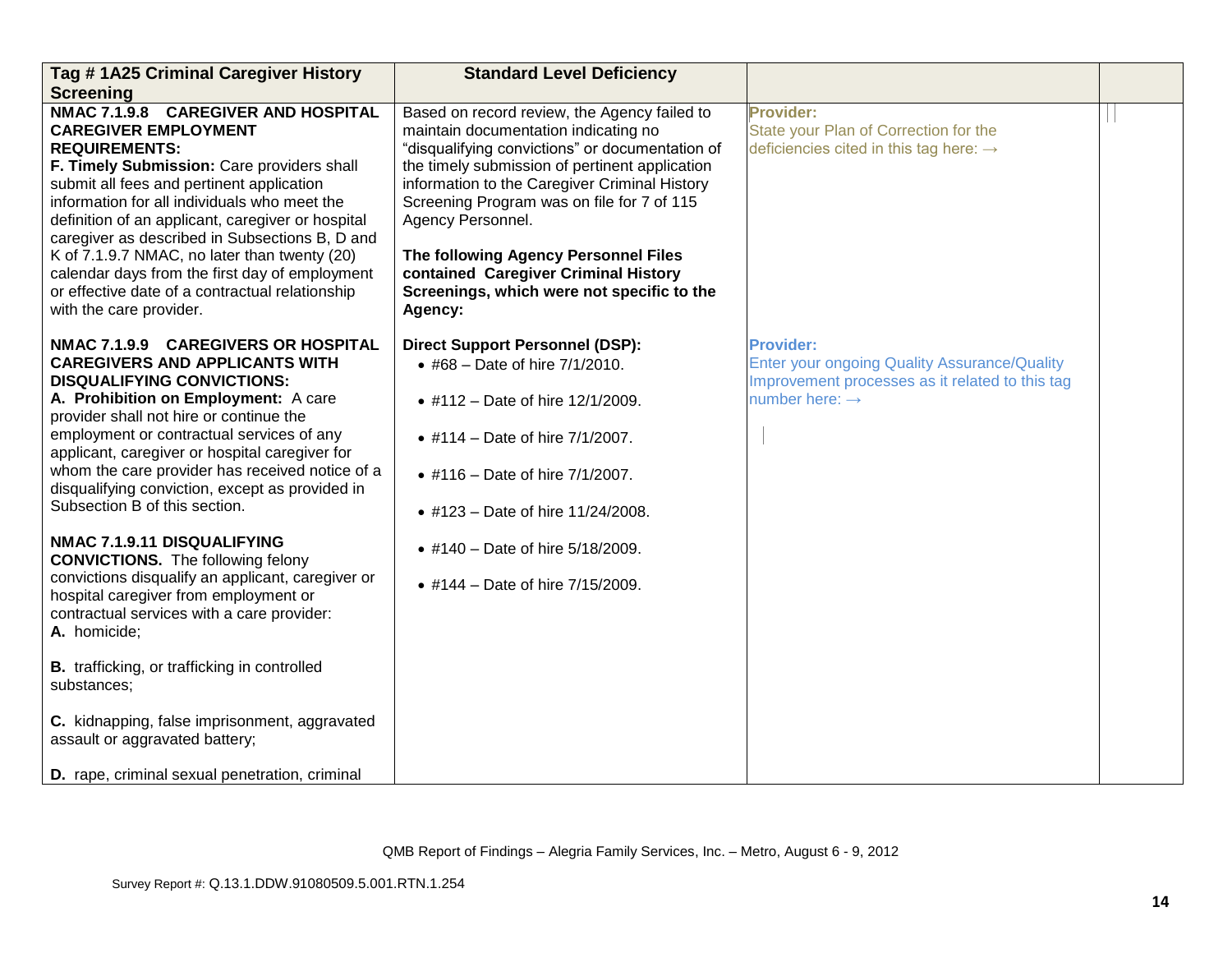| sexual contact, incest, indecent exposure, or     |  |  |
|---------------------------------------------------|--|--|
| other related felony sexual offenses;             |  |  |
|                                                   |  |  |
| E. crimes involving adult abuse, neglect or       |  |  |
|                                                   |  |  |
| financial exploitation;                           |  |  |
|                                                   |  |  |
| F. crimes involving child abuse or neglect;       |  |  |
|                                                   |  |  |
| G. crimes involving robbery, larceny, extortion,  |  |  |
| burglary, fraud, forgery, embezzlement, credit    |  |  |
|                                                   |  |  |
| card fraud, or receiving stolen property; or      |  |  |
|                                                   |  |  |
| H. an attempt, solicitation, or conspiracy        |  |  |
| involving any of the felonies in this subsection. |  |  |
|                                                   |  |  |
|                                                   |  |  |
|                                                   |  |  |
|                                                   |  |  |
|                                                   |  |  |
|                                                   |  |  |
|                                                   |  |  |
|                                                   |  |  |
|                                                   |  |  |
|                                                   |  |  |
|                                                   |  |  |
|                                                   |  |  |
|                                                   |  |  |
|                                                   |  |  |
|                                                   |  |  |
|                                                   |  |  |
|                                                   |  |  |
|                                                   |  |  |
|                                                   |  |  |
|                                                   |  |  |
|                                                   |  |  |
|                                                   |  |  |
|                                                   |  |  |
|                                                   |  |  |
|                                                   |  |  |
|                                                   |  |  |
|                                                   |  |  |
|                                                   |  |  |
|                                                   |  |  |
|                                                   |  |  |
|                                                   |  |  |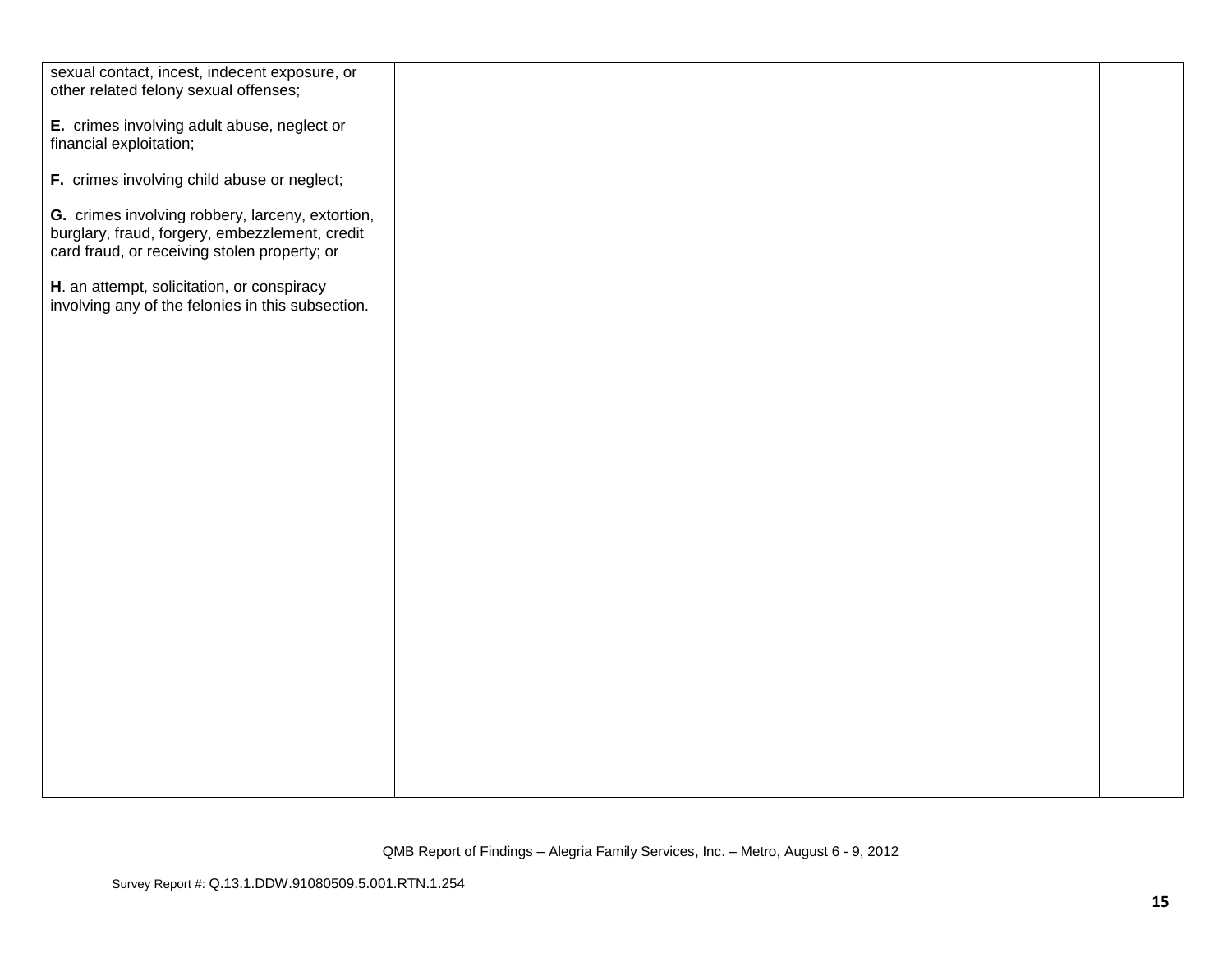| Tag # 1A26 Consolidated On-line                                                                       | <b>Standard Level Deficiency</b>                  |                                                     |  |
|-------------------------------------------------------------------------------------------------------|---------------------------------------------------|-----------------------------------------------------|--|
| <b>Registry/Employee Abuse Registry</b>                                                               |                                                   |                                                     |  |
| NMAC 7.1.12.8 REGISTRY ESTABLISHED;                                                                   | Based on record review, the Agency failed to      | <b>Provider:</b>                                    |  |
| PROVIDER INQUIRY REQUIRED: Upon the                                                                   | maintain documentation in the employee's          | State your Plan of Correction for the               |  |
| effective date of this rule, the department has                                                       | personnel records that evidenced inquiry to the   | deficiencies cited in this tag here: $\rightarrow$  |  |
| established and maintains an accurate and                                                             | Employee Abuse Registry prior to employment       |                                                     |  |
| complete electronic registry that contains the                                                        | for 2 of 115 Agency Personnel.                    |                                                     |  |
| name, date of birth, address, social security                                                         |                                                   |                                                     |  |
| number, and other appropriate identifying                                                             | The following Agency Personnel records            |                                                     |  |
| information of all persons who, while employed                                                        | contained evidence that indicated the             |                                                     |  |
| by a provider, have been determined by the                                                            | <b>Employee Abuse Registry was completed</b>      |                                                     |  |
| department, as a result of an investigation of a                                                      | after hire:                                       |                                                     |  |
| complaint, to have engaged in a substantiated                                                         |                                                   |                                                     |  |
| registry-referred incident of abuse, neglect or                                                       | <b>Direct Support Personnel (DSP):</b>            |                                                     |  |
| exploitation of a person receiving care or                                                            |                                                   |                                                     |  |
| services from a provider. Additions and updates                                                       | $\bullet$ #69 – Date of hire 2/1/2011, completed  | <b>Provider:</b>                                    |  |
| to the registry shall be posted no later than two                                                     | 2/25/2011.                                        | <b>Enter your ongoing Quality Assurance/Quality</b> |  |
| (2) business days following receipt. Only                                                             |                                                   | Improvement processes as it related to this tag     |  |
| department staff designated by the custodian                                                          | $\bullet$ #77 – Date of hire 9/23/2011, completed | number here: $\rightarrow$                          |  |
| may access, maintain and update the data in the                                                       | 10/3/2011.                                        |                                                     |  |
| registry.                                                                                             |                                                   |                                                     |  |
| Provider requirement to inquire of<br>А.                                                              |                                                   |                                                     |  |
| registry. A provider, prior to employing or                                                           |                                                   |                                                     |  |
| contracting with an employee, shall inquire of                                                        |                                                   |                                                     |  |
| the registry whether the individual under                                                             |                                                   |                                                     |  |
| consideration for employment or contracting is                                                        |                                                   |                                                     |  |
| listed on the registry.                                                                               |                                                   |                                                     |  |
| Prohibited employment. A provider<br>В.                                                               |                                                   |                                                     |  |
| may not employ or contract with an individual to<br>be an employee if the individual is listed on the |                                                   |                                                     |  |
| registry as having a substantiated registry-                                                          |                                                   |                                                     |  |
| referred incident of abuse, neglect or                                                                |                                                   |                                                     |  |
| exploitation of a person receiving care or                                                            |                                                   |                                                     |  |
| services from a provider.                                                                             |                                                   |                                                     |  |
| Documentation of inquiry to registry.<br>D.                                                           |                                                   |                                                     |  |
| The provider shall maintain documentation in the                                                      |                                                   |                                                     |  |
| employee's personnel or employment records                                                            |                                                   |                                                     |  |
| that evidences the fact that the provider made                                                        |                                                   |                                                     |  |
| an inquiry to the registry concerning that                                                            |                                                   |                                                     |  |
| employee prior to employment. Such                                                                    |                                                   |                                                     |  |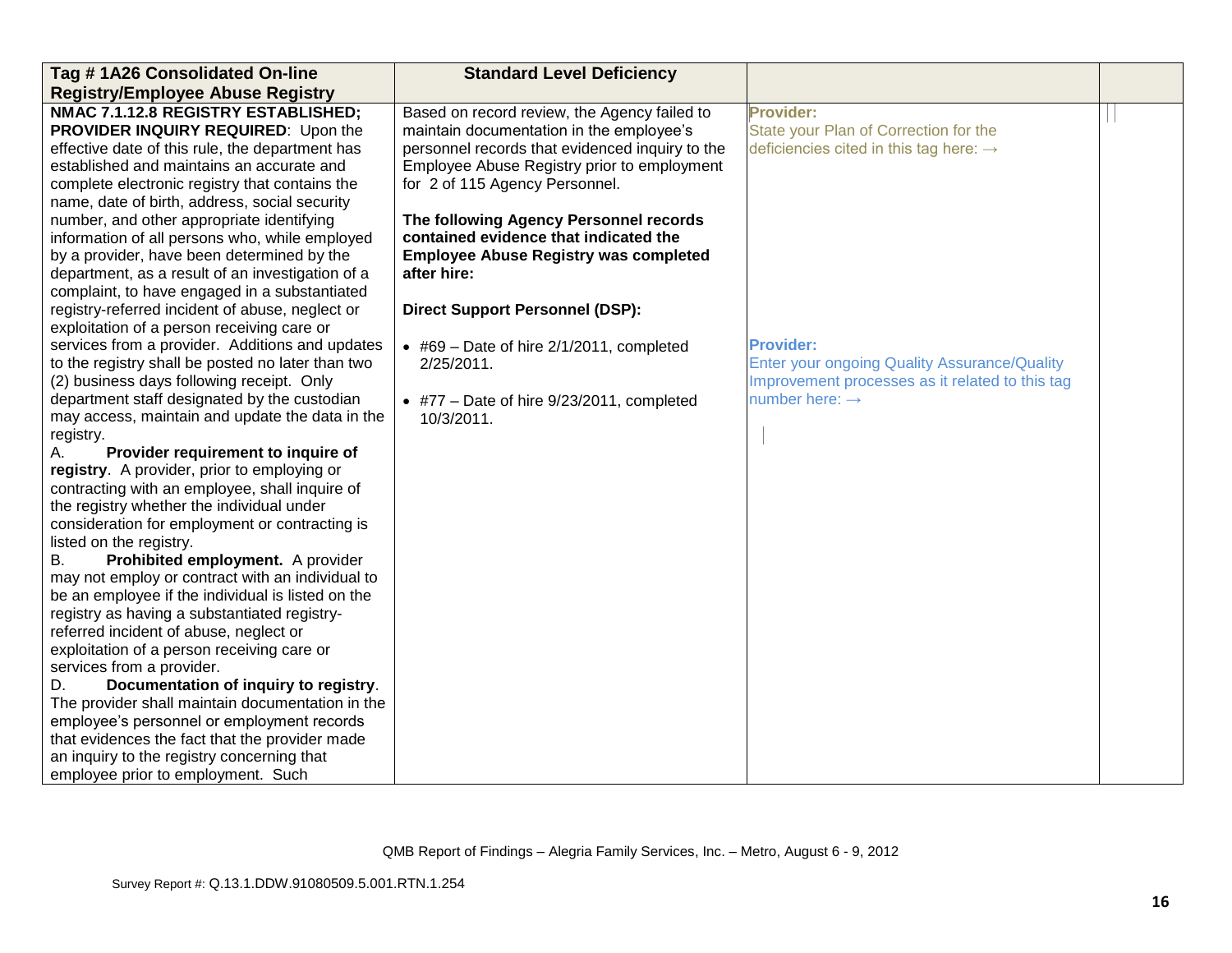| documentation must include evidence, based on                                                                                                                                                                                                                                                                                                                                                                                                                                                                                                                                                                                                                                                                                                                                                                                                                                                                                                                                                                                                                                                                                                                                                                                                                                                                                                                                                                                                                                                                                                                                                                                                                    |
|------------------------------------------------------------------------------------------------------------------------------------------------------------------------------------------------------------------------------------------------------------------------------------------------------------------------------------------------------------------------------------------------------------------------------------------------------------------------------------------------------------------------------------------------------------------------------------------------------------------------------------------------------------------------------------------------------------------------------------------------------------------------------------------------------------------------------------------------------------------------------------------------------------------------------------------------------------------------------------------------------------------------------------------------------------------------------------------------------------------------------------------------------------------------------------------------------------------------------------------------------------------------------------------------------------------------------------------------------------------------------------------------------------------------------------------------------------------------------------------------------------------------------------------------------------------------------------------------------------------------------------------------------------------|
|                                                                                                                                                                                                                                                                                                                                                                                                                                                                                                                                                                                                                                                                                                                                                                                                                                                                                                                                                                                                                                                                                                                                                                                                                                                                                                                                                                                                                                                                                                                                                                                                                                                                  |
|                                                                                                                                                                                                                                                                                                                                                                                                                                                                                                                                                                                                                                                                                                                                                                                                                                                                                                                                                                                                                                                                                                                                                                                                                                                                                                                                                                                                                                                                                                                                                                                                                                                                  |
|                                                                                                                                                                                                                                                                                                                                                                                                                                                                                                                                                                                                                                                                                                                                                                                                                                                                                                                                                                                                                                                                                                                                                                                                                                                                                                                                                                                                                                                                                                                                                                                                                                                                  |
|                                                                                                                                                                                                                                                                                                                                                                                                                                                                                                                                                                                                                                                                                                                                                                                                                                                                                                                                                                                                                                                                                                                                                                                                                                                                                                                                                                                                                                                                                                                                                                                                                                                                  |
|                                                                                                                                                                                                                                                                                                                                                                                                                                                                                                                                                                                                                                                                                                                                                                                                                                                                                                                                                                                                                                                                                                                                                                                                                                                                                                                                                                                                                                                                                                                                                                                                                                                                  |
|                                                                                                                                                                                                                                                                                                                                                                                                                                                                                                                                                                                                                                                                                                                                                                                                                                                                                                                                                                                                                                                                                                                                                                                                                                                                                                                                                                                                                                                                                                                                                                                                                                                                  |
|                                                                                                                                                                                                                                                                                                                                                                                                                                                                                                                                                                                                                                                                                                                                                                                                                                                                                                                                                                                                                                                                                                                                                                                                                                                                                                                                                                                                                                                                                                                                                                                                                                                                  |
| providing direct care who are licensed health                                                                                                                                                                                                                                                                                                                                                                                                                                                                                                                                                                                                                                                                                                                                                                                                                                                                                                                                                                                                                                                                                                                                                                                                                                                                                                                                                                                                                                                                                                                                                                                                                    |
| care professionals or certified nurse aides, the                                                                                                                                                                                                                                                                                                                                                                                                                                                                                                                                                                                                                                                                                                                                                                                                                                                                                                                                                                                                                                                                                                                                                                                                                                                                                                                                                                                                                                                                                                                                                                                                                 |
| provider shall maintain documentation reflecting                                                                                                                                                                                                                                                                                                                                                                                                                                                                                                                                                                                                                                                                                                                                                                                                                                                                                                                                                                                                                                                                                                                                                                                                                                                                                                                                                                                                                                                                                                                                                                                                                 |
| the individual's current licensure as a health                                                                                                                                                                                                                                                                                                                                                                                                                                                                                                                                                                                                                                                                                                                                                                                                                                                                                                                                                                                                                                                                                                                                                                                                                                                                                                                                                                                                                                                                                                                                                                                                                   |
|                                                                                                                                                                                                                                                                                                                                                                                                                                                                                                                                                                                                                                                                                                                                                                                                                                                                                                                                                                                                                                                                                                                                                                                                                                                                                                                                                                                                                                                                                                                                                                                                                                                                  |
|                                                                                                                                                                                                                                                                                                                                                                                                                                                                                                                                                                                                                                                                                                                                                                                                                                                                                                                                                                                                                                                                                                                                                                                                                                                                                                                                                                                                                                                                                                                                                                                                                                                                  |
| F.                                                                                                                                                                                                                                                                                                                                                                                                                                                                                                                                                                                                                                                                                                                                                                                                                                                                                                                                                                                                                                                                                                                                                                                                                                                                                                                                                                                                                                                                                                                                                                                                                                                               |
|                                                                                                                                                                                                                                                                                                                                                                                                                                                                                                                                                                                                                                                                                                                                                                                                                                                                                                                                                                                                                                                                                                                                                                                                                                                                                                                                                                                                                                                                                                                                                                                                                                                                  |
|                                                                                                                                                                                                                                                                                                                                                                                                                                                                                                                                                                                                                                                                                                                                                                                                                                                                                                                                                                                                                                                                                                                                                                                                                                                                                                                                                                                                                                                                                                                                                                                                                                                                  |
|                                                                                                                                                                                                                                                                                                                                                                                                                                                                                                                                                                                                                                                                                                                                                                                                                                                                                                                                                                                                                                                                                                                                                                                                                                                                                                                                                                                                                                                                                                                                                                                                                                                                  |
|                                                                                                                                                                                                                                                                                                                                                                                                                                                                                                                                                                                                                                                                                                                                                                                                                                                                                                                                                                                                                                                                                                                                                                                                                                                                                                                                                                                                                                                                                                                                                                                                                                                                  |
|                                                                                                                                                                                                                                                                                                                                                                                                                                                                                                                                                                                                                                                                                                                                                                                                                                                                                                                                                                                                                                                                                                                                                                                                                                                                                                                                                                                                                                                                                                                                                                                                                                                                  |
|                                                                                                                                                                                                                                                                                                                                                                                                                                                                                                                                                                                                                                                                                                                                                                                                                                                                                                                                                                                                                                                                                                                                                                                                                                                                                                                                                                                                                                                                                                                                                                                                                                                                  |
|                                                                                                                                                                                                                                                                                                                                                                                                                                                                                                                                                                                                                                                                                                                                                                                                                                                                                                                                                                                                                                                                                                                                                                                                                                                                                                                                                                                                                                                                                                                                                                                                                                                                  |
|                                                                                                                                                                                                                                                                                                                                                                                                                                                                                                                                                                                                                                                                                                                                                                                                                                                                                                                                                                                                                                                                                                                                                                                                                                                                                                                                                                                                                                                                                                                                                                                                                                                                  |
|                                                                                                                                                                                                                                                                                                                                                                                                                                                                                                                                                                                                                                                                                                                                                                                                                                                                                                                                                                                                                                                                                                                                                                                                                                                                                                                                                                                                                                                                                                                                                                                                                                                                  |
|                                                                                                                                                                                                                                                                                                                                                                                                                                                                                                                                                                                                                                                                                                                                                                                                                                                                                                                                                                                                                                                                                                                                                                                                                                                                                                                                                                                                                                                                                                                                                                                                                                                                  |
|                                                                                                                                                                                                                                                                                                                                                                                                                                                                                                                                                                                                                                                                                                                                                                                                                                                                                                                                                                                                                                                                                                                                                                                                                                                                                                                                                                                                                                                                                                                                                                                                                                                                  |
|                                                                                                                                                                                                                                                                                                                                                                                                                                                                                                                                                                                                                                                                                                                                                                                                                                                                                                                                                                                                                                                                                                                                                                                                                                                                                                                                                                                                                                                                                                                                                                                                                                                                  |
|                                                                                                                                                                                                                                                                                                                                                                                                                                                                                                                                                                                                                                                                                                                                                                                                                                                                                                                                                                                                                                                                                                                                                                                                                                                                                                                                                                                                                                                                                                                                                                                                                                                                  |
|                                                                                                                                                                                                                                                                                                                                                                                                                                                                                                                                                                                                                                                                                                                                                                                                                                                                                                                                                                                                                                                                                                                                                                                                                                                                                                                                                                                                                                                                                                                                                                                                                                                                  |
|                                                                                                                                                                                                                                                                                                                                                                                                                                                                                                                                                                                                                                                                                                                                                                                                                                                                                                                                                                                                                                                                                                                                                                                                                                                                                                                                                                                                                                                                                                                                                                                                                                                                  |
|                                                                                                                                                                                                                                                                                                                                                                                                                                                                                                                                                                                                                                                                                                                                                                                                                                                                                                                                                                                                                                                                                                                                                                                                                                                                                                                                                                                                                                                                                                                                                                                                                                                                  |
|                                                                                                                                                                                                                                                                                                                                                                                                                                                                                                                                                                                                                                                                                                                                                                                                                                                                                                                                                                                                                                                                                                                                                                                                                                                                                                                                                                                                                                                                                                                                                                                                                                                                  |
|                                                                                                                                                                                                                                                                                                                                                                                                                                                                                                                                                                                                                                                                                                                                                                                                                                                                                                                                                                                                                                                                                                                                                                                                                                                                                                                                                                                                                                                                                                                                                                                                                                                                  |
|                                                                                                                                                                                                                                                                                                                                                                                                                                                                                                                                                                                                                                                                                                                                                                                                                                                                                                                                                                                                                                                                                                                                                                                                                                                                                                                                                                                                                                                                                                                                                                                                                                                                  |
|                                                                                                                                                                                                                                                                                                                                                                                                                                                                                                                                                                                                                                                                                                                                                                                                                                                                                                                                                                                                                                                                                                                                                                                                                                                                                                                                                                                                                                                                                                                                                                                                                                                                  |
|                                                                                                                                                                                                                                                                                                                                                                                                                                                                                                                                                                                                                                                                                                                                                                                                                                                                                                                                                                                                                                                                                                                                                                                                                                                                                                                                                                                                                                                                                                                                                                                                                                                                  |
|                                                                                                                                                                                                                                                                                                                                                                                                                                                                                                                                                                                                                                                                                                                                                                                                                                                                                                                                                                                                                                                                                                                                                                                                                                                                                                                                                                                                                                                                                                                                                                                                                                                                  |
|                                                                                                                                                                                                                                                                                                                                                                                                                                                                                                                                                                                                                                                                                                                                                                                                                                                                                                                                                                                                                                                                                                                                                                                                                                                                                                                                                                                                                                                                                                                                                                                                                                                                  |
|                                                                                                                                                                                                                                                                                                                                                                                                                                                                                                                                                                                                                                                                                                                                                                                                                                                                                                                                                                                                                                                                                                                                                                                                                                                                                                                                                                                                                                                                                                                                                                                                                                                                  |
|                                                                                                                                                                                                                                                                                                                                                                                                                                                                                                                                                                                                                                                                                                                                                                                                                                                                                                                                                                                                                                                                                                                                                                                                                                                                                                                                                                                                                                                                                                                                                                                                                                                                  |
|                                                                                                                                                                                                                                                                                                                                                                                                                                                                                                                                                                                                                                                                                                                                                                                                                                                                                                                                                                                                                                                                                                                                                                                                                                                                                                                                                                                                                                                                                                                                                                                                                                                                  |
| the response to such inquiry received from the<br>custodian by the provider, that the employee<br>was not listed on the registry as having a<br>substantiated registry-referred incident of abuse,<br>neglect or exploitation.<br>Documentation for other staff. With<br>Е.<br>respect to all employed or contracted individuals<br>care professional or current certification as a<br>nurse aide.<br><b>Consequences of noncompliance.</b><br>The department or other governmental agency<br>having regulatory enforcement authority over a<br>provider may sanction a provider in accordance<br>with applicable law if the provider fails to make<br>an appropriate and timely inquiry of the registry,<br>or fails to maintain evidence of such inquiry, in<br>connection with the hiring or contracting of an<br>employee; or for employing or contracting any<br>person to work as an employee who is listed on<br>the registry. Such sanctions may include a<br>directed plan of correction, civil monetary<br>penalty not to exceed five thousand dollars<br>(\$5000) per instance, or termination or non-<br>renewal of any contract with the department or<br>other governmental agency.<br>Developmental Disabilities (DD) Waiver Service<br>Standards effective 4/1/2007<br><b>Chapter 1.IV. General Provider</b><br>Requirements. D. Criminal History<br>Screening: All personnel shall be screened by<br>the Provider Agency in regard to the employee's<br>qualifications, references, and employment<br>history, prior to employment. All Provider<br>Agencies shall comply with the Criminal Records<br>Screening for Caregivers 7.1.12 NMAC and |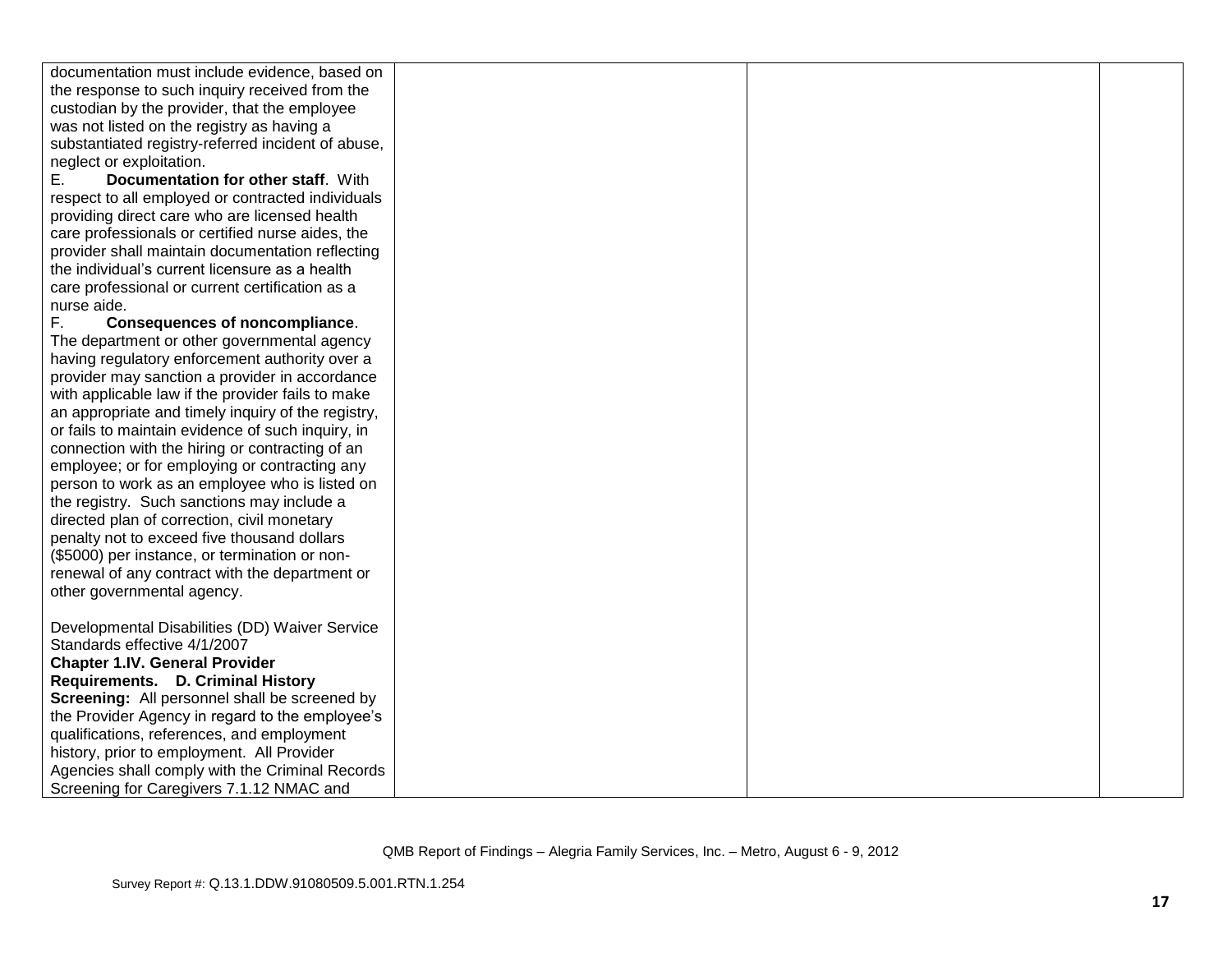| Employee Abuse Registry 7.1.12 NMAC as<br>required by the Department of Health, Division<br>of Health Improvement. |  |  |
|--------------------------------------------------------------------------------------------------------------------|--|--|
|                                                                                                                    |  |  |
|                                                                                                                    |  |  |
|                                                                                                                    |  |  |
|                                                                                                                    |  |  |
|                                                                                                                    |  |  |
|                                                                                                                    |  |  |
|                                                                                                                    |  |  |
|                                                                                                                    |  |  |
|                                                                                                                    |  |  |
|                                                                                                                    |  |  |
|                                                                                                                    |  |  |
|                                                                                                                    |  |  |
|                                                                                                                    |  |  |
|                                                                                                                    |  |  |
|                                                                                                                    |  |  |
|                                                                                                                    |  |  |
|                                                                                                                    |  |  |
|                                                                                                                    |  |  |
|                                                                                                                    |  |  |
|                                                                                                                    |  |  |
|                                                                                                                    |  |  |
|                                                                                                                    |  |  |
|                                                                                                                    |  |  |
|                                                                                                                    |  |  |
|                                                                                                                    |  |  |
|                                                                                                                    |  |  |
|                                                                                                                    |  |  |
|                                                                                                                    |  |  |
|                                                                                                                    |  |  |
|                                                                                                                    |  |  |
|                                                                                                                    |  |  |
|                                                                                                                    |  |  |
|                                                                                                                    |  |  |
|                                                                                                                    |  |  |
|                                                                                                                    |  |  |
|                                                                                                                    |  |  |
|                                                                                                                    |  |  |
|                                                                                                                    |  |  |
|                                                                                                                    |  |  |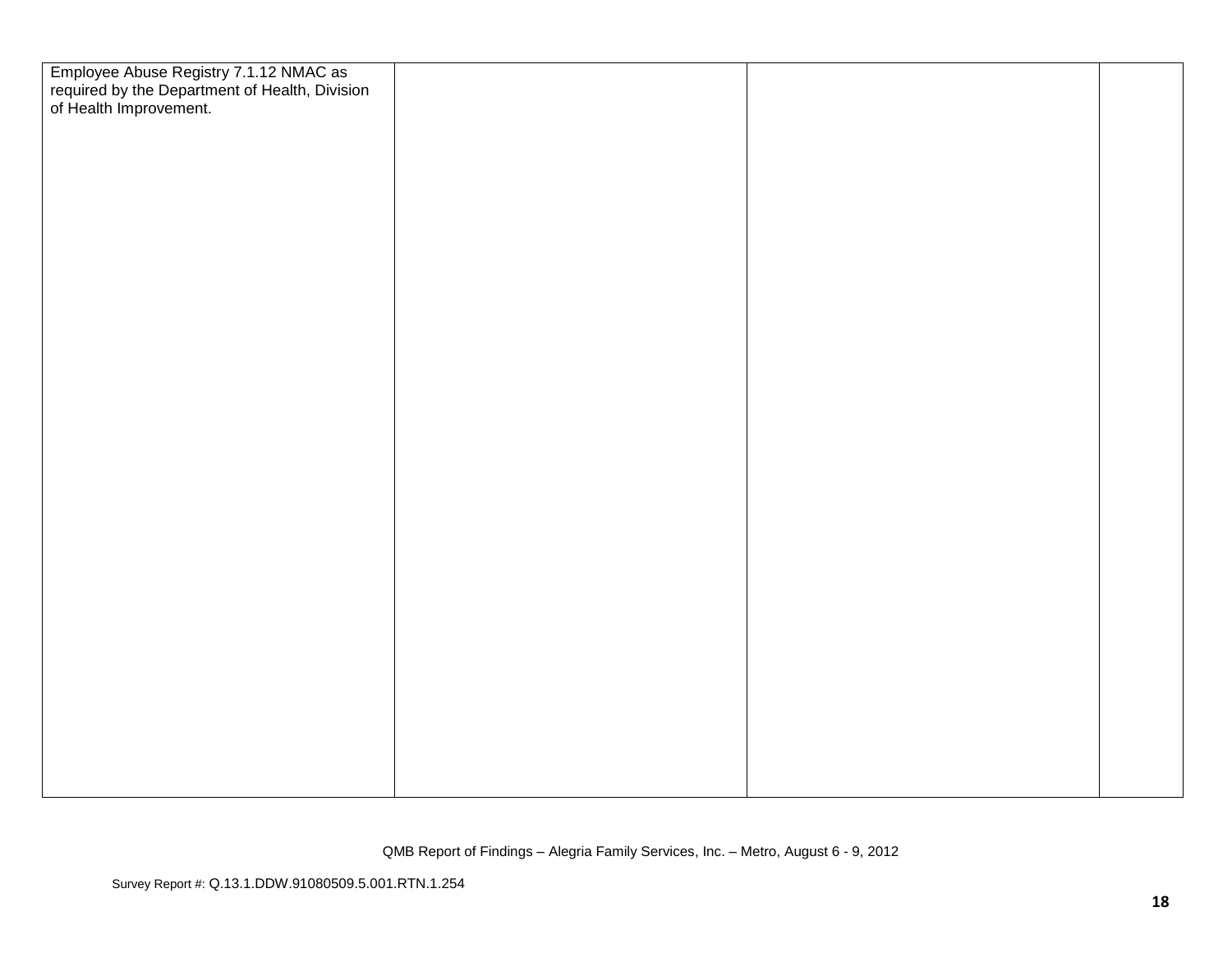| Tag #1A28.2 Incident Mgt. System -                                                                                                                                                                                                                                                                                                                                                                                                                                                                                                                                                                                                                                                                                                                                                                                                                                                                                                                                        | <b>Standard Level Deficiency</b>                                                                                                                                                                                                                                                                                                                                                                                                                                                                     |                                                                                                                                                          |  |
|---------------------------------------------------------------------------------------------------------------------------------------------------------------------------------------------------------------------------------------------------------------------------------------------------------------------------------------------------------------------------------------------------------------------------------------------------------------------------------------------------------------------------------------------------------------------------------------------------------------------------------------------------------------------------------------------------------------------------------------------------------------------------------------------------------------------------------------------------------------------------------------------------------------------------------------------------------------------------|------------------------------------------------------------------------------------------------------------------------------------------------------------------------------------------------------------------------------------------------------------------------------------------------------------------------------------------------------------------------------------------------------------------------------------------------------------------------------------------------------|----------------------------------------------------------------------------------------------------------------------------------------------------------|--|
| <b>Parent/Guardian Training</b>                                                                                                                                                                                                                                                                                                                                                                                                                                                                                                                                                                                                                                                                                                                                                                                                                                                                                                                                           |                                                                                                                                                                                                                                                                                                                                                                                                                                                                                                      |                                                                                                                                                          |  |
| NMAC 7.1.13.10 INCIDENT MANAGEMENT<br><b>SYSTEM REQUIREMENTS:</b><br>A. General: All licensed health care facilities<br>and community based service providers shall<br>establish and maintain an incident management<br>system, which emphasizes the principles of<br>prevention and staff involvement. The licensed<br>health care facility or community based service<br>provider shall ensure that the incident<br>management system policies and procedures<br>requires all employees to be competently trained<br>to respond to, report, and document incidents in<br>a timely and accurate manner.                                                                                                                                                                                                                                                                                                                                                                  | Based on record review, the Agency failed to<br>provide documentation indicating consumer,<br>family members, or legal guardians had received<br>an orientation packet including incident<br>management system policies and procedural<br>information concerning the reporting of Abuse,<br>Neglect and Misappropriation of Consumers'<br>Property, for 1 of 11 individuals.<br>• Parent/Guardian Incident Management<br>Training (Abuse, Neglect & Misappropriation<br>of Consumers' Property) (#6) | <b>Provider:</b><br>State your Plan of Correction for the<br>deficiencies cited in this tag here: $\rightarrow$                                          |  |
| <b>E. Consumer and Guardian Orientation</b><br>Packet: Consumers, family members and legal<br>guardians shall be made aware of and have<br>available immediate accessibility to the licensed<br>health care facility and community based service<br>provider incident reporting processes. The<br>licensed health care facility and community<br>based service provider shall provide consumers,<br>family members or legal guardians an<br>orientation packet to include incident<br>management systems policies and procedural<br>information concerning the reporting of abuse,<br>neglect or misappropriation. The licensed health<br>care facility and community based service<br>provider shall include a signed statement<br>indicating the date, time, and place they<br>received their orientation packet to be contained<br>in the consumer's file. The appropriate<br>consumer, family member or legal guardian shall<br>sign this at the time of orientation. |                                                                                                                                                                                                                                                                                                                                                                                                                                                                                                      | <b>Provider:</b><br><b>Enter your ongoing Quality Assurance/Quality</b><br>Improvement processes as it related to this tag<br>number here: $\rightarrow$ |  |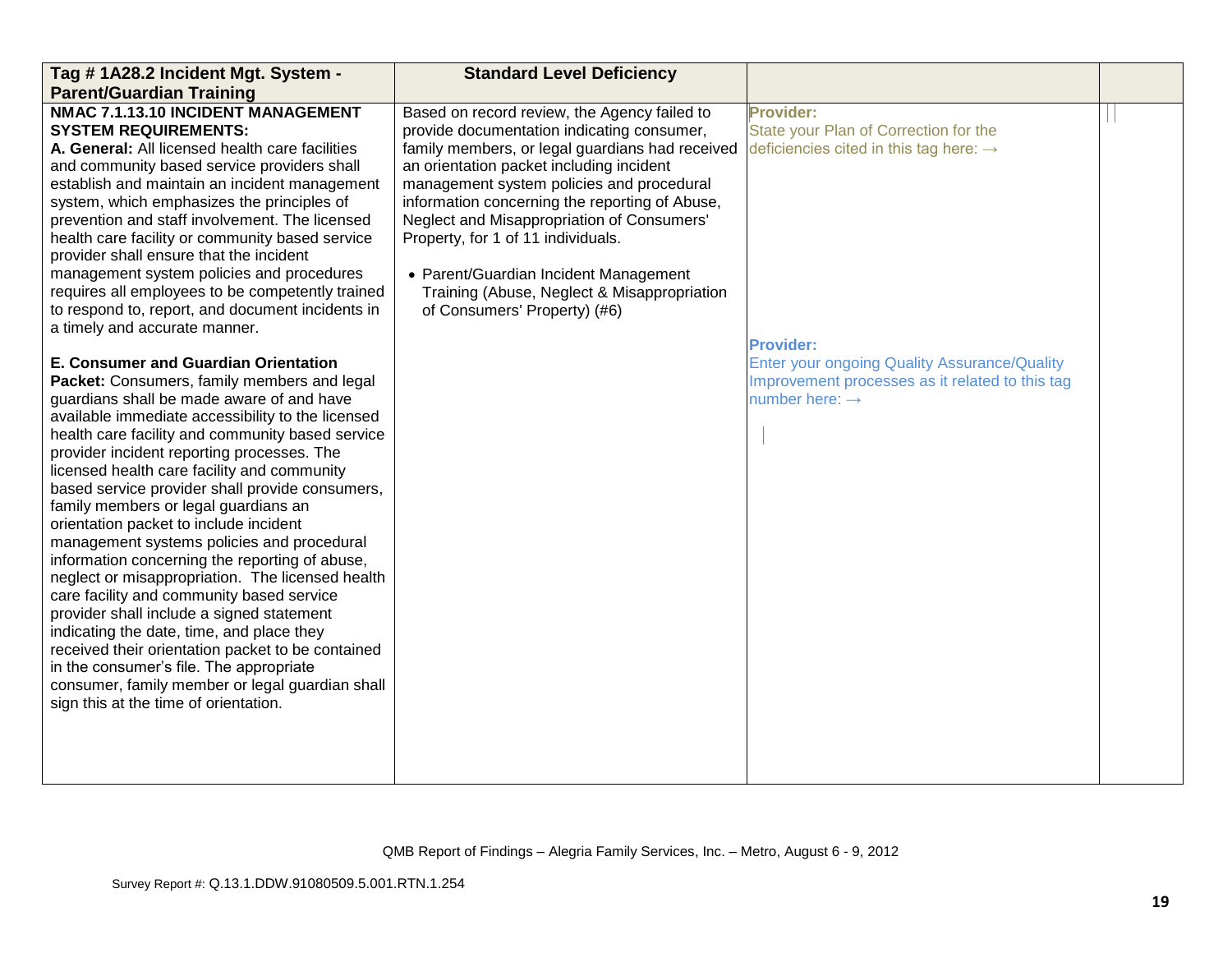| <b>Standard of Care</b>                                                                           | <b>Deficiencies</b>                                                                     | <b>Agency Plan of Correction, On-going</b><br><b>QA/QI &amp; Responsible Party</b>                                                   | <b>Date</b><br><b>Due</b> |
|---------------------------------------------------------------------------------------------------|-----------------------------------------------------------------------------------------|--------------------------------------------------------------------------------------------------------------------------------------|---------------------------|
|                                                                                                   |                                                                                         | CMS Assurance - Health and Welfare - The state, on an ongoing basis, identifies, addresses and seeks to prevent occurrences of       |                           |
|                                                                                                   |                                                                                         | abuse, neglect and exploitation. Individuals shall be afforded their basic human rights. The provider supports individuals to access |                           |
| needed healthcare services in a timely manner.                                                    |                                                                                         |                                                                                                                                      |                           |
| Tag # 1A03 CQI System                                                                             | <b>Standard Level Deficiency</b>                                                        |                                                                                                                                      |                           |
| Developmental Disabilities (DD) Waiver                                                            | Based on record review and interview, the                                               | <b>Provider:</b>                                                                                                                     |                           |
| Service Standards effective 4/1/2007                                                              | Agency failed to implement their Continuous                                             | State your Plan of Correction for the                                                                                                |                           |
| <b>CHAPTER 1 I. PROVIDER AGENCY</b>                                                               | Quality Management System as required by                                                | deficiencies cited in this tag here: $\rightarrow$                                                                                   |                           |
| <b>ENROLLMENT PROCESS</b>                                                                         | standard.                                                                               |                                                                                                                                      |                           |
| I. Continuous Quality Management System:                                                          |                                                                                         |                                                                                                                                      |                           |
| Prior to approval or renewal of a DD Waiver<br>Provider Agreement, the Provider Agency is         | The following was not found, not current and or<br>incomplete:                          |                                                                                                                                      |                           |
| required to submit in writing the current                                                         |                                                                                         |                                                                                                                                      |                           |
| Continuous Quality Improvement Plan to the                                                        | • The Agency's Continuous Quality                                                       |                                                                                                                                      |                           |
| DOH for approval. In addition, on an annual                                                       | Improvement Plan provided during the on-site                                            |                                                                                                                                      |                           |
| basis DD Waiver Provider Agencies shall                                                           | survey (8/6/12) was not dated. No evidence                                              |                                                                                                                                      |                           |
| develop or update and implement the                                                               | was found indicating when the document had                                              |                                                                                                                                      |                           |
| Continuous Quality Improvement Plan. The                                                          | been created.                                                                           |                                                                                                                                      |                           |
| CQI Plan shall be used to 1) discover                                                             |                                                                                         | <b>Provider:</b>                                                                                                                     |                           |
| strengths and challenges of the provider                                                          | • The Agency's CQI Plan did not contain the                                             | <b>Enter your ongoing Quality Assurance/Quality</b>                                                                                  |                           |
| agency, as well as strengths, and barriers                                                        | following components:                                                                   | Improvement processes as it related to this tag                                                                                      |                           |
| individuals experience in receiving the quality,<br>quantity, and meaningfulness of services that |                                                                                         | number here: $\rightarrow$                                                                                                           |                           |
| he or she desires; 2) build on strengths and                                                      | (1) Individual access to needed services and                                            |                                                                                                                                      |                           |
| remediate individual and provider level issues                                                    | supports;<br>(2) Effectiveness and timeliness of                                        |                                                                                                                                      |                           |
| to improve the provider's service provision                                                       | implementation of Individualized Service                                                |                                                                                                                                      |                           |
| over time. At a minimum the CQI Plan shall                                                        | Plans;                                                                                  |                                                                                                                                      |                           |
| address how the agency will collect, analyze,                                                     | (3) Trends in achievement of individual                                                 |                                                                                                                                      |                           |
| act on data and evaluate results related to:                                                      | outcomes in the Individual Service Plans;                                               |                                                                                                                                      |                           |
| Individual access to needed services and<br>(1)                                                   | (4) Trends in medication and medical                                                    |                                                                                                                                      |                           |
| supports;                                                                                         | incidents leading to adverse health                                                     |                                                                                                                                      |                           |
| Effectiveness and timeliness of<br>(2)                                                            | events;                                                                                 |                                                                                                                                      |                           |
| implementation of Individualized Service<br>Plans;                                                | Trends in the adequacy of planning and<br>(5)<br>coordination of healthcare supports at |                                                                                                                                      |                           |
| Trends in achievement of individual<br>(3)                                                        | both supervisory and direct support                                                     |                                                                                                                                      |                           |
| outcomes in the Individual Service Plans;                                                         | levels;                                                                                 |                                                                                                                                      |                           |
| Trends in medication and medical<br>(4)                                                           | (6) Quality and completeness documentation;                                             |                                                                                                                                      |                           |
| incidents leading to adverse health                                                               |                                                                                         |                                                                                                                                      |                           |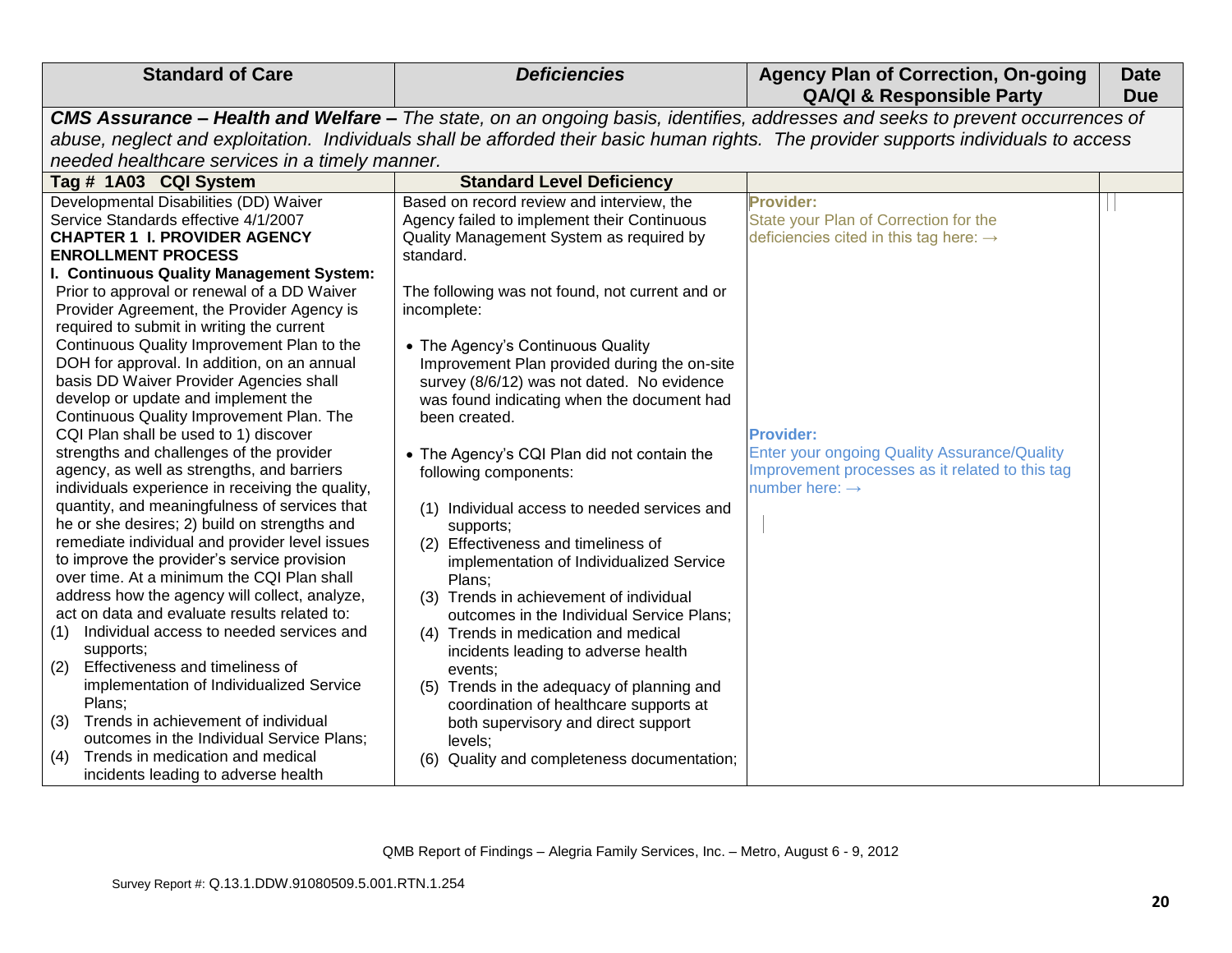| events:<br>(5)<br>Trends in the adequacy of planning and |
|----------------------------------------------------------|
|                                                          |
|                                                          |
| coordination of healthcare supports at                   |
| both supervisory and direct support levels;              |
| Quality and completeness documentation;<br>(6)           |
| and                                                      |
| Trends in individual and guardian<br>(7)                 |
| satisfaction.                                            |
|                                                          |
| <b>7.1.13.9 INCIDENT MANAGEMENT SYSTEM</b>               |
| <b>REPORTING REQUIREMENTS FOR</b>                        |
| <b>COMMUNITY BASED SERVICE</b>                           |
| <b>PROVIDERS:</b>                                        |
| E. Quality Improvement System for                        |
| <b>Community Based Service Providers: The</b>            |
| community based service provider shall                   |
| establish and implement a quality improvement            |
| system for reviewing alleged complaints and              |
| incidents. The incident management system                |
| shall include written documentation of                   |
| corrective actions taken. The community based            |
| service provider shall maintain documented               |
| evidence that all alleged violations are                 |
| thoroughly investigated, and shall take all              |
| reasonable steps to prevent further incidents.           |
| The community based service provider shall               |
| provide the following internal monitoring and            |
| facilitating quality improvement system:                 |
|                                                          |
| community based service providers<br>(1)                 |
| funded through the long-term services                    |
| division to provide waiver services shall                |
| have current incident management policy                  |
| and procedures in place, which comply                    |
| with the department's current                            |
| requirements;                                            |
| community based service providers<br>(2)                 |
| providing developmental disabilities                     |
| services must have a designated incident                 |
| management coordinator in place;                         |
| community based service providers<br>(4)                 |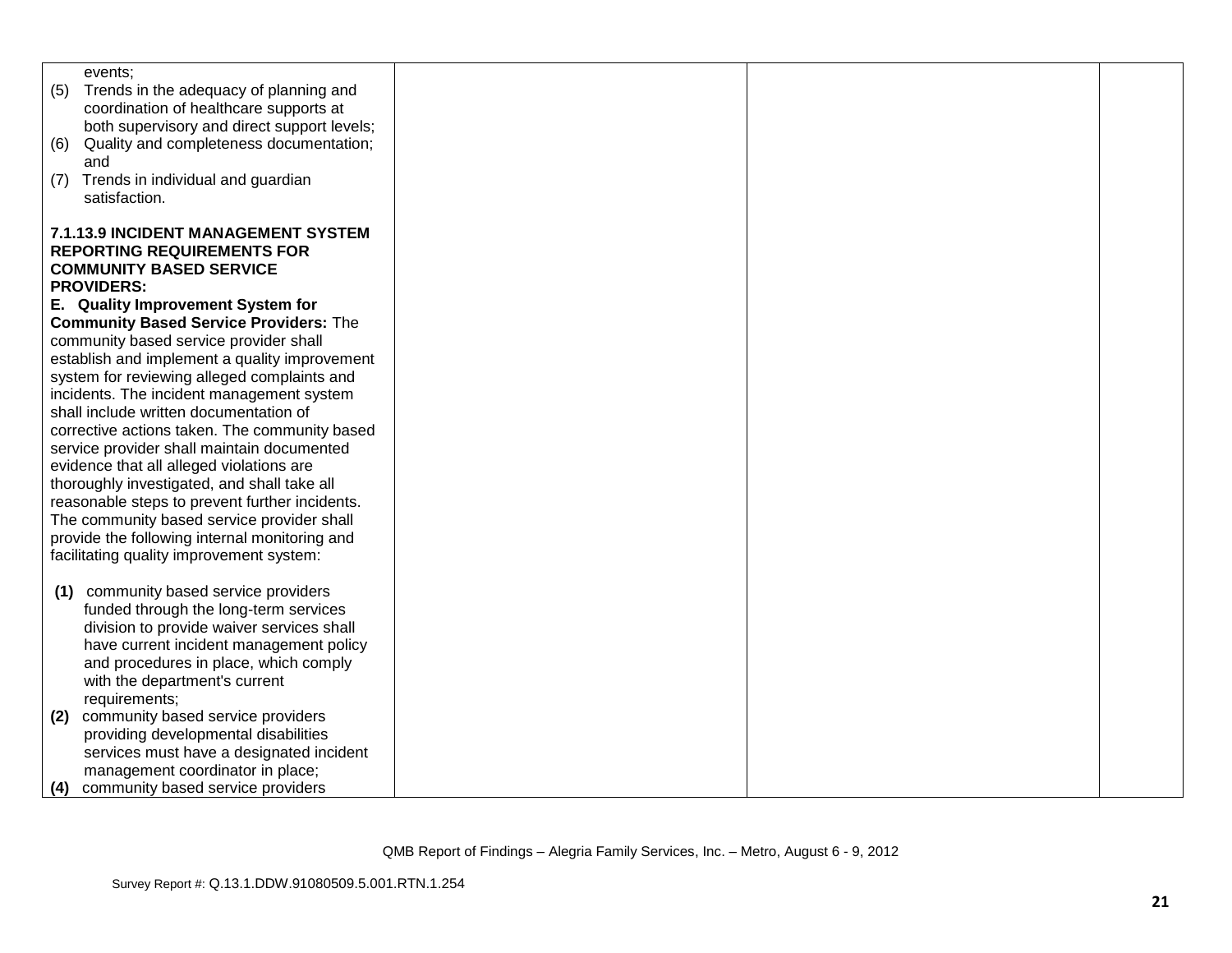| providing developmental disabilities<br>services must have an incident<br>management committee to address<br>internal and external incident reports for<br>the purpose of looking at internal root<br>causes and to take action on identified<br>trends or issues. |  |  |
|--------------------------------------------------------------------------------------------------------------------------------------------------------------------------------------------------------------------------------------------------------------------|--|--|
|                                                                                                                                                                                                                                                                    |  |  |
|                                                                                                                                                                                                                                                                    |  |  |
|                                                                                                                                                                                                                                                                    |  |  |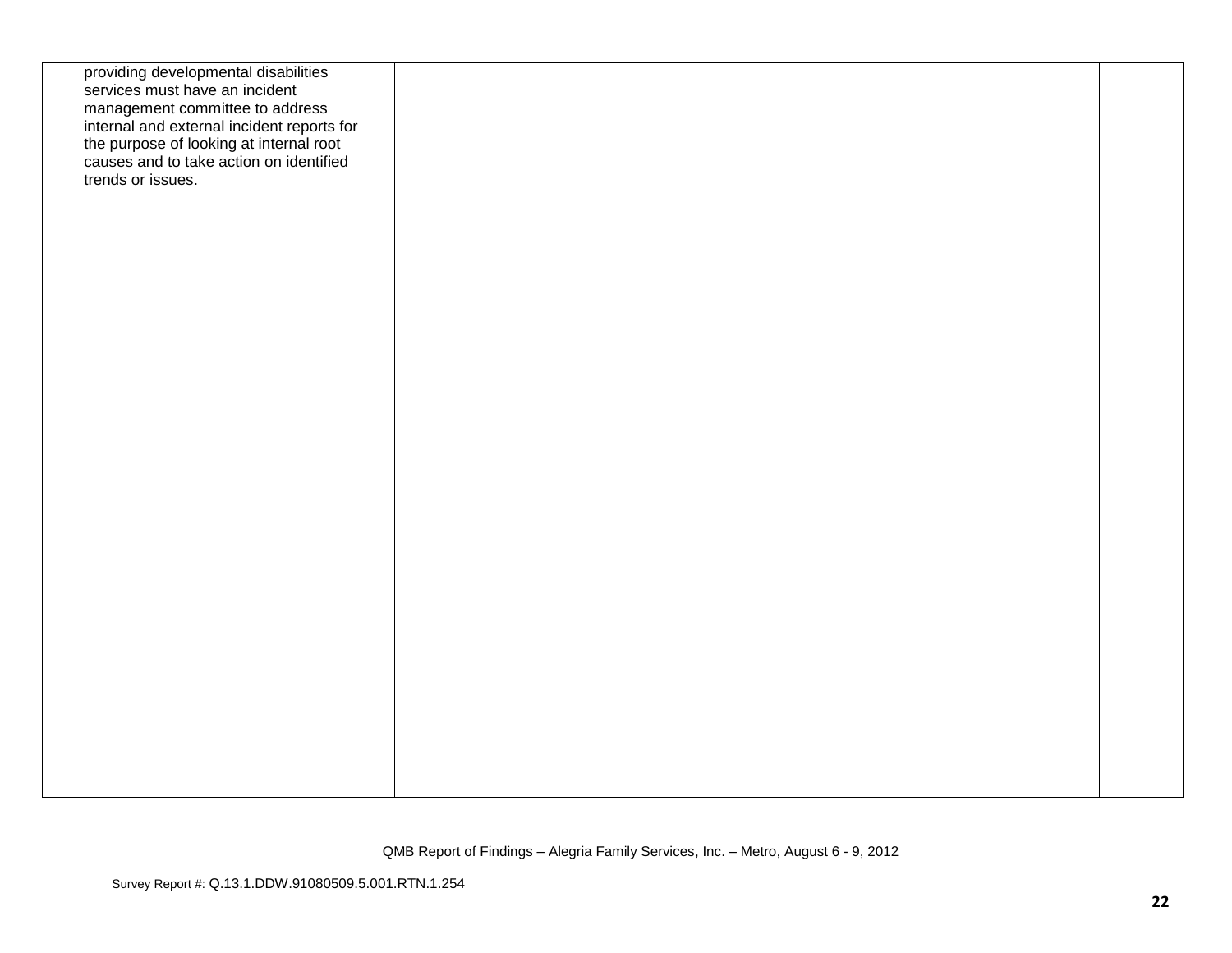| - Routine Medication<br>Medication Administration Records (MAR) were<br>Provider:                                                                      |                                        |
|--------------------------------------------------------------------------------------------------------------------------------------------------------|----------------------------------------|
|                                                                                                                                                        |                                        |
|                                                                                                                                                        | Developmental Disabilities (DD) Waiver |
| Service Standards effective 4/1/2007<br>reviewed for the months of May and June, 2012<br>State your Plan of Correction for the                         |                                        |
| <b>CHAPTER 1 II. PROVIDER AGENCY</b><br>deficiencies cited in this tag here: $\rightarrow$                                                             |                                        |
| <b>REQUIREMENTS:</b> The objective of these<br>Based on record review, 5 of 11 individuals had                                                         |                                        |
| standards is to establish Provider Agency<br>Medication Administration Records, which                                                                  |                                        |
| policy, procedure and reporting requirements<br>contained missing medications entries and/or<br>for DD Medicaid Waiver program. These<br>other errors: |                                        |
| requirements apply to all such Provider Agency                                                                                                         |                                        |
| staff, whether directly employed or<br>Individual #3                                                                                                   |                                        |
| subcontracting with the Provider Agency.<br><b>June 2012</b>                                                                                           |                                        |
| Additional Provider Agency requirements and<br>Medication Administration Records contained                                                             |                                        |
| personnel qualifications may be applicable for<br>missing entries. No documentation found                                                              |                                        |
| specific service standards.<br>indicating reason for missing entries:                                                                                  |                                        |
| <b>Medication Delivery: Provider</b><br><b>Provider:</b><br>Е.<br>• Baclofen 20 mg (4 times daily) - Blank 6/15                                        |                                        |
| Agencies that provide Community Living,<br>4 PM<br><b>Enter your ongoing Quality Assurance/Quality</b>                                                 |                                        |
| Community Inclusion or Private Duty Nursing<br>Improvement processes as it related to this tag                                                         |                                        |
| services shall have written policies and<br>number here: $\rightarrow$<br>• Docusate Sodium 100 mg (2 times daily) -                                   |                                        |
| procedures regarding medication(s) delivery<br>Blank 6/9 & 30 PM<br>and tracking and reporting of medication errors                                    |                                        |
| in accordance with DDSD Medication                                                                                                                     |                                        |
| • Fluticason Prop 25mg (2 times daily) -<br>Assessment and Delivery Policy and<br>Blank 6/19 PM                                                        |                                        |
| Procedures, the Board of Nursing Rules and                                                                                                             |                                        |
| Board of Pharmacy standards and regulations.<br>• Oyster Shell Calcium 500 mg (2 times daily)                                                          |                                        |
| $-$ Blank $6/24$ PM                                                                                                                                    |                                        |
| (2) When required by the DDSD Medication                                                                                                               |                                        |
| Assessment and Delivery Policy, Medication<br>Individual #6                                                                                            |                                        |
| Administration Records (MAR) shall be<br>May 2012                                                                                                      |                                        |
| maintained and include:<br>Medication Administration Records did not                                                                                   |                                        |
| (a) The name of the individual, a<br>contain the diagnosis for which the medication<br>transcription of the physician's written or                     |                                        |
| is prescribed:<br>licensed health care provider's                                                                                                      |                                        |
| • Azithromycin 250mg<br>prescription including the brand and                                                                                           |                                        |
| generic name of the medication,<br>• Quetiapine (Seroquel) 50mg                                                                                        |                                        |
| diagnosis for which the medication is                                                                                                                  |                                        |
| prescribed;<br>Medication Administration Records did not                                                                                               |                                        |
| (b) Prescribed dosage, frequency and<br>contain the route of administration for the                                                                    |                                        |
| method/route of administration, times<br>following medications:                                                                                        |                                        |
| and dates of administration;<br>• Azithromycin 250mg                                                                                                   |                                        |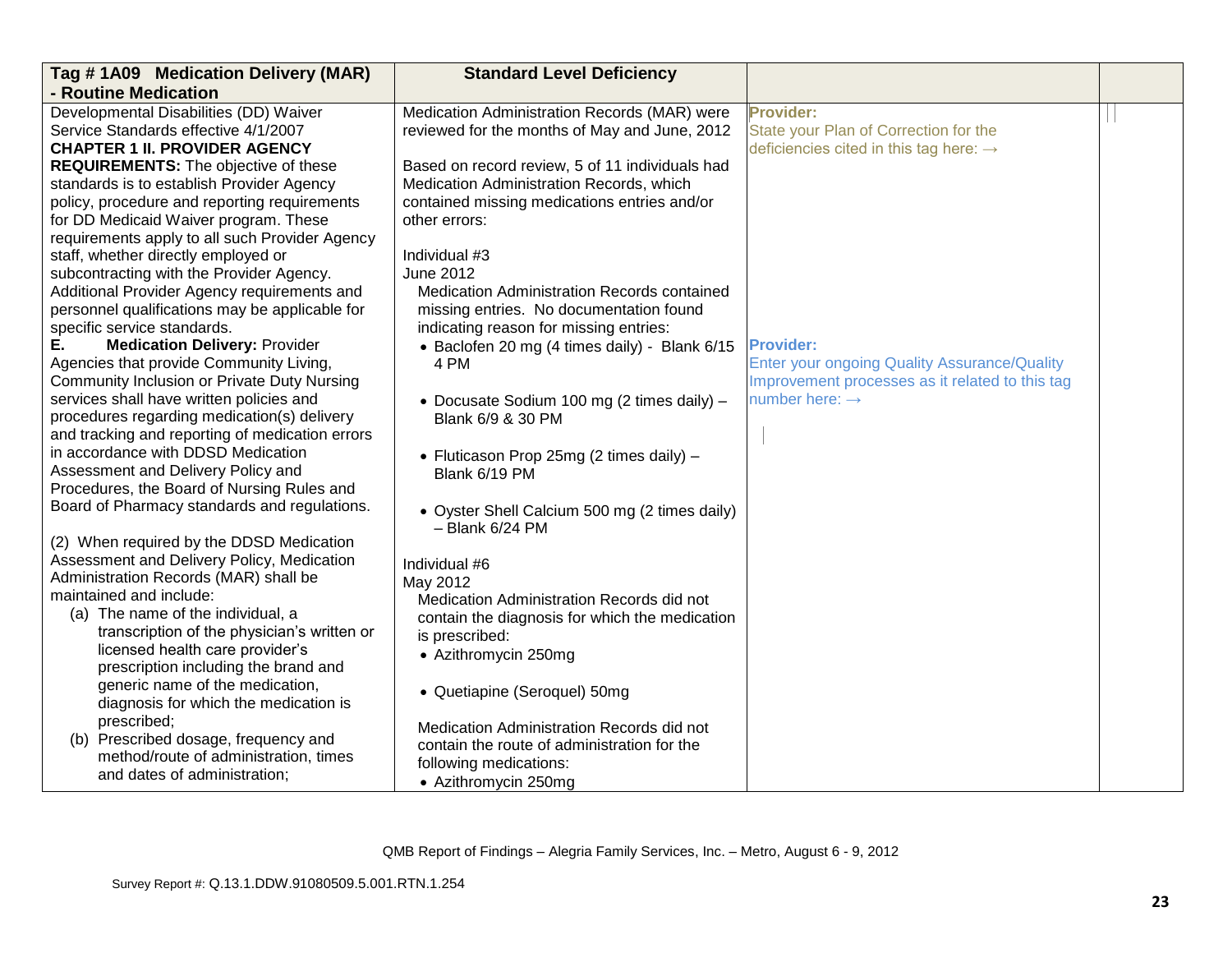| (c) Initials of the individual administering or                                  |                                                    |  |
|----------------------------------------------------------------------------------|----------------------------------------------------|--|
| assisting with the medication;                                                   | <b>Medication Administration Records contained</b> |  |
| (d) Explanation of any medication                                                | missing entries. No documentation found            |  |
| irregularity;                                                                    | indicating reason for missing entries:             |  |
| (e) Documentation of any allergic reaction                                       | • Check O2 saturation with monitor in am and       |  |
| or adverse medication effect; and                                                | pm - Blank 5/27, 28 & 29 (AM & PM).                |  |
| (f) For PRN medication, an explanation for                                       |                                                    |  |
| the use of the PRN medication shall                                              | • G-tube care apply topically daily - Blank        |  |
| include observable signs/symptoms or                                             | 5/30 (2PM & 8PM)                                   |  |
| circumstances in which the medication                                            |                                                    |  |
| is to be used, and documentation of                                              | June 2012                                          |  |
| effectiveness of PRN medication                                                  | Medication Administration Records contained        |  |
| administered.                                                                    | missing entries. No documentation found            |  |
| (3) The Provider Agency shall also maintain a                                    | indicating reason for missing entries:             |  |
| signature page that designates the full name                                     | • Trazodone 100 mg(1 time daily) - Blank           |  |
| that corresponds to each initial used to                                         | 6/17                                               |  |
| document administered or assisted delivery of                                    |                                                    |  |
| each dose:                                                                       | • CPAP apply mask every night and turn on          |  |
| (4) MARs are not required for individuals                                        | machine - Blank 6/25, 26 27 & 30.                  |  |
| participating in Independent Living who self-                                    |                                                    |  |
| administer their own medications;                                                | • Check O2 saturation with monitor in am and       |  |
| (5) Information from the prescribing pharmacy                                    | pm - Blank 6/5 & 25 (AM) & 6/19 (PM).              |  |
| regarding medications shall be kept in the                                       |                                                    |  |
| home and community inclusion service                                             | • Diphenhydramine 2% cream (2 times daily)         |  |
| locations and shall include the expected                                         | Blank 6/6 (AM)                                     |  |
| desired outcomes of administrating the                                           |                                                    |  |
| medication, signs and symptoms of adverse                                        | • Clotrimazole Bethamethazone (2 times             |  |
| events and interactions with other medications;                                  | daily) - Blank $6/6$ (AM)                          |  |
|                                                                                  |                                                    |  |
| NMAC 16.19.11.8 MINIMUM STANDARDS:                                               | • Citalopram (Celexa) 20 mg (1 time daily) -       |  |
| A. MINIMUM STANDARDS FOR THE                                                     | Blank 6/5                                          |  |
| DISTRIBUTION, STORAGE, HANDLING AND                                              |                                                    |  |
| <b>RECORD KEEPING OF DRUGS:</b>                                                  | Individual #8                                      |  |
|                                                                                  | May 2012                                           |  |
| (d) The facility shall have a Medication                                         | Medication Administration Records did not          |  |
| Administration Record (MAR) documenting                                          | contain the diagnosis for which the medication     |  |
| medication administered to residents,<br>including over-the-counter medications. | is prescribed:                                     |  |
| This documentation shall include:                                                | • Prilosec OTC 20 mg (1 time daily)                |  |
| Name of resident;                                                                |                                                    |  |
| (i)<br>Date given;<br>(ii)                                                       | • Oyster Shell Cal 500 mg (1 time daily)           |  |
|                                                                                  |                                                    |  |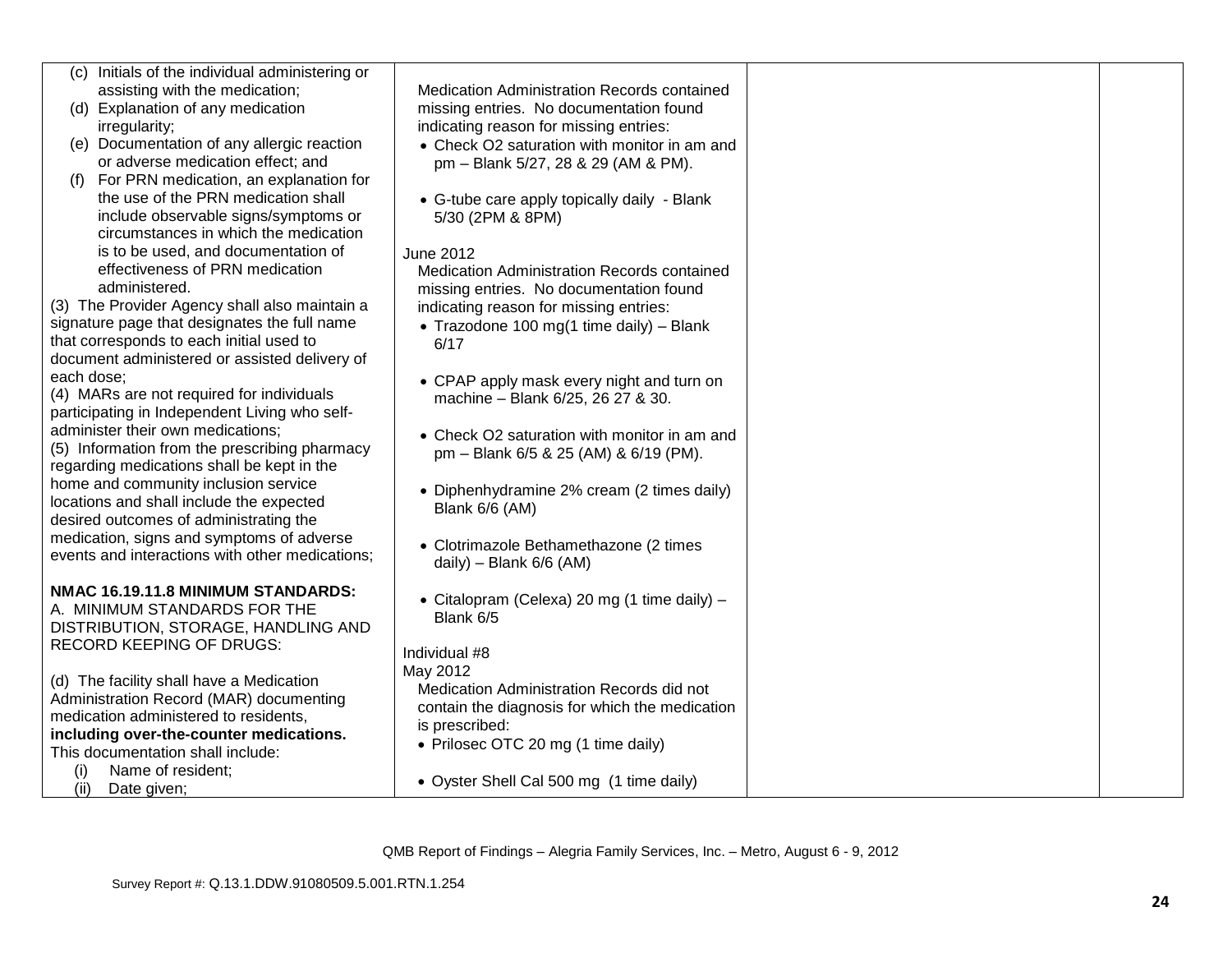| Drug product name;<br>(iii)<br>Dosage and form;  |                                                |  |
|--------------------------------------------------|------------------------------------------------|--|
| (iv)                                             | • Abilify 15 MG (1 time daily)                 |  |
| Strength of drug;<br>(V)                         |                                                |  |
| Route of administration;<br>(vi)                 | • Benadryl 50mg (1 time daily)                 |  |
| (vii) How often medication is to be taken;       |                                                |  |
| (viii) Time taken and staff initials;            | • Prozac 40mg (1 time daily)                   |  |
| Dates when the medication is<br>(ix)             |                                                |  |
| discontinued or changed;                         | • Baclofen 10mg (2 times a day)                |  |
| The name and initials of all staff<br>(x)        |                                                |  |
| administering medications.                       | • Baclofen 10mg (1 time daily)                 |  |
|                                                  |                                                |  |
| <b>Model Custodial Procedure Manual</b>          | June 2012                                      |  |
| <b>D. Administration of Drugs</b>                | Medication Administration Records contained    |  |
| Unless otherwise stated by practitioner,         | missing entries. No documentation found        |  |
| patients will not be allowed to administer their | indicating reason for missing entries:         |  |
| own medications.                                 |                                                |  |
| Document the practitioner's order authorizing    | • Diazepam 5mg (1 time daily) - Blank 6/9      |  |
| the self-administration of medications.          |                                                |  |
|                                                  | • Trazodone 100mg (1 time daily) – Blank $6/9$ |  |
| All PRN (As needed) medications shall have       |                                                |  |
| complete detail instructions regarding the       | Medication Administration Records did not      |  |
| administering of the medication. This shall      | contain the diagnosis for which the medication |  |
| include:                                         | is prescribed:                                 |  |
|                                                  | • Diazepam 5 mg (1 time daily)                 |  |
| symptoms that indicate the use of the<br>➤       |                                                |  |
| medication,                                      | • Prilosec OTC 20 mg (1 time daily)            |  |
| exact dosage to be used, and<br>➤                |                                                |  |
| the exact amount to be used in a 24<br>➤         | • Oyster Shell Cal 500 mg (1 time daily)       |  |
| hour period.                                     |                                                |  |
|                                                  | • Abilify 10 MG (1 time daily)                 |  |
|                                                  |                                                |  |
|                                                  |                                                |  |
|                                                  | • Prozac 40mg (1 time daily)                   |  |
|                                                  |                                                |  |
|                                                  | Individual #10                                 |  |
|                                                  | May 2012                                       |  |
|                                                  | Medication Administration Records did not      |  |
|                                                  | contain the diagnosis for which the medication |  |
|                                                  | is prescribed:                                 |  |
|                                                  | • Oxcarbazapine 150mg (2 times daily)          |  |
|                                                  |                                                |  |
|                                                  | Individual #11                                 |  |
|                                                  |                                                |  |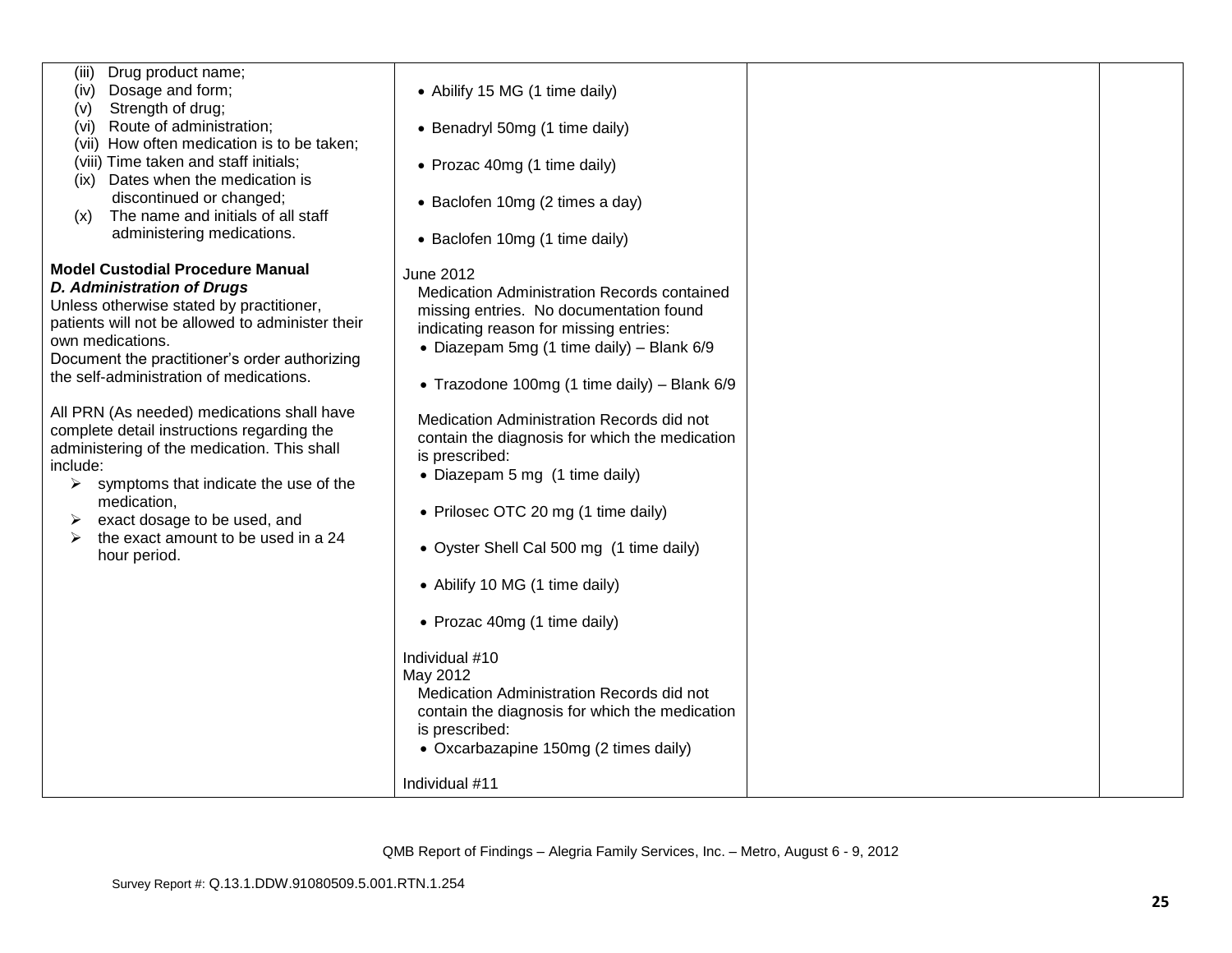| May 2012                                                         |  |
|------------------------------------------------------------------|--|
| Medication Administration Records did not                        |  |
| contain the diagnosis for which the medication<br>is prescribed: |  |
| • Dexedrine 15mg (1 time daily)                                  |  |
|                                                                  |  |
| • Ranitidine 150mg (2 times daily)                               |  |
| • Abilify 20mg (2 times daily)                                   |  |
| • Citalopram 40mg (1 time daily)                                 |  |
| • Lamotegrine 25mg (4 times daily)                               |  |
| June 2012                                                        |  |
| Medication Administration Records did not                        |  |
| contain the diagnosis for which the medication<br>is prescribed: |  |
| • Dexteroamphet 15mg (1 time daily)                              |  |
|                                                                  |  |
| • Ranitidine 150mg (2 times daily)                               |  |
| • Abilify 20mg (2 times daily)                                   |  |
| • Citalopram 40mg (1 time daily)                                 |  |
| • Lamotrigrine 25mg (4 times daily)                              |  |
| • Vitamin D 1000 IU (1 time daily)                               |  |
|                                                                  |  |
|                                                                  |  |
|                                                                  |  |
|                                                                  |  |
|                                                                  |  |
|                                                                  |  |
|                                                                  |  |
|                                                                  |  |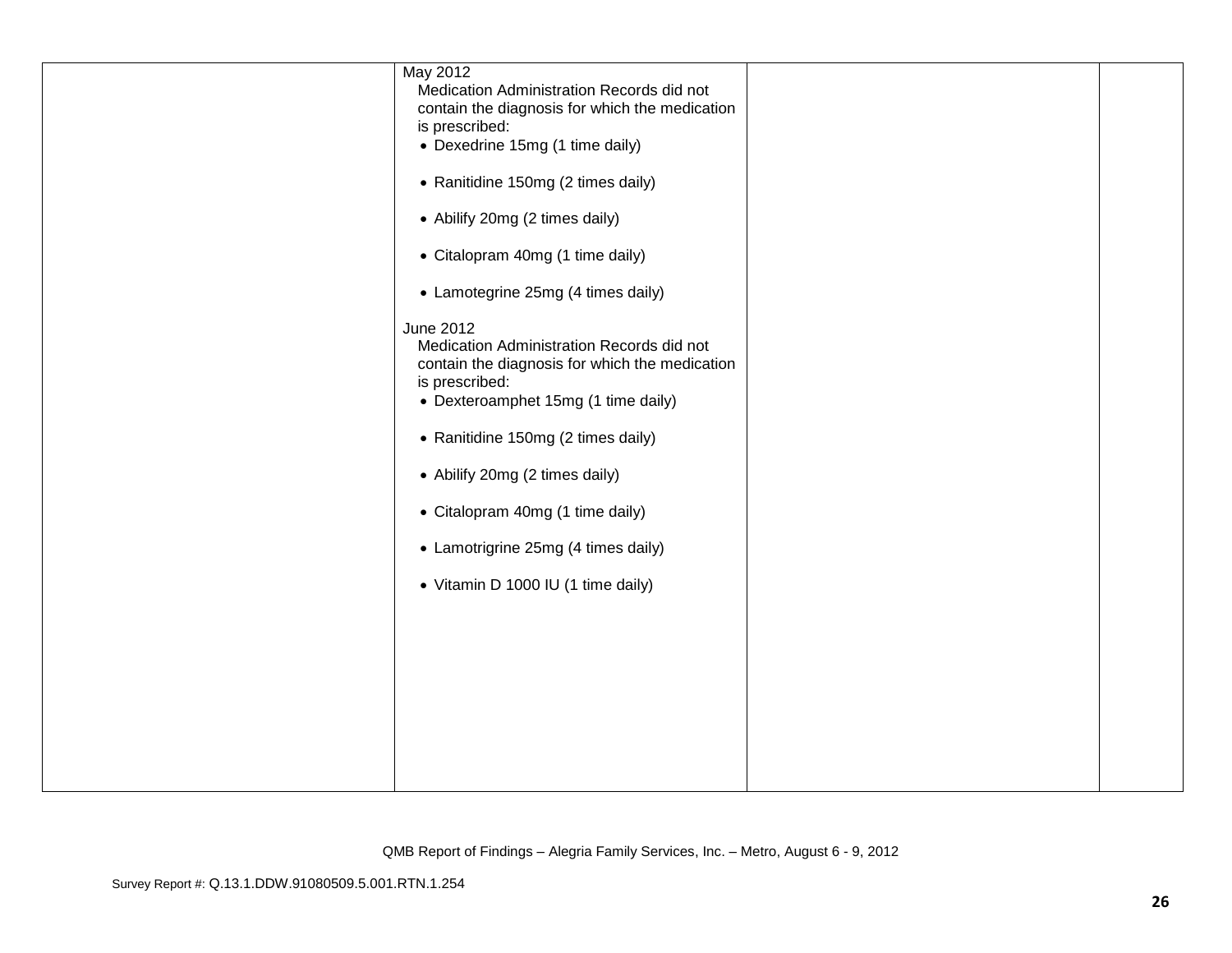| Tag # 1A15.2 & 5109 - Healthcare                                                        | <b>Standard Level Deficiency</b>                     |                                                    |  |
|-----------------------------------------------------------------------------------------|------------------------------------------------------|----------------------------------------------------|--|
| <b>Documentation</b>                                                                    |                                                      |                                                    |  |
| Developmental Disabilities (DD) Waiver                                                  | Based on record review, the Agency failed to         | <b>Provider:</b>                                   |  |
| Service Standards effective 4/1/2007                                                    | maintain the required documentation in the           | State your Plan of Correction for the              |  |
| <b>CHAPTER 1. III. PROVIDER AGENCY</b>                                                  | Individuals Agency Record as required per            | deficiencies cited in this tag here: $\rightarrow$ |  |
| <b>DOCUMENTATION OF SERVICE DELIVERY</b>                                                | standard for 5 of 11 individual                      |                                                    |  |
| <b>AND LOCATION - Healthcare</b>                                                        |                                                      |                                                    |  |
| <b>Documentation by Nurses For Community</b>                                            | The following were not found, incomplete and/or      |                                                    |  |
| <b>Living Services, Community Inclusion</b>                                             | not current:                                         |                                                    |  |
| <b>Services and Private Duty Nursing</b>                                                |                                                      |                                                    |  |
| Services: Nursing services must be available                                            | • Special Health Care Needs:                         |                                                    |  |
| as needed and documented for Provider                                                   | • Mealtime Plan                                      |                                                    |  |
| Agencies delivering Community Living                                                    | ° Individual #1 - As indicated by the IST            |                                                    |  |
| Services, Community Inclusion Services and                                              | section of ISP the individual is required to         |                                                    |  |
| Private Duty Nursing Services.                                                          | have a plan. No evidence of a plan found.            |                                                    |  |
|                                                                                         |                                                      | <b>Provider:</b>                                   |  |
| Chapter 1. III. E. (1 - 4) (1) Documentation of                                         | ° Individual #8 - As indicated by the IST            | Enter your ongoing Quality Assurance/Quality       |  |
| nursing assessment activities                                                           | section of ISP the individual is required to         | Improvement processes as it related to this tag    |  |
| (a) The following hierarchy shall be used to                                            | have a plan. No evidence of a plan found.            | number here: $\rightarrow$                         |  |
| determine which provider agency is                                                      |                                                      |                                                    |  |
| responsible for completion of the HAT and                                               | • Oral Care Plan                                     |                                                    |  |
| MAAT and related subsequent planning and                                                | ° Individual #2 - As indicated by the IST            |                                                    |  |
| training:                                                                               | section of ISP the individual is required to         |                                                    |  |
| (i) Community living services provider                                                  | have a plan. No evidence of a plan found.            |                                                    |  |
| agency;                                                                                 |                                                      |                                                    |  |
| (ii) Private duty nursing provider agency;<br>(iii) Adult habilitation provider agency; | • Health Care Plans                                  |                                                    |  |
| (iv) Community access provider agency; and                                              | ° Oral Care                                          |                                                    |  |
| (v) Supported employment provider agency.                                               | <sup>o</sup> Individual #5 - According to Electronic |                                                    |  |
| (b) The provider agency must arrange for their                                          | <b>Comprehensive Heath Assessment Tool</b>           |                                                    |  |
| nurse to complete the Health Assessment Tool                                            | the individual is required to have a plan. No        |                                                    |  |
| (HAT) and the Medication Administration                                                 | evidence of a plan found.                            |                                                    |  |
| Assessment Tool (MAAT) on at least an annual                                            |                                                      |                                                    |  |
| basis for each individual receiving community                                           | • Crisis Plans/Medical Emergency                     |                                                    |  |
| living, community inclusion or private duty                                             | <b>Response Plans</b>                                |                                                    |  |
| nursing services, unless the provider agency                                            | <sup>o</sup> Gastrointestinal                        |                                                    |  |
| arranges for the individual's Primary Care                                              | ° Individual #1 - As indicated by the IST            |                                                    |  |
| Practitioner (PCP) to voluntarily complete these                                        | section of ISP the individual is required to         |                                                    |  |
| assessments in lieu of the agency nurse.                                                | have a plan. No evidence of a plan found.            |                                                    |  |
| Agency nurses may also complete these                                                   |                                                      |                                                    |  |
|                                                                                         | <sup>o</sup> Allergies                               |                                                    |  |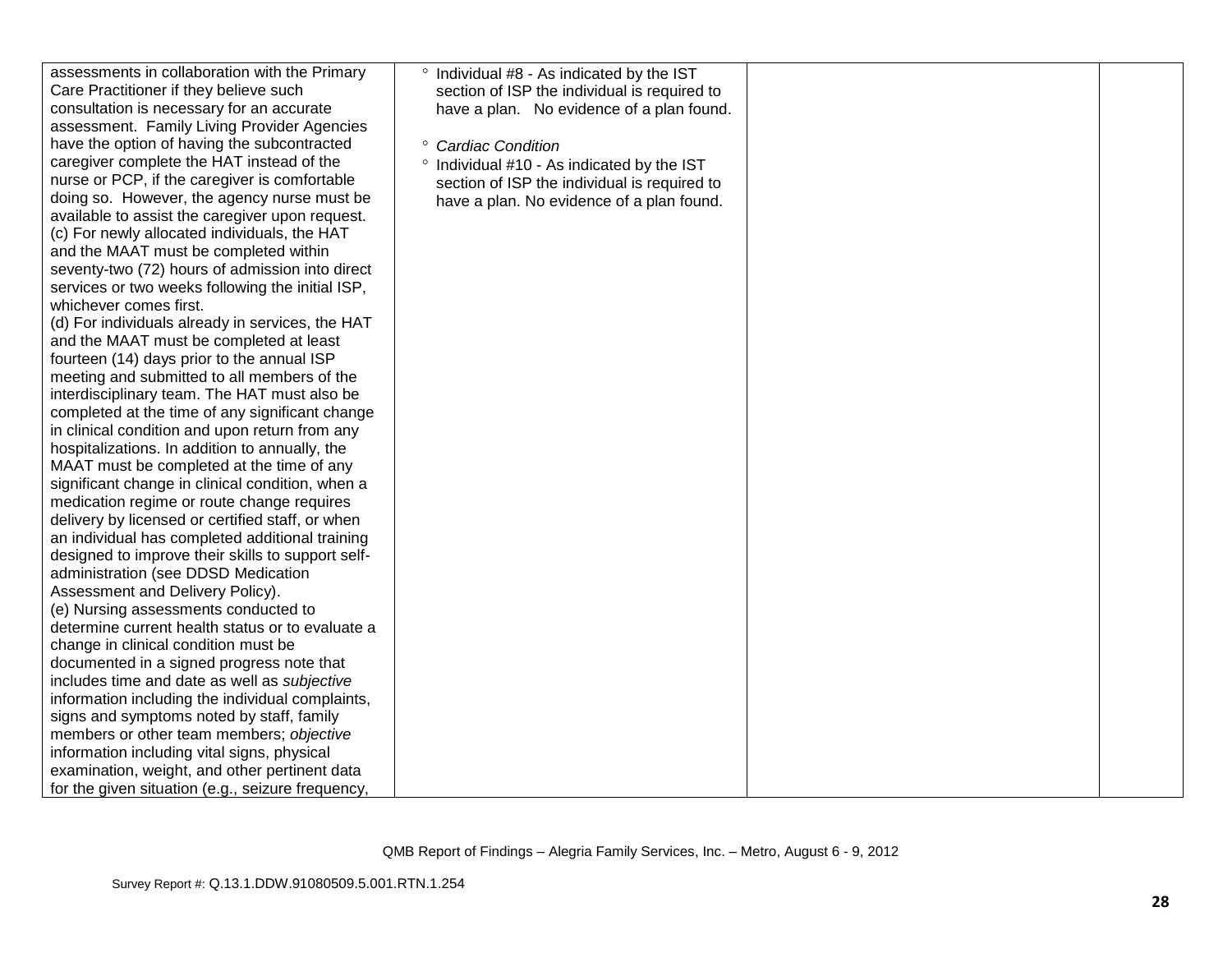| method in which temperature taken);              |  |  |
|--------------------------------------------------|--|--|
| assessment of the clinical status, and plan of   |  |  |
| action addressing relevant aspects of all active |  |  |
| health problems and follow up on any             |  |  |
| recommendations of medical consultants.          |  |  |
| (2) Health related plans                         |  |  |
| (a) For individuals with chronic conditions that |  |  |
| have the potential to exacerbate into a life-    |  |  |
| threatening situation, a medical crisis          |  |  |
| prevention and intervention plan must be         |  |  |
| written by the nurse or other appropriately      |  |  |
| designated healthcare professional.              |  |  |
| (b) Crisis prevention and intervention plans     |  |  |
| must be written in user-friendly language that   |  |  |
| is easily understood by those implementing       |  |  |
| the plan.                                        |  |  |
| (c) The nurse shall also document training       |  |  |
| regarding the crisis prevention and              |  |  |
| intervention plan delivered to agency staff and  |  |  |
| other team members, clearly indicating           |  |  |
| competency determination for each trainee.       |  |  |
| (d) If the individual receives services from     |  |  |
| separate agencies for community living and       |  |  |
| community inclusion services, nurses from        |  |  |
| each agency shall collaborate in the             |  |  |
| development of and training delivery for crisis  |  |  |
| prevention and intervention plans to assure      |  |  |
| maximum consistency across settings.             |  |  |
| (3) For all individuals with a HAT score of 4, 5 |  |  |
| or 6, the nurse shall develop a comprehensive    |  |  |
| healthcare plan that includes health related     |  |  |
| supports identified in the ISP (The healthcare   |  |  |
| plan is the equivalent of a nursing care plan;   |  |  |
| two separate documents are not required nor      |  |  |
| recommended):                                    |  |  |
| (a) Each healthcare plan must include a          |  |  |
| statement of the person's healthcare needs       |  |  |
| and list measurable goals to be achieved         |  |  |
| through implementation of the healthcare plan.   |  |  |
| Needs statements may be based upon               |  |  |
| supports needed for the individual to maintain   |  |  |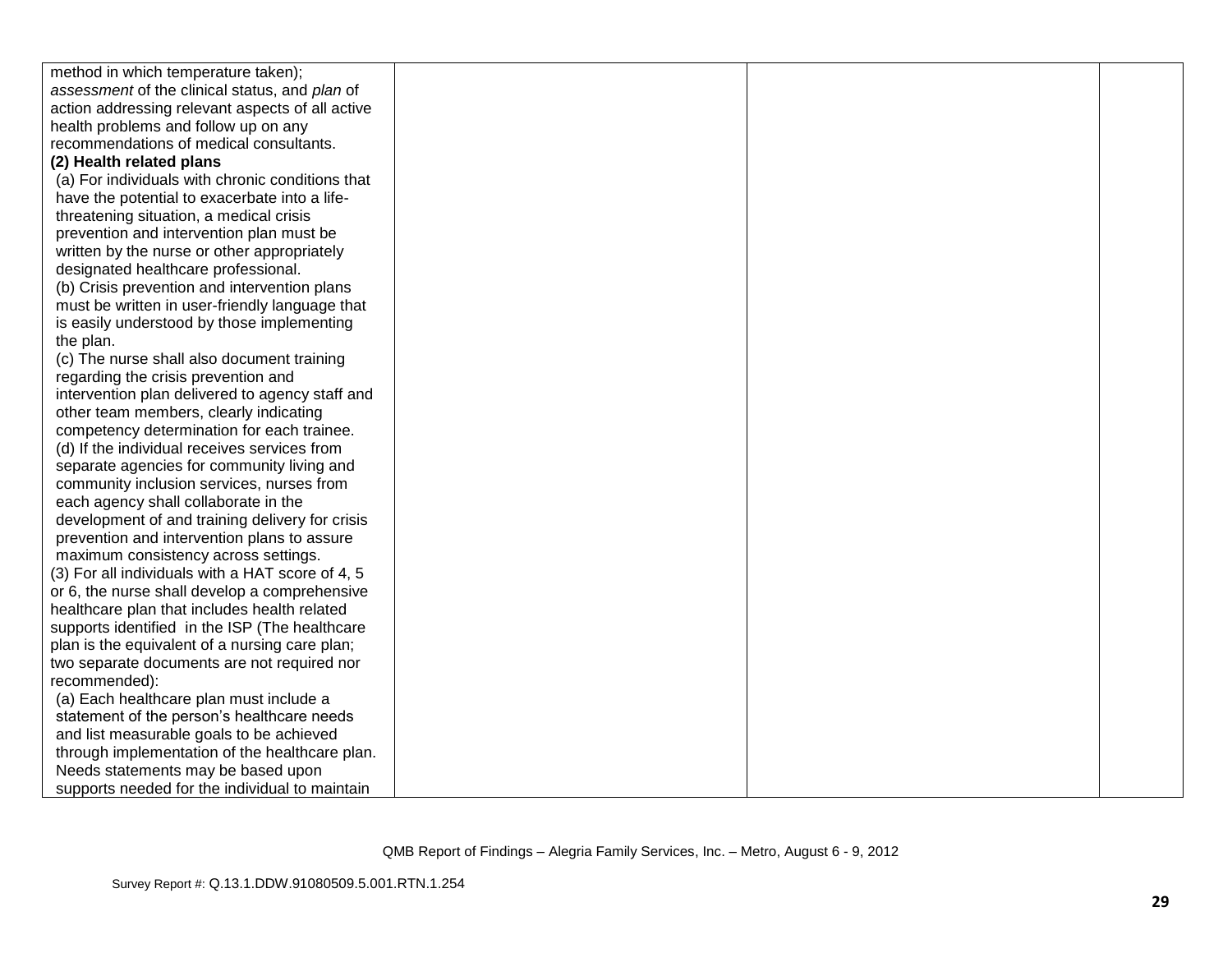| a current strength, ability or skill related to   |  |  |
|---------------------------------------------------|--|--|
| their health, prevention measures, and/or         |  |  |
| supports needed to remediate, minimize or         |  |  |
| manage an existing health condition.              |  |  |
| (b) Goals must be measurable and shall be         |  |  |
| revised when an individual has met the goal       |  |  |
| and has the potential to attain additional goals  |  |  |
| or no longer requires supports in order to        |  |  |
| maintain the goal.                                |  |  |
| (c) Approaches described in the plan shall be     |  |  |
| individualized to reflect the individual's unique |  |  |
| needs, provide guidance to the caregiver(s)       |  |  |
| and designed to support successful                |  |  |
| interactions. Some interventions may be           |  |  |
| carried out by staff, family members or other     |  |  |
| team members, and other interventions may         |  |  |
| be carried out directly by the nurse – persons    |  |  |
| responsible for each intervention shall be        |  |  |
| specified in the plan.                            |  |  |
| (d) Healthcare plans shall be written in          |  |  |
| language that will be easily understood by the    |  |  |
| person(s) identified as implementing the          |  |  |
| interventions.                                    |  |  |
| (e) The nurse shall also document training on     |  |  |
| the healthcare plan delivered to agency staff     |  |  |
| and other team members, clearly indicating        |  |  |
| competency determination for each trainee. If     |  |  |
| the individual receives services from separate    |  |  |
| agencies for community living and community       |  |  |
| inclusion services, nurses from each agency       |  |  |
| shall collaborate in the development of and       |  |  |
| training delivery for healthcare plans to assure  |  |  |
| maximum consistency across settings.              |  |  |
| (f) Healthcare plans must be updated to reflect   |  |  |
| relevant discharge orders whenever an             |  |  |
| individual returns to services following a        |  |  |
| hospitalization.                                  |  |  |
| (g) All crisis prevention and intervention plans  |  |  |
| and healthcare plans shall include the            |  |  |
| individual's name and date on each page and       |  |  |
| shall be signed by the author.                    |  |  |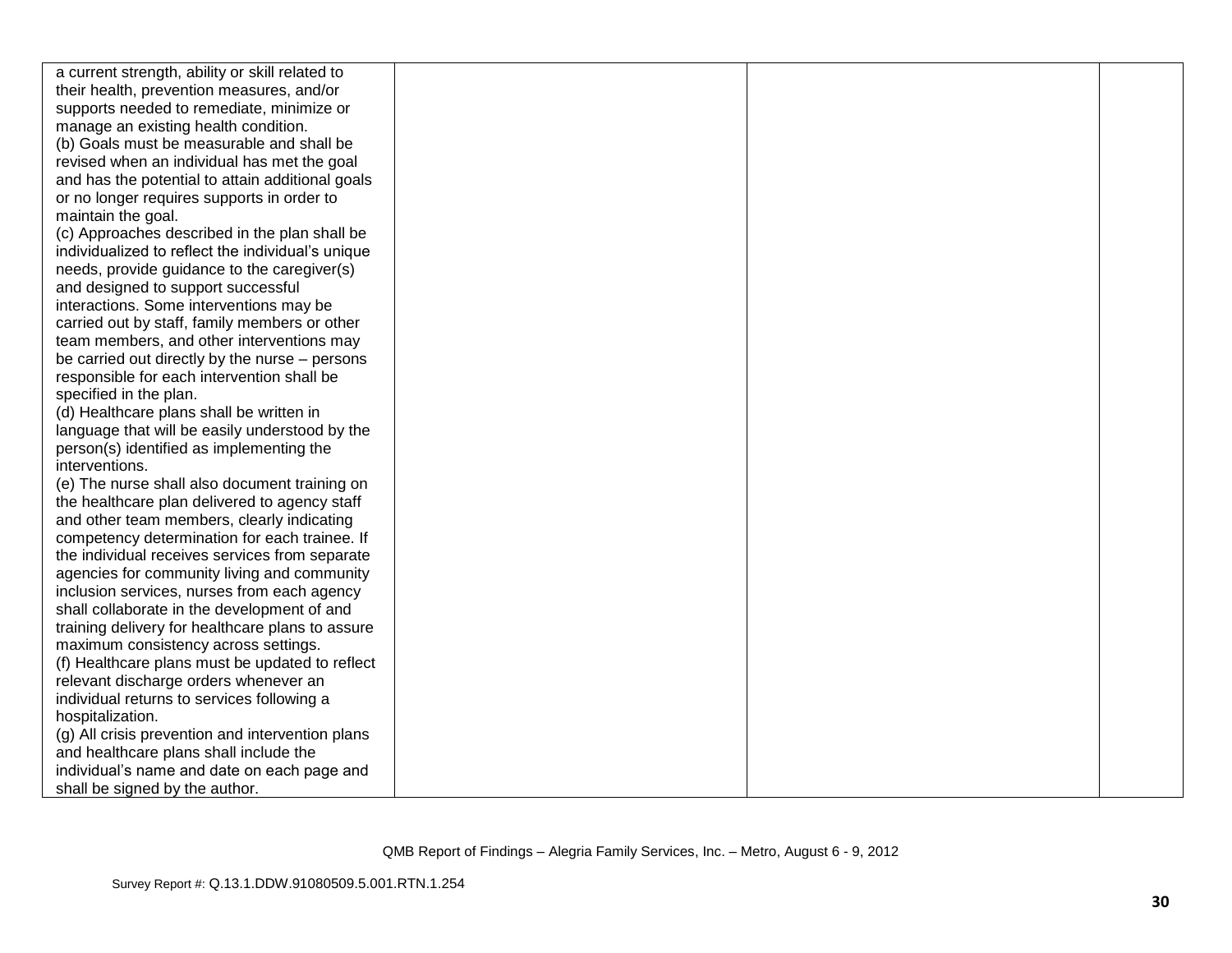| (h) Crisis prevention and intervention plans as                        |  |
|------------------------------------------------------------------------|--|
| well as healthcare plans shall be reviewed by                          |  |
| the nurse at least quarterly, and updated as                           |  |
| needed.                                                                |  |
| (4) General Nursing Documentation                                      |  |
| (a) The nurse shall complete legible and                               |  |
| signed progress notes with date and time                               |  |
| indicated that describe all interventions or                           |  |
| interactions conducted with individuals served                         |  |
| as well as all interactions with other healthcare                      |  |
| providers serving the individual. All                                  |  |
| interactions shall be documented whether they                          |  |
| occur by phone or in person.                                           |  |
| (b) For individuals with a HAT score of 4, 5 or                        |  |
| 6, or who have identified health concerns in                           |  |
| their ISP, the nurse shall provide the                                 |  |
| interdisciplinary team with a quarterly report                         |  |
| that indicates current health status and                               |  |
| progress to date on health related ISP desired                         |  |
| outcomes and action plans as well as                                   |  |
| progress toward goals in the healthcare plan.                          |  |
|                                                                        |  |
| Developmental Disabilities (DD) Waiver                                 |  |
| Service Standards effective 4/1/2007                                   |  |
| <b>CHAPTER 5 IV. COMMUNITY INCLUSION</b>                               |  |
| <b>SERVICES PROVIDER AGENCY</b>                                        |  |
| <b>REQUIREMENTS</b>                                                    |  |
| <b>B. IDT Coordination</b>                                             |  |
| (1) Community Inclusion Services Provider                              |  |
| Agencies shall participate on the IDT as                               |  |
| specified in the ISP Regulations (7.26.5                               |  |
| NMAC), and shall ensure direct support staff                           |  |
| participation as needed to plan effectively for<br>the individual; and |  |
|                                                                        |  |
| (2) Coordinate with the IDT to ensure that                             |  |
| each individual participating in Community                             |  |
| Inclusion Services who has a score of 4, 5, or 6                       |  |
| on the HAT has a Health Care Plan developed                            |  |
| by a licensed nurse, and if applicable, a Crisis                       |  |
| Prevention/Intervention Plan.                                          |  |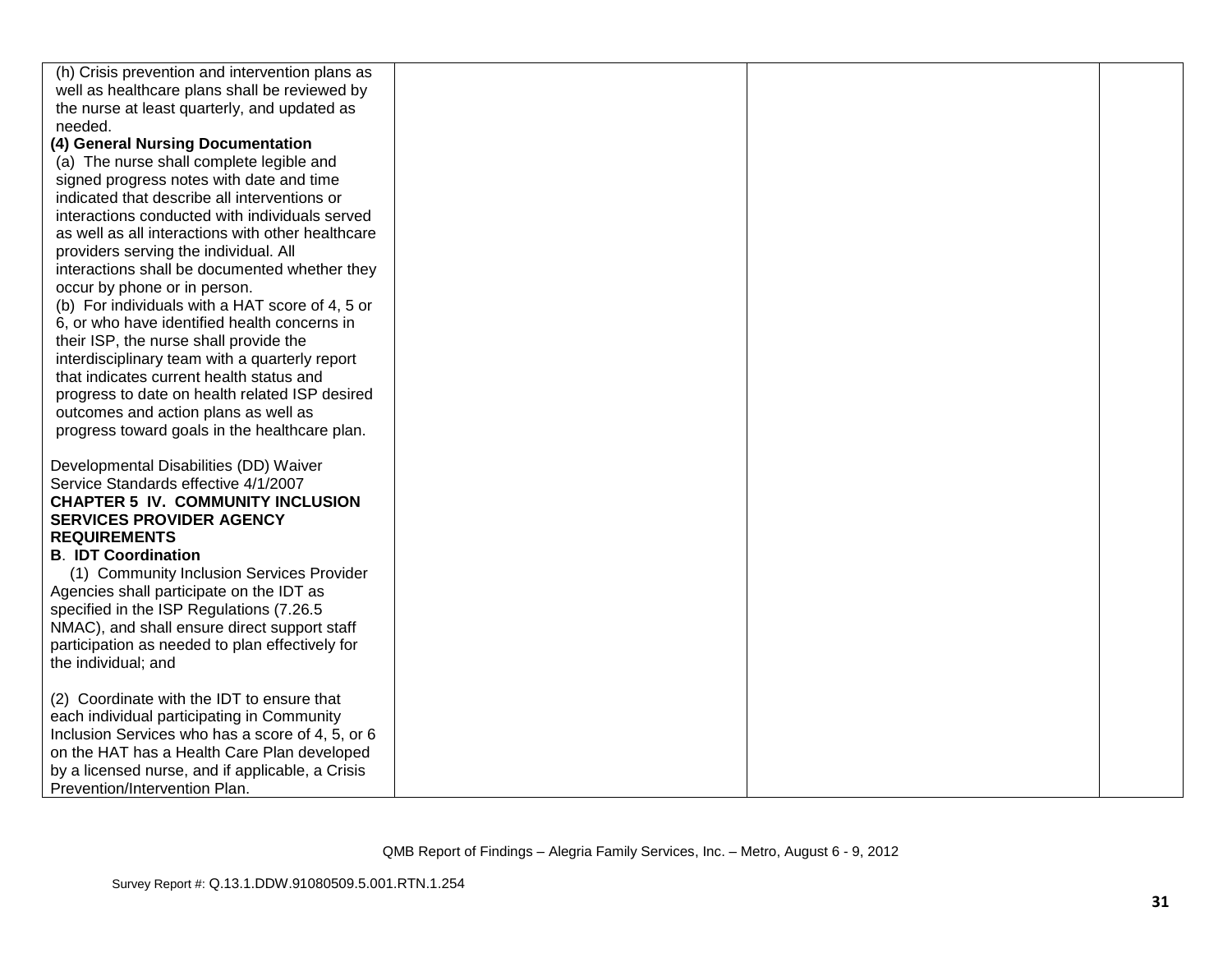| <b>Department of Health Developmental</b><br><b>Disabilities Supports Division Policy.</b><br><b>Medical Emergency Response Plan Policy</b><br>MERP-001 eff.8/1/2010                                                                                                                                                                                                                                                                                                                                                                                                                                                                                                                                                                                                                                                                                                                                                                                                                                                      |  |
|---------------------------------------------------------------------------------------------------------------------------------------------------------------------------------------------------------------------------------------------------------------------------------------------------------------------------------------------------------------------------------------------------------------------------------------------------------------------------------------------------------------------------------------------------------------------------------------------------------------------------------------------------------------------------------------------------------------------------------------------------------------------------------------------------------------------------------------------------------------------------------------------------------------------------------------------------------------------------------------------------------------------------|--|
| F. The MERP shall be written in clear, jargon<br>free language and include at a minimum the<br>following information:<br>1. A brief, simple description of the condition<br>2. A brief description of the most likely life<br>threatening complications that might occur and<br>what those complications may look like to an<br>3. A concise list of the most important<br>measures that may prevent the life threatening<br>complication from occurring (e.g., avoiding<br>allergens that trigger an asthma attack or<br>making sure the person with diabetes has<br>snacks with them to avoid hypoglycemia).<br>4. Clear, jargon free, step-by-step instructions<br>regarding the actions to be taken by direct<br>support personnel (DSP) and/or others to<br>intervene in the emergency, including criteria<br>for when to call 911.<br>5. Emergency contacts with phone numbers.<br>6. Reference to whether the individual has<br>advance directives or not, and if so, where the<br>advance directives are located. |  |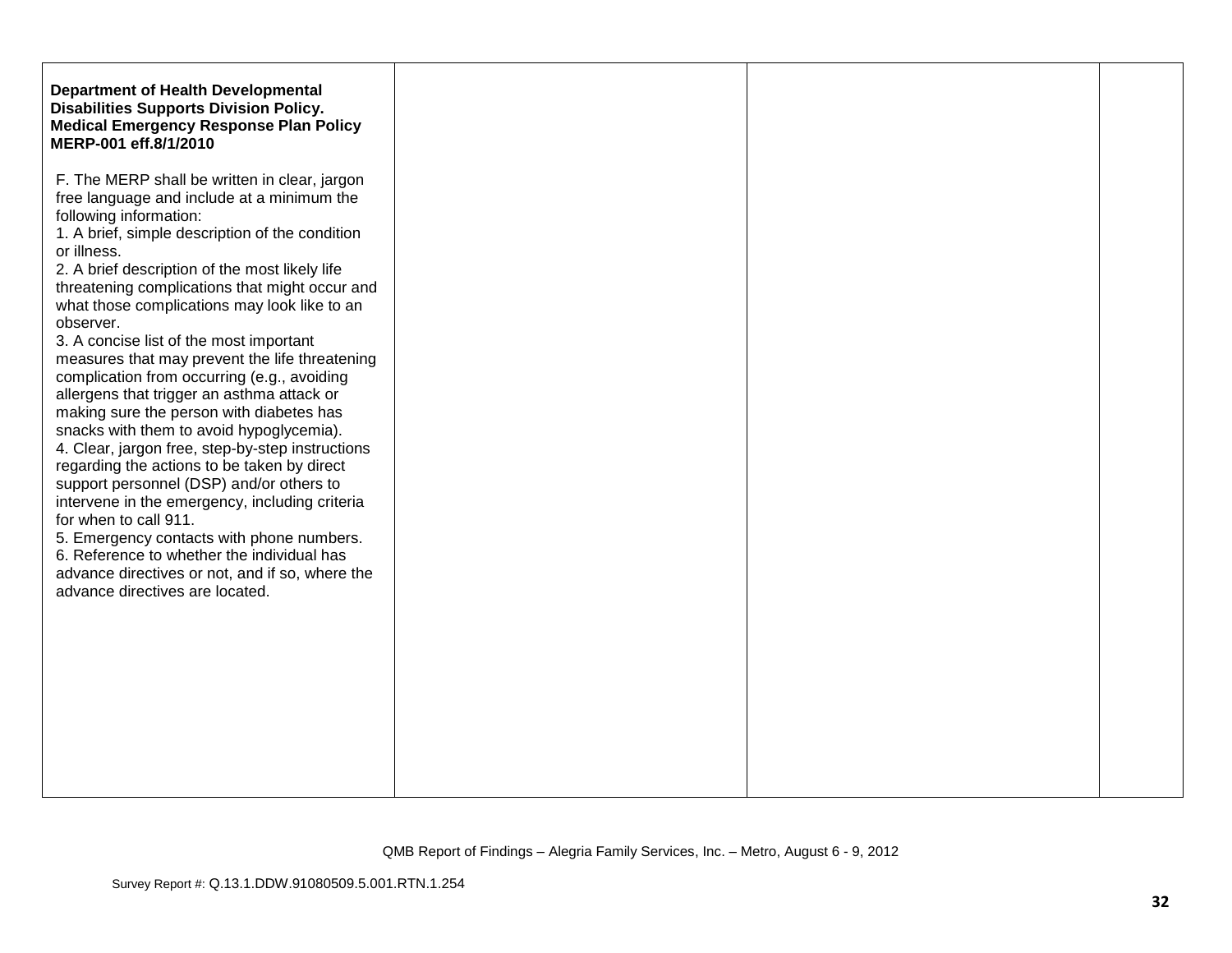| Tag # 6L13 Community Living                                                                    | <b>Standard Level Deficiency</b>                      |                                                     |  |
|------------------------------------------------------------------------------------------------|-------------------------------------------------------|-----------------------------------------------------|--|
| <b>Healthcare Regts.</b>                                                                       |                                                       |                                                     |  |
| Developmental Disabilities (DD) Waiver                                                         | Based on record review, the Agency failed to          | <b>Provider:</b>                                    |  |
| Service Standards effective 4/1/2007                                                           | provide documentation of annual physical              | State your Plan of Correction for the               |  |
| <b>CHAPTER 6. VI. GENERAL</b>                                                                  | examinations and/or other examinations as             | deficiencies cited in this tag here: $\rightarrow$  |  |
| <b>REQUIREMENTS FOR COMMUNITY LIVING</b>                                                       | specified by a licensed physician for 3 of 9          |                                                     |  |
| G. Health Care Requirements for                                                                | individuals receiving Community Living Services.      |                                                     |  |
| <b>Community Living Services.</b>                                                              |                                                       |                                                     |  |
| (1) The Community Living Service providers                                                     | The following was not found, incomplete and/or        |                                                     |  |
| shall ensure completion of a HAT for each                                                      | not current:                                          |                                                     |  |
| individual receiving this service. The HAT shall                                               |                                                       |                                                     |  |
| be completed 2 weeks prior to the annual ISP                                                   | • Auditory Exam                                       |                                                     |  |
| meeting and submitted to the Case Manager                                                      | ° Individual #1 - As indicated by collateral          |                                                     |  |
| and all other IDT Members. A revised HAT is                                                    | documentation, exam was completed                     |                                                     |  |
| required to also be submitted whenever the                                                     | 5/27/10. Doctor ordered annual hearing                |                                                     |  |
| individual's health status changes significantly.                                              | evaluations. No evidence annual evaluation            | <b>Provider:</b>                                    |  |
| For individuals who are newly allocated to the                                                 | found.                                                | <b>Enter your ongoing Quality Assurance/Quality</b> |  |
| DD Waiver program, the HAT may be                                                              |                                                       | Improvement processes as it related to this tag     |  |
| completed within 2 weeks following the initial                                                 | • Blood Levels                                        | number here: $\rightarrow$                          |  |
| ISP meeting and submitted with any strategies                                                  | ° Individual #3 - As indicated by collateral          |                                                     |  |
| and support plans indicated in the ISP, or                                                     | documentation reviewed, lab work was                  |                                                     |  |
| within 72 hours following admission into direct                                                | ordered on10/12/2011. No evidence of lab              |                                                     |  |
| services, which ever comes first.                                                              | results was found.                                    |                                                     |  |
| (2) Each individual will have a Health Care                                                    |                                                       |                                                     |  |
| Coordinator, designated by the IDT. When the                                                   | ° Individual #8 - As indicated by collateral          |                                                     |  |
| individual's HAT score is 4, 5 or 6 the Health                                                 | documentation reviewed, lab work was                  |                                                     |  |
| Care Coordinator shall be an IDT member,                                                       | ordered on 11/15/2011. No evidence of lab             |                                                     |  |
| other than the individual. The Health Care                                                     | results was found.                                    |                                                     |  |
| Coordinator shall oversee and monitor health                                                   |                                                       |                                                     |  |
| care services for the individual in accordance                                                 | • Neurology Exam                                      |                                                     |  |
| with these standards. In circumstances where                                                   | ° Individual #3 - As indicated by collateral          |                                                     |  |
| no IDT member voluntarily accepts designation<br>as the health care coordinator, the community | documentation reviewed, exam was to be                |                                                     |  |
|                                                                                                | scheduled. No evidence of exam being                  |                                                     |  |
| living provider shall assign a staff member to                                                 | completed was found.                                  |                                                     |  |
| this role.<br>(3) For each individual receiving Community                                      |                                                       |                                                     |  |
| Living Services, the provider agency shall                                                     | • Gastrointestinal Exam                               |                                                     |  |
| ensure and document the following:                                                             | Individual #3 - As indicated by collateral<br>$\circ$ |                                                     |  |
| (a) Provision of health care oversight                                                         | documentation reviewed, exam was to be                |                                                     |  |
| consistent with these Standards as                                                             | scheduled. No evidence of exam being                  |                                                     |  |
|                                                                                                | completed was found.                                  |                                                     |  |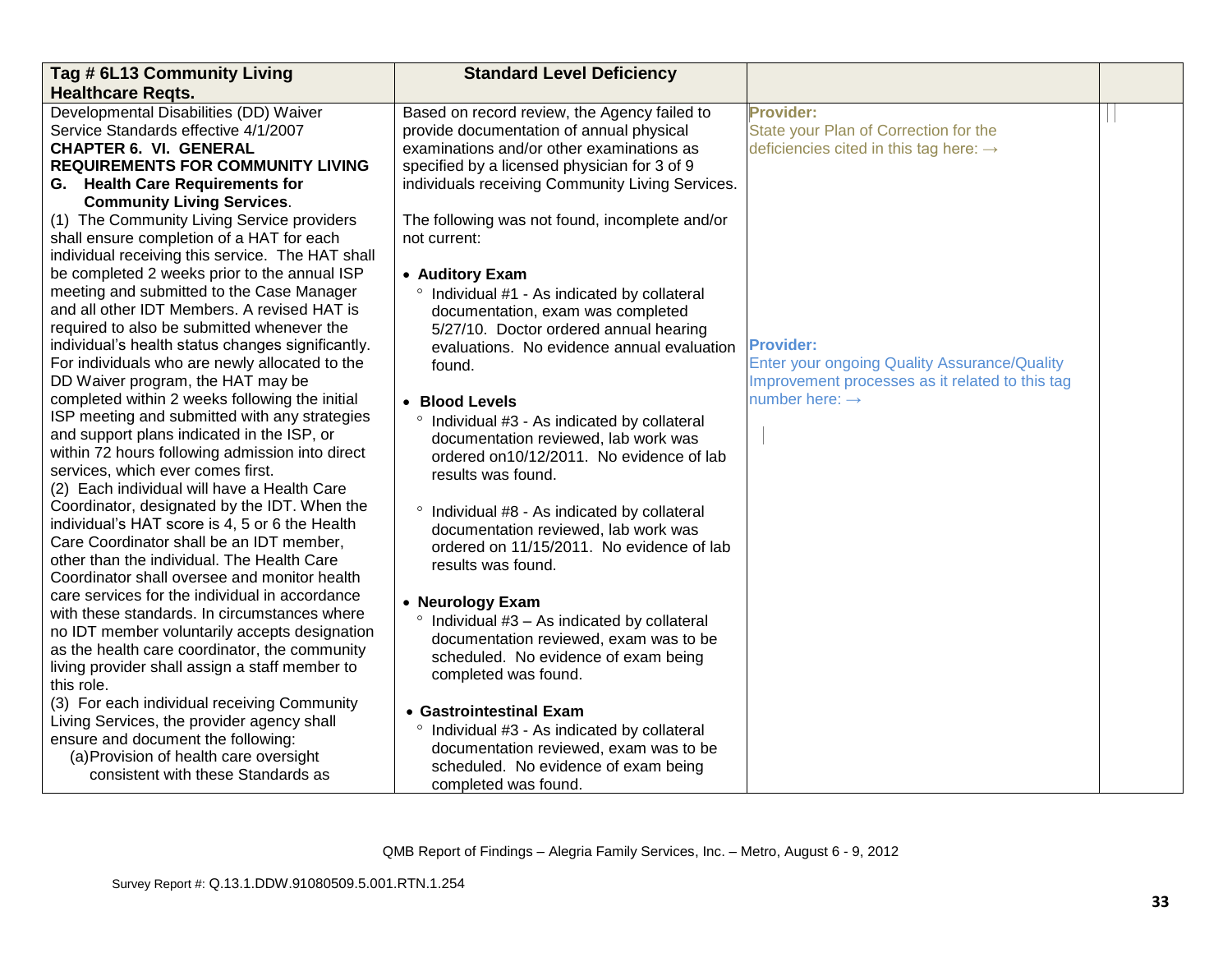| detailed in Chapter One section III E:           |  |  |
|--------------------------------------------------|--|--|
| Healthcare Documentation by Nurses For           |  |  |
| <b>Community Living Services, Community</b>      |  |  |
| Inclusion Services and Private Duty              |  |  |
| Nursing Services.                                |  |  |
| b) That each individual with a score of 4, 5,    |  |  |
| or 6 on the HAT, has a Health Care Plan          |  |  |
| developed by a licensed nurse.                   |  |  |
| (c) That an individual with chronic              |  |  |
| condition(s) with the potential to               |  |  |
| exacerbate into a life threatening               |  |  |
| condition, has Crisis Prevention/                |  |  |
| Intervention Plan(s) developed by a              |  |  |
| licensed nurse or other appropriate              |  |  |
| professional for each such condition.            |  |  |
| (4) That an average of 3 hours of documented     |  |  |
| nutritional counseling is available annually, if |  |  |
| recommended by the IDT.                          |  |  |
| (5) That the physical property and grounds are   |  |  |
| free of hazards to the individual's health and   |  |  |
| safety.                                          |  |  |
| (6) In addition, for each individual receiving   |  |  |
| Supported Living or Family Living Services, the  |  |  |
| provider shall verify and document the           |  |  |
| following:                                       |  |  |
| (a) The individual has a primary licensed        |  |  |
| physician;                                       |  |  |
| (b) The individual receives an annual            |  |  |
| physical examination and other                   |  |  |
| examinations as specified by a licensed          |  |  |
| physician;                                       |  |  |
| (c) The individual receives annual dental        |  |  |
| check-ups and other check-ups as                 |  |  |
| specified by a licensed dentist;                 |  |  |
| (d) The individual receives eye examinations     |  |  |
| as specified by a licensed optometrist or        |  |  |
| ophthalmologist; and                             |  |  |
| (e) Agency activities that occur as follow-up    |  |  |
| to medical appointments (e.g. treatment,         |  |  |
| visits to specialists, changes in                |  |  |
| medication or daily routine).                    |  |  |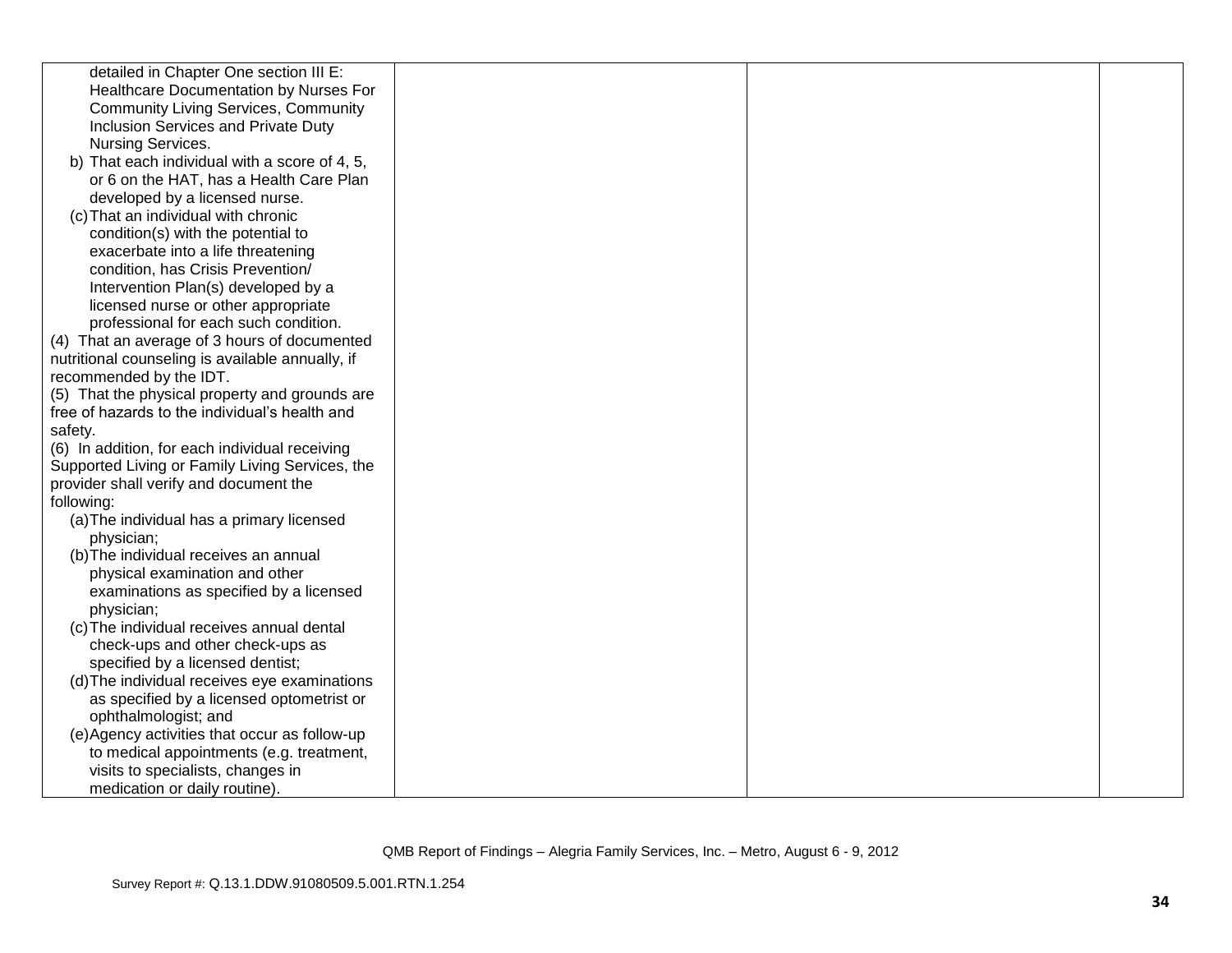| NMAC 8.302.1.17 RECORD KEEPING AND<br><b>DOCUMENTATION REQUIREMENTS: A</b><br>provider must maintain all the records<br>necessary to fully disclose the nature, quality,<br>amount and medical necessity of services<br>furnished to an eligible recipient who is<br>currently receiving or who has received<br>services in the past. |  |  |
|---------------------------------------------------------------------------------------------------------------------------------------------------------------------------------------------------------------------------------------------------------------------------------------------------------------------------------------|--|--|
| B. Documentation of test results: Results of<br>tests and services must be documented, which<br>includes results of laboratory and radiology<br>procedures or progress following therapy or<br>treatment.                                                                                                                             |  |  |
|                                                                                                                                                                                                                                                                                                                                       |  |  |
|                                                                                                                                                                                                                                                                                                                                       |  |  |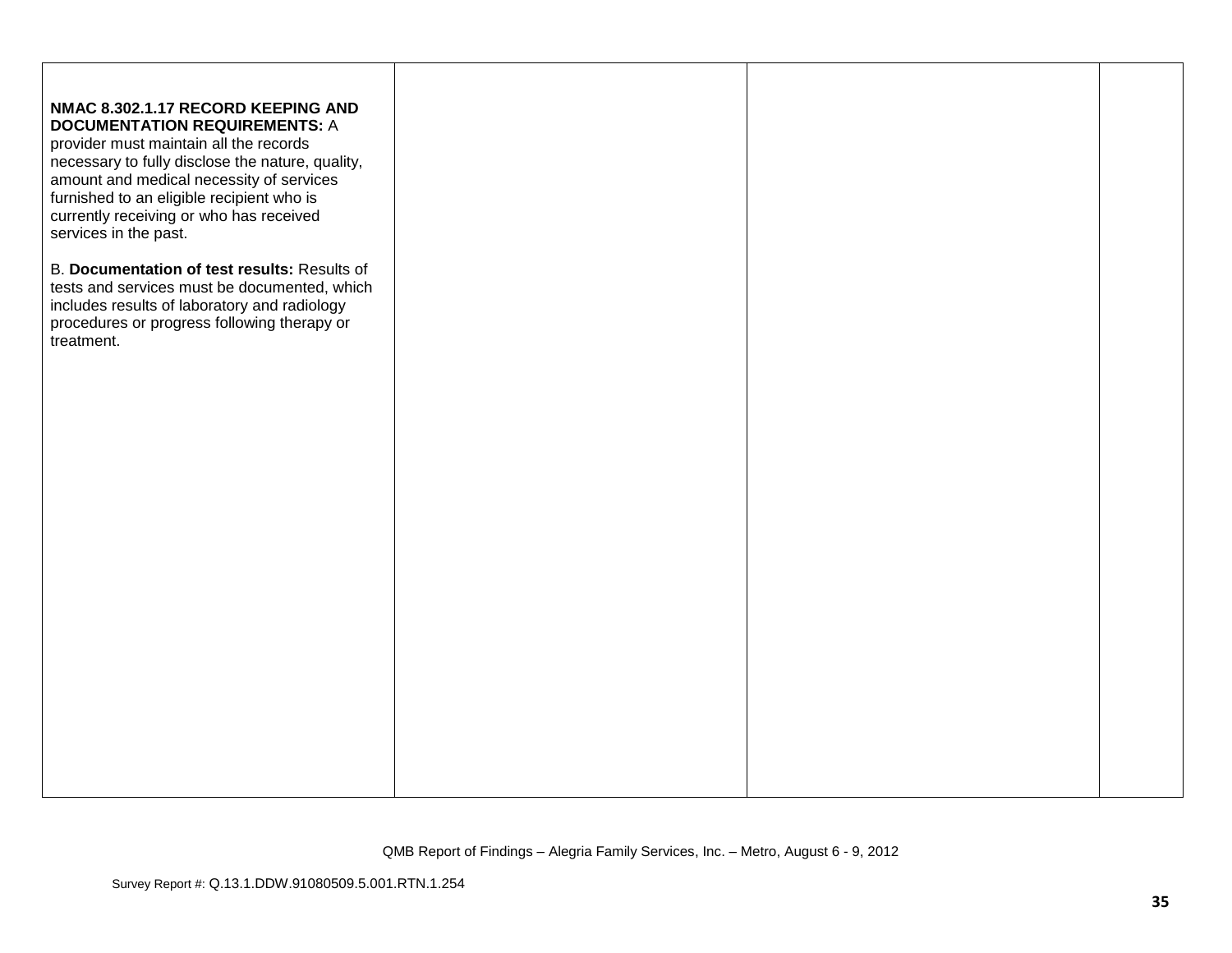| Tag # 6L25 Residential Health & Safety                                                       | <b>Standard Level Deficiency</b>                 |                                                    |  |
|----------------------------------------------------------------------------------------------|--------------------------------------------------|----------------------------------------------------|--|
| (Supported Living & Family Living)                                                           |                                                  |                                                    |  |
| Developmental Disabilities (DD) Waiver                                                       | Based on observation, the Agency failed to       | <b>Provider:</b>                                   |  |
| Service Standards effective 4/1/2007                                                         | ensure that each individual's residence met all  | State your Plan of Correction for the              |  |
| <b>CHAPTER 6. VIII. COMMUNITY LIVING</b>                                                     | requirements within the standard for 3 of 7      | deficiencies cited in this tag here: $\rightarrow$ |  |
| <b>SERVICE PROVIDER AGENCY</b>                                                               | Supported Living & Family Living residences.     |                                                    |  |
| <b>REQUIREMENTS</b>                                                                          |                                                  |                                                    |  |
| L. Residence Requirements for Family                                                         | The following items were not found, not          |                                                    |  |
| <b>Living Services and Supported Living</b>                                                  | functioning or incomplete:                       |                                                    |  |
| <b>Services</b>                                                                              |                                                  |                                                    |  |
| (1) Supported Living Services and Family                                                     | <b>Supported Living Requirements:</b>            |                                                    |  |
| Living Services providers shall assure that                                                  |                                                  |                                                    |  |
| each individual's residence has:                                                             | • Accessible written procedures for the safe     |                                                    |  |
| (a) Battery operated or electric smoke                                                       | storage of all medications with dispensing       |                                                    |  |
| detectors, heat sensors, or a sprinkler                                                      | instructions for each individual that are        |                                                    |  |
| system installed in the residence;                                                           | consistent with the Assisting with Medication    | <b>Provider:</b>                                   |  |
| (b) General-purpose first aid kit;                                                           | Administration training or each individual's ISP | Enter your ongoing Quality Assurance/Quality       |  |
| (c) When applicable due to an individual's                                                   | (#3 & 6)                                         | Improvement processes as it related to this tag    |  |
| health status, a blood borne pathogens kit;                                                  |                                                  | number here: $\rightarrow$                         |  |
| (d) Accessible written procedures for                                                        | Note: Individuals #3 & 6 share a residence.      |                                                    |  |
| emergency evacuation e.g. fire and                                                           |                                                  |                                                    |  |
| weather-related threats;                                                                     | <b>Family Living Requirements:</b>               |                                                    |  |
| (e) Accessible telephone numbers of poison                                                   |                                                  |                                                    |  |
| control centers located within the line of                                                   | • Accessible written procedures for the safe     |                                                    |  |
| sight of the telephone;                                                                      | storage of all medications with dispensing       |                                                    |  |
| Accessible written documentation of actual<br>(f)                                            | instructions for each individual that are        |                                                    |  |
| evacuation drills occurring at least three                                                   | consistent with the Assisting with Medication    |                                                    |  |
| (3) times a year. For Supported Living                                                       | Administration training or each individual's ISP |                                                    |  |
| evacuation drills shall occur at least once                                                  | (#1 8 10)                                        |                                                    |  |
| a year during each shift;                                                                    |                                                  |                                                    |  |
| (g) Accessible written procedures for the safe<br>storage of all medications with dispensing |                                                  |                                                    |  |
| instructions for each individual that are                                                    |                                                  |                                                    |  |
| consistent with the Assisting with                                                           |                                                  |                                                    |  |
| Medication Administration training or each                                                   |                                                  |                                                    |  |
| individual's ISP; and                                                                        |                                                  |                                                    |  |
| (h) Accessible written procedures for                                                        |                                                  |                                                    |  |
| emergency placement and relocation of                                                        |                                                  |                                                    |  |
| individuals in the event of an emergency                                                     |                                                  |                                                    |  |
| evacuation that makes the residence                                                          |                                                  |                                                    |  |
|                                                                                              |                                                  |                                                    |  |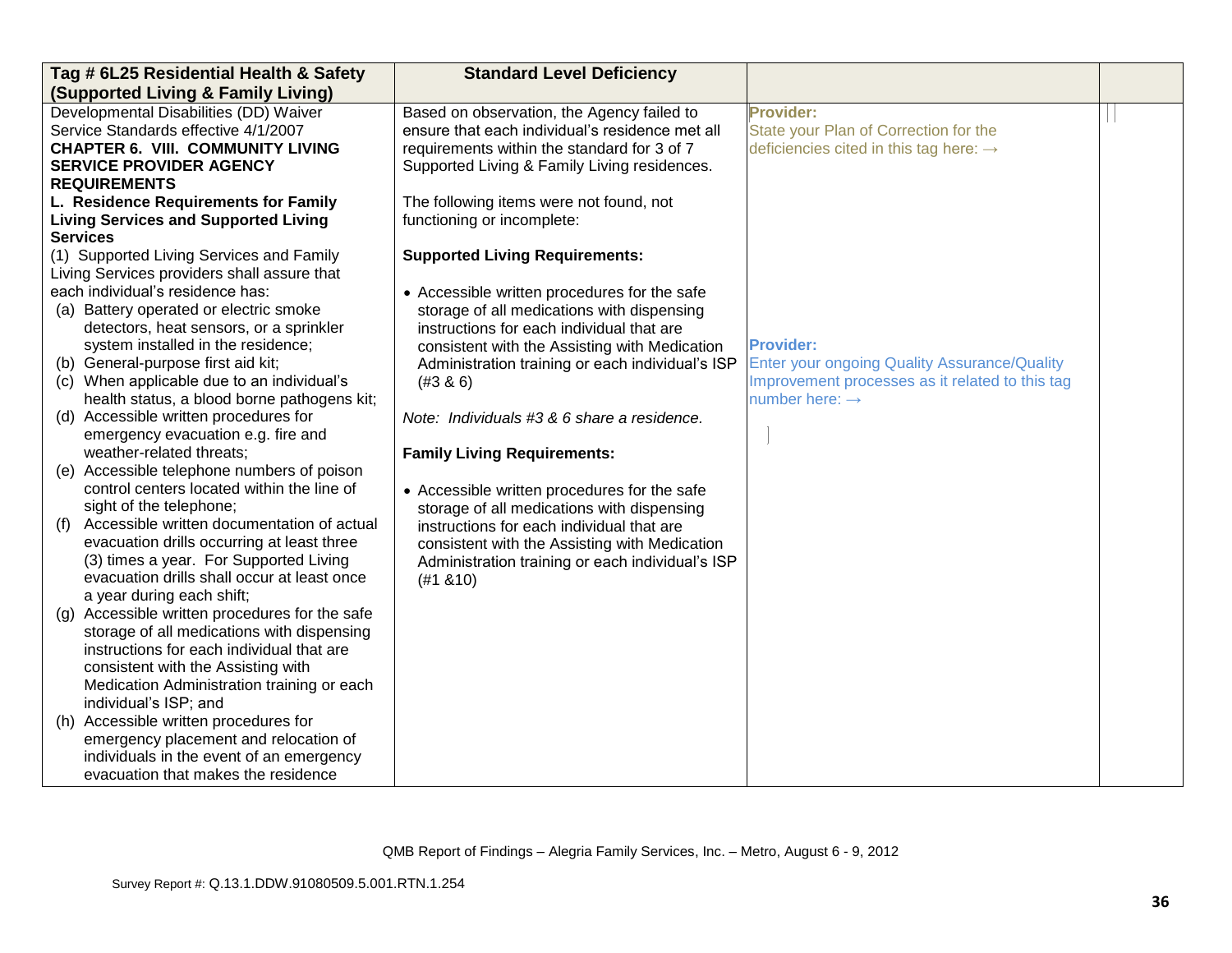| unsuitable for occupancy. The emergency<br>evacuation procedures shall address, but<br>are not limited to, fire, chemical and/or<br>hazardous waste spills, and flooding. |  |  |
|---------------------------------------------------------------------------------------------------------------------------------------------------------------------------|--|--|
|                                                                                                                                                                           |  |  |
|                                                                                                                                                                           |  |  |
|                                                                                                                                                                           |  |  |
|                                                                                                                                                                           |  |  |
|                                                                                                                                                                           |  |  |
|                                                                                                                                                                           |  |  |
|                                                                                                                                                                           |  |  |
|                                                                                                                                                                           |  |  |
|                                                                                                                                                                           |  |  |
|                                                                                                                                                                           |  |  |
|                                                                                                                                                                           |  |  |
|                                                                                                                                                                           |  |  |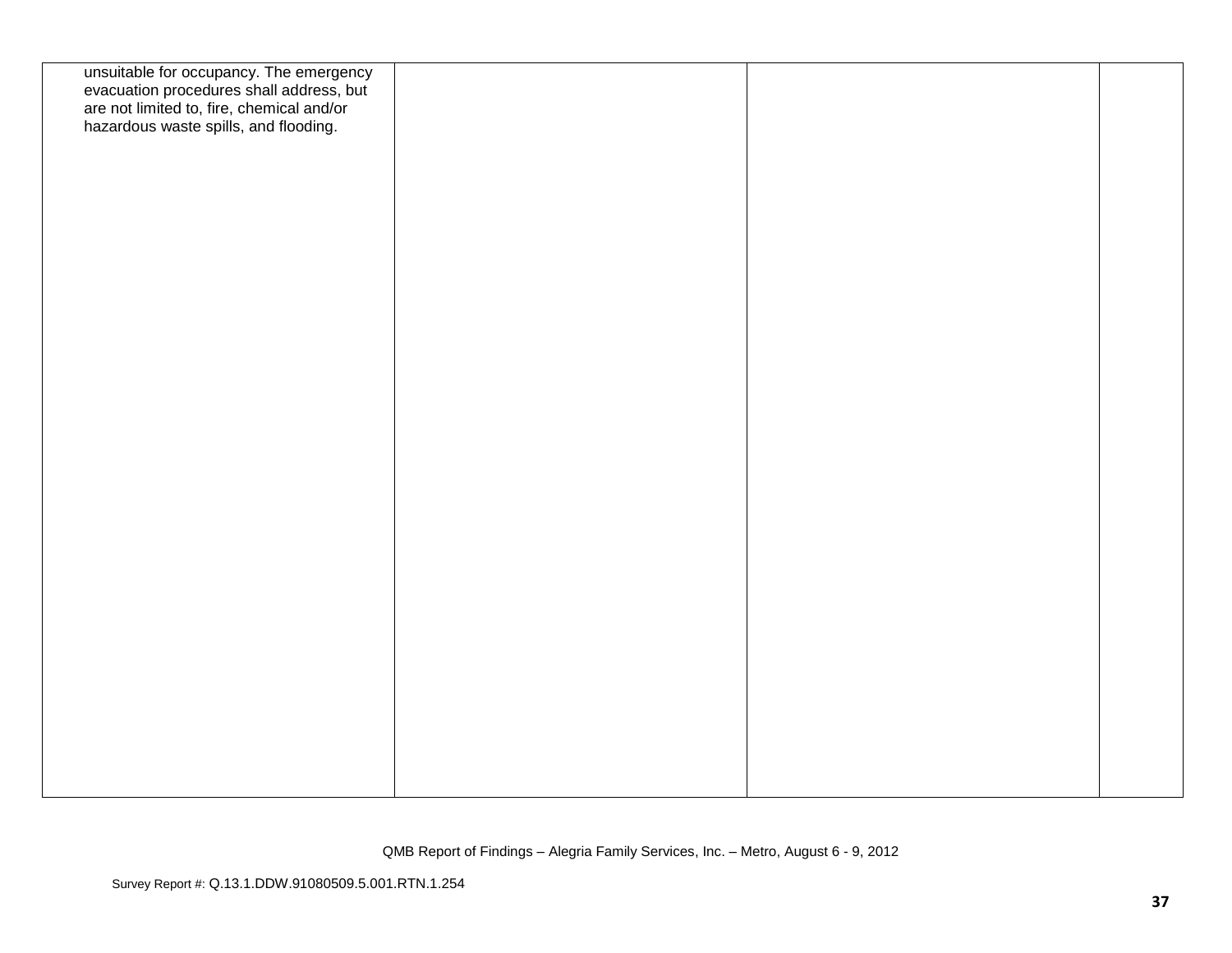| <b>Standard of Care</b>                                                                                                                                                                     | <b>Deficiencies</b>                                                                                                                                                            | <b>Agency Plan of Correction, On-going</b>                                                                                                                               | <b>Date</b> |
|---------------------------------------------------------------------------------------------------------------------------------------------------------------------------------------------|--------------------------------------------------------------------------------------------------------------------------------------------------------------------------------|--------------------------------------------------------------------------------------------------------------------------------------------------------------------------|-------------|
|                                                                                                                                                                                             |                                                                                                                                                                                | <b>QA/QI &amp; Responsible Party</b><br>CMS Assurance - Medicaid Billing/Reimbursement/Financial Accountability - State financial oversight exists to assure that claims | <b>Due</b>  |
|                                                                                                                                                                                             |                                                                                                                                                                                |                                                                                                                                                                          |             |
| are coded and paid for in accordance with the reimbursement methodology specified in the approved waiver.                                                                                   |                                                                                                                                                                                |                                                                                                                                                                          |             |
| TAG #1A12 All Services Reimbursement (No Deficiencies)                                                                                                                                      |                                                                                                                                                                                |                                                                                                                                                                          |             |
| <b>SERVICE DELIVERY AND LOCATION</b>                                                                                                                                                        |                                                                                                                                                                                | Developmental Disabilities (DD) Waiver Service Standards effective 4/1/2007 Chapter 1. III. PROVIDER AGENCY DOCUMENTATION OF                                             |             |
| prior to a request for reimbursement from the HSD. For each unit billed, the record shall contain the following:<br>(3) The signature or authenticated name of staff providing the service. | (1) Date, start and end time of each service encounter or other billable service interval;<br>(2) A description of what occurred during the encounter or service interval; and | <b>B. Billable Units:</b> The documentation of the billable time spent with an individual shall be kept on the written or electronic record that is prepared             |             |
|                                                                                                                                                                                             |                                                                                                                                                                                |                                                                                                                                                                          |             |